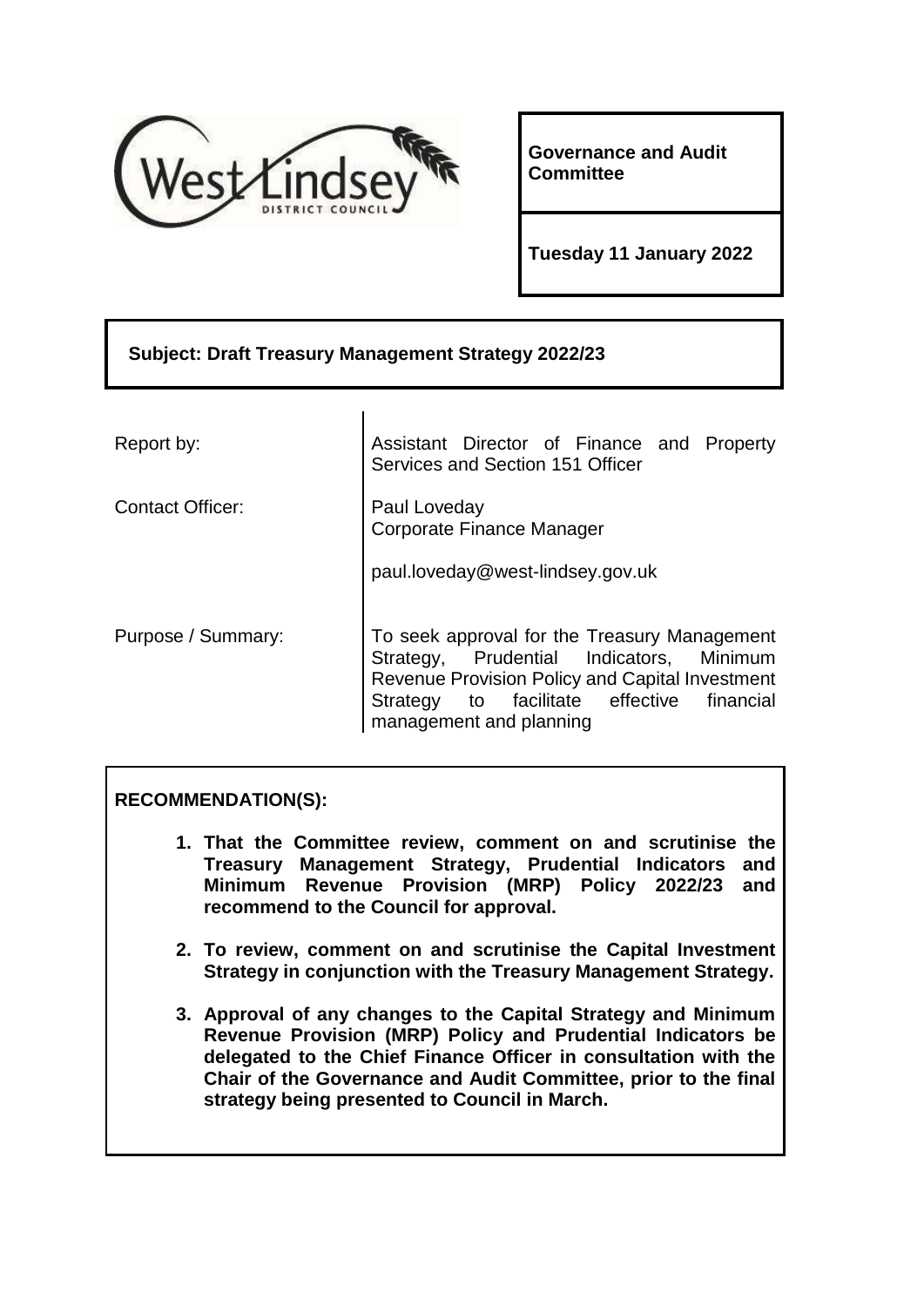#### **IMPLICATIONS**

#### **Legal:**

The Local Government and Finance Act 2003, the Prudential Code and the Treasury Management Code of Practice and Sectorial Guidance include a key principal that an organisations appetite for risk is included in their annual Treasury Management Strategy and this should include any use of financial instruments for the prudent management of those risks, and should ensure that priority is given to security and liquidity when investing.

#### **Financial : FIN/151/22/PL**

There are no direct financial implications arising from this report.

#### **Staffing :**

None from this report.

#### **Equality and Diversity including Human Rights :**

None from this report.

#### **Data Protection Implications :**

None from this report.

#### **Climate Related Risks and Opportunities:**

The strategy includes for investment in Environmental, Social and Governance (ESG) financial instruments where such factors are taken into account when choosing investment products.

# **Section 17 Crime and Disorder Considerations:**

None from this report.

#### **Health Implications:**

None from this report.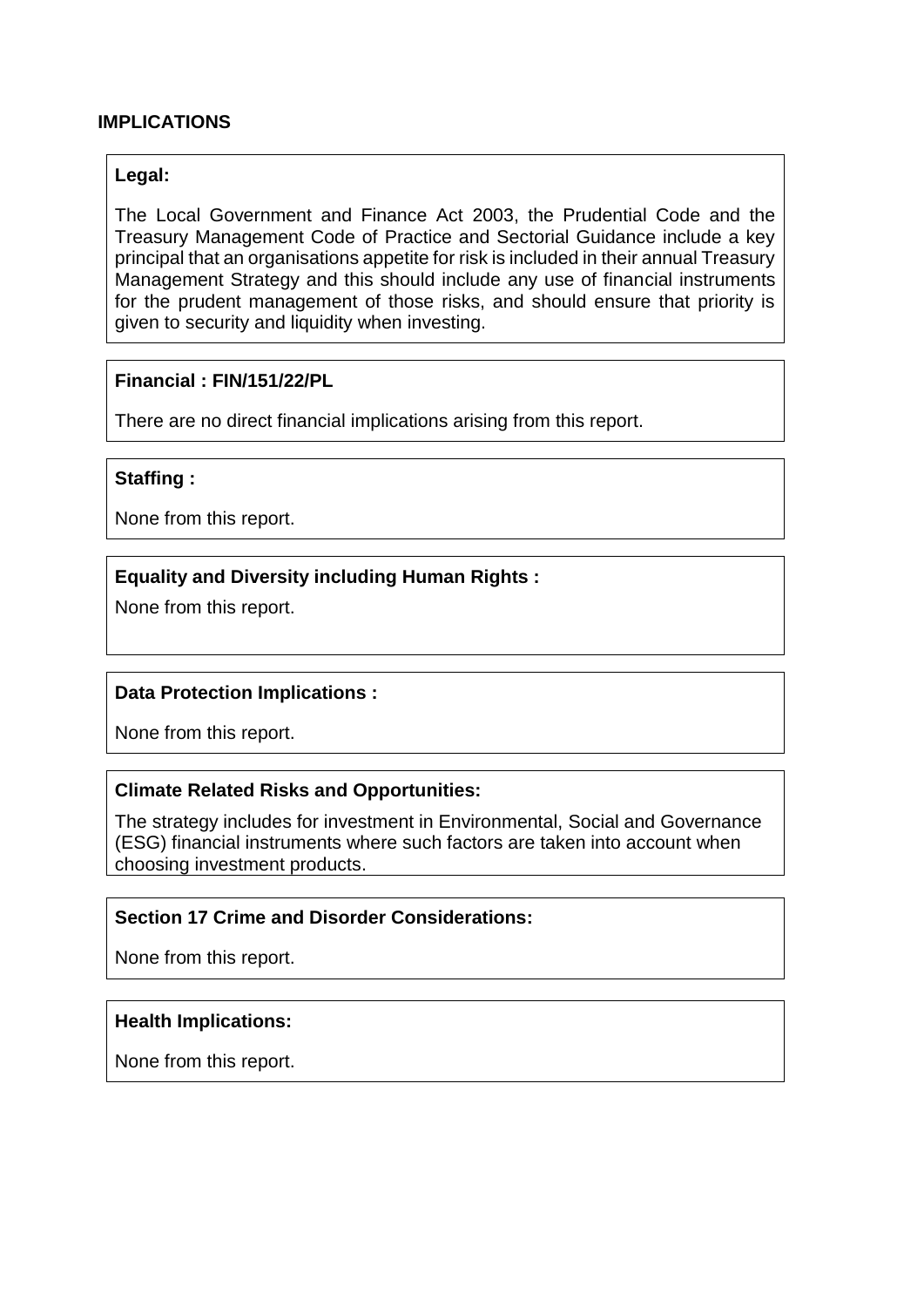**Title and Location of any Background Papers used in the preparation of this report :**

Prudential Code for Capital Finance in Local Authorities 2021

Treasury Management Code of Practice and Cross-Sectorial Guidance Notes 2021

Treasury Management in Public Services: Guidance Notes 2021

All papers are located in the Financial Services section, Guildhall

# **Risk Assessment :**

Interest Rate Risk: A rise in interest rates may lead to capital investment loss due to the inverse price and yield relationship and vice versa.

Inflation Risk: Real returns can be eroded if inflation is expected to or rises during the term of the investment, therefore capital value may be reduced

Re-Investment Risk: the effect of changing interest rates on re-investment before maturity.

Credit Risk: The value of an investment can be affected by the credit quality/rating of the issuer.

Default Risk: Possibility that total principal may not be returned before maturity, or partially returned.

Net Cost of Services Risk: Under the IFRS9 amendments in 2018/19 there is a risk that adverse fair value valuations for some investments (such as the Property Fund) would have a direct negative impact on the Comprehensive Income and Expenditure Statement for Net Cost of Services.

This risk will be mitigated for 5 years by a statutory over-ride approved by Government.

Risks associated with investing for longer periods, and in instruments/assets where the values can go down as well as up, will require mitigation as there will be increased risk to the security and liquidity of investments.

Mitigation of these risks will be undertaken by defining the restrictions of time and maximum value of investment made and with appropriate financial appraisals being undertaken for each investment. Close monitoring of the investment performance will also be undertaken. Risk to the Net cost of services due to IFRS9 will be mitigated through the maintenance of a reserve for Investments Volatility Reserve, this will prevent any adverse change in valuation have a direct impact on the Comprehensive Income and Expenditure Statement. Ongoing review and maintenance of this reserve will be required each year.

#### **Call in and Urgency:**

**Is the decision one which Rule 14.7 of the Scrutiny Procedure Rules apply?**

i.e. is the report exempt from being called in due to urgency (in consultation with C&I chairman) **Yes No x**

**Key Decision:**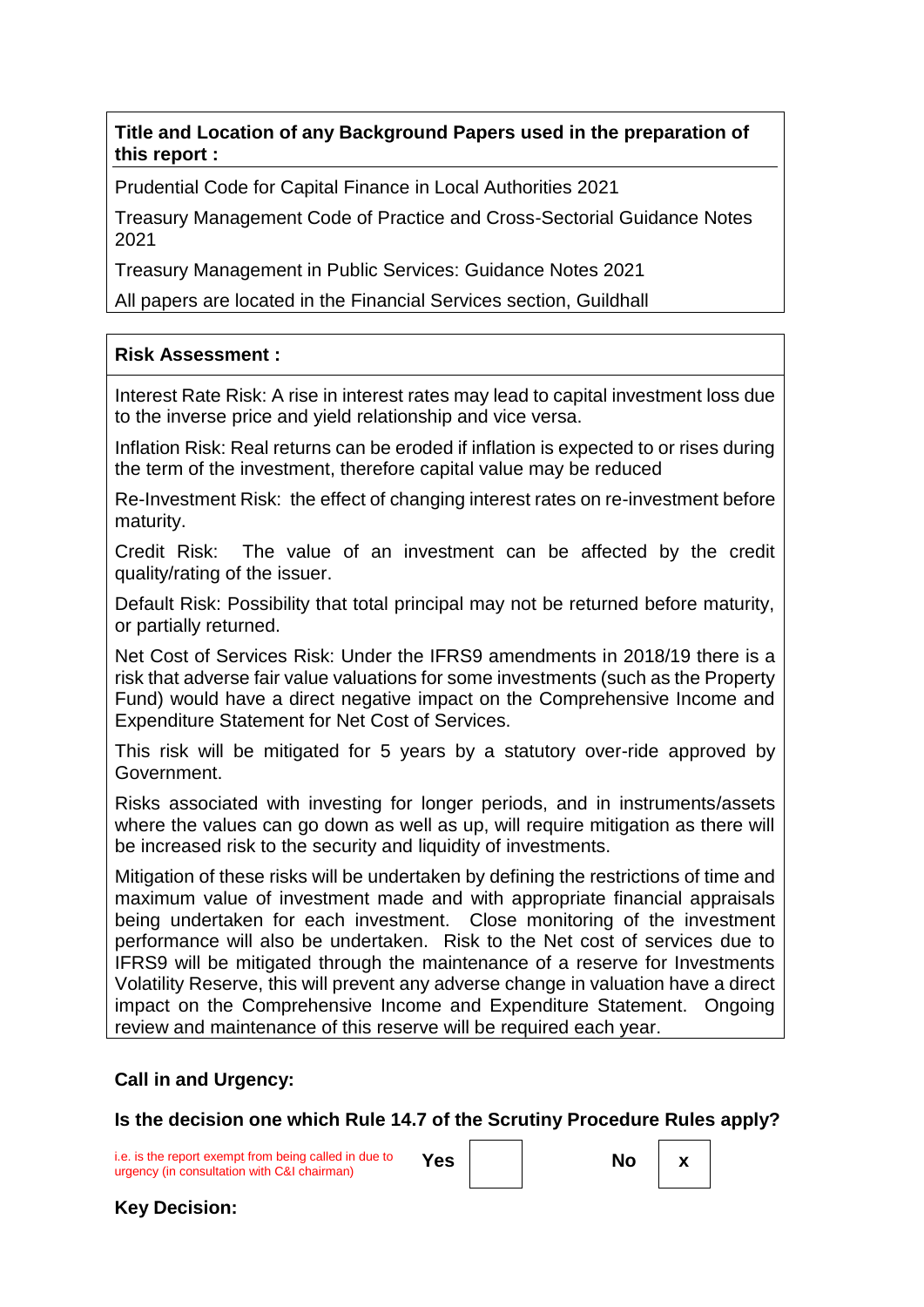A matter which affects two or more wards, or has significant financial implications **Yes x No**

#### **1. Executive Summary**

- 1.1 The Council is required to approve a Treasury Management Strategy Statement for 2022/23 before 1 April 2022. In accordance with the constitution the Governance and Audit Committee are responsible for the scrutiny of the Council's Treasury Management Strategy and Policies. The Treasury Management Strategy is therefore attached for this purpose. In addition the Capital Investment Strategy, which has direct links to the Treasury Management Strategy is also provided for your scrutiny.
- 1.2 The Council is required to by statutory provision and regulation to 'have regard to' the Prudential Code when carrying out their duties in England and Wales under Part 1 of the Local Government Act 2003

An updated Prudential Code has been published in December 2021 and applies with immediate effect, except that authorities may defer introducing the revised reporting requirements until the 2023/24 financial year if they wish. The revised reporting requirements include changes to the capital strategy, prudential indicators and investment reporting. The general ongoing principles of the revised Prudential Code, including the requirement in paragraph 51 that an authority must not borrow to invest primarily for financial return, apply with immediate effect.

- 1.3 By using the Prudential Code Framework the Council ensures that the following objectives are met;
	- capital expenditure plans and investment plans are affordable and proportionate
	- all external borrowing and other long-term liabilities are within prudent and sustainable levels
	- the risks associated with investments for commercial purposes are proportionate to their financial capacity, and
	- treasury management decisions are taken in accordance with good professional practice.

The Borrowing Strategy (para 3.5)

HM Treasury announced reforms on Public Works Loan Board (PWLB) borrowing in November 2020, in that it would no longer support borrowing for the acquisitions of new investment assets purchased primarily for yield (Non Treasury Activity i.e. Commercial property investment). In addition the Prudential Code 2021 now precludes the use of any type of borrowing for primarily for a financial return (including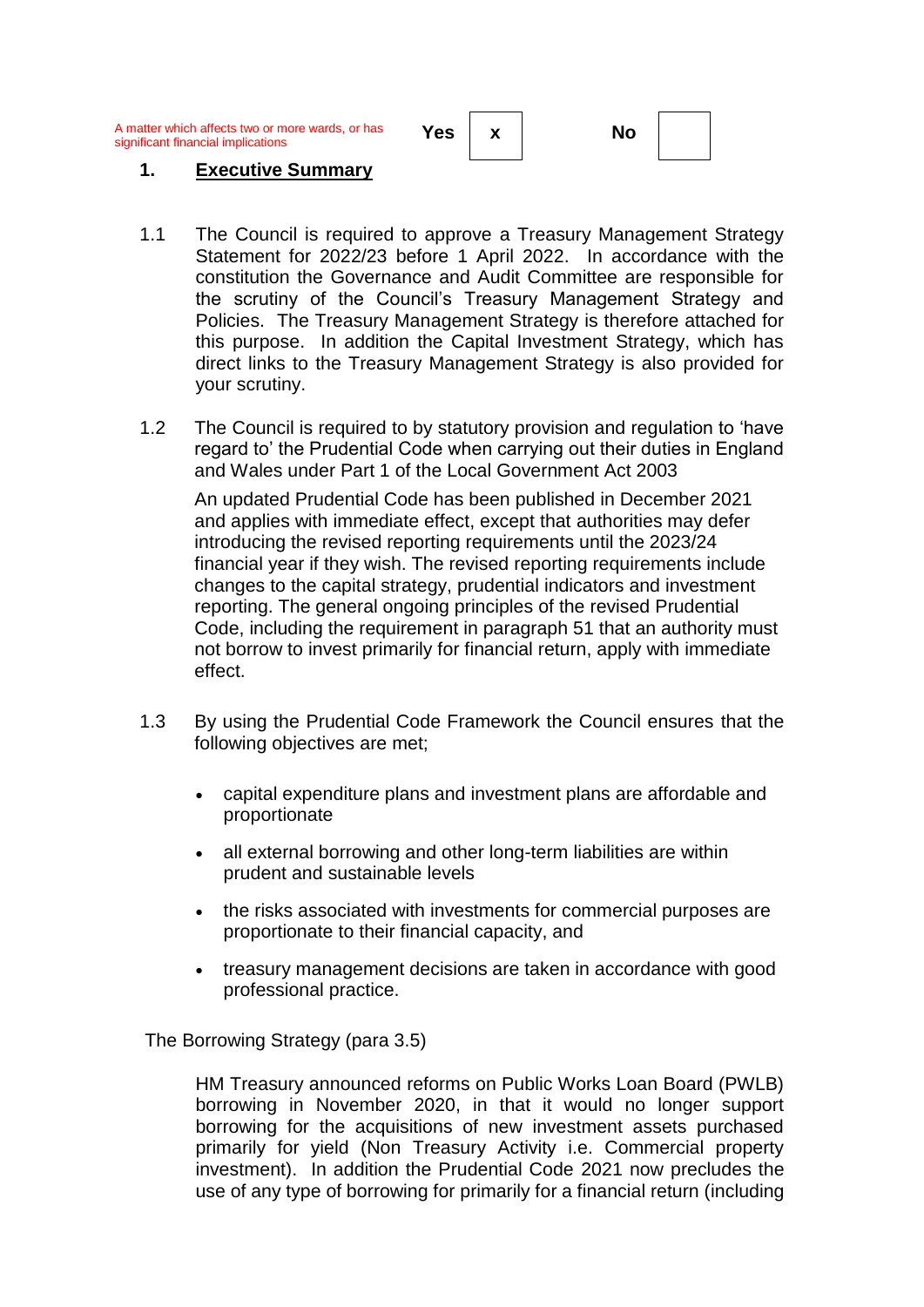internal borrowing) for this purpose. The Borrowing Strategy therefore no longer includes borrowing for this purpose.

However, borrowing is allowable to enable the effective management of the Property Portfolio.

The key objectives of the Council's Borrowing Strategy are;

- To ensure that future external debt is affordable and sustainable within the long term within the revenue budget constraints.
- To support schemes with a socio-economic value i.e. for the regeneration and growth of the District.
- To support significant service investment where the cost of borrowing will be offset by efficiencies and/or cost savings and/or income.
- All external debt undertaken will be repaid at loan maturity
- 1.4 The Investment Strategy (para 4.4)

The main objective of the strategy is the security, liquidity and finally yield of the investment, in the context of the Councils risk appetite and through the mitigation of risks.

The Council has now developed its strategy in relation to Sustainability, Climate Change and Environment. As the Council will be interested in undertaking actions to reduce climate change, the Council as an ethical investor will consider the environmental, social and governance issues (ESG) when making treasury investment decisions.

However, the Treasury function is controlled by statute and professional guidance and its main priorities must remain as security, liquidity and yield.

Consideration of ESG will be undertaken when considering new investment opportunities and will be in accordance with our counterparty limits and rating criteria.

1.5 The Minimum Revenue Provision Policy (MRP) (Appendix A) The Council will repay an element of prudential borrowing annually. This policy has been revised in relation to where borrowing has previously been undertaken for Non Treasury Activity.

The MRP Policy will be as detailed below;

- Asset Life Method debt repaid over the life of the asset
- Asset Life Annuity Method for regeneration schemes or admin projects where revenue benefits are only realised in future years or increase in future years, and will be based on an appropriate rate comparable with PWLB Rates
- Loan Principal repayment will be proxy for MRP for loans funded from borrowing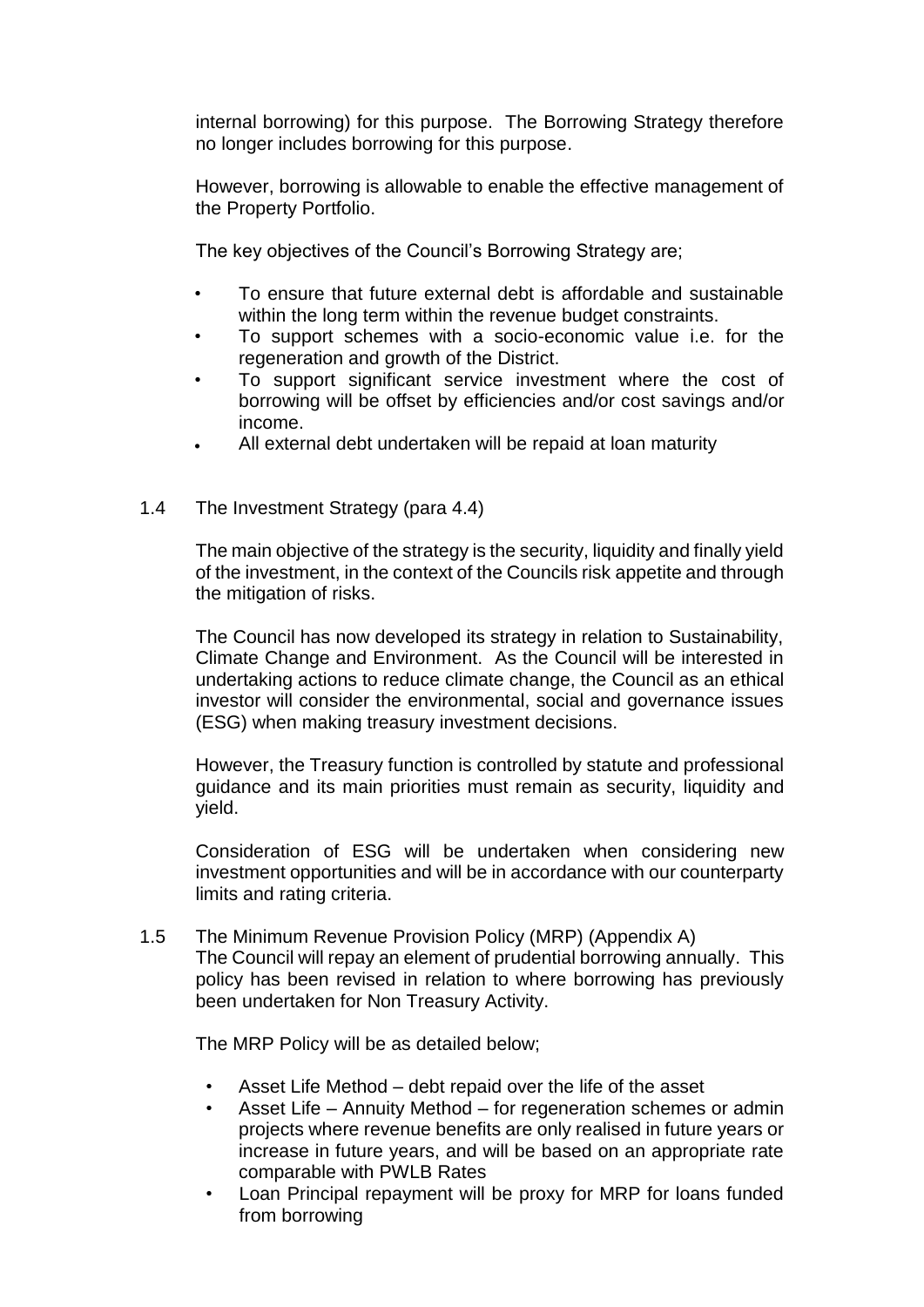• Where the Council has previously borrowed for the acquisition of Investment Properties the Asset Life Method will now be used to calculate the MRP charge applicable on an annual basis.

#### 1.6 Commercial Investments (Property Portfolio)

Whilst it is appreciated that these properties will be subject to wear and tear, all leases are fully insuring and repairing leases, with the liability for maintaining the asset at its current state being the responsibility of the Lessee.

The transactional costs of acquisition of these properties has been capitalised. However, all leases include contractual rental increases which are likely to result in an increased market value (all things being equal). Investment Properties will be revalued annually as at the Balance Sheet date.

The intention to hold these assets for between 5-10 years at which point the capital receipt will repay borrowing. However, valuations of these properties can go up as well as down. Our previous approach was that, on an annual basis, a Voluntary Minimum Revenue Provision (VMRP) would be considered, this enables any overpayment to be recovered. However, guidance and good practice no longer allow this so, as already stated, there will now be an annual MRP charge provided.

MRP Overpayments – The current DLUHC MRP Guidance allows that any charges made over the statutory minimum revenue provision (MRP) i.e. voluntary revenue provision or overpayments, can, if needed, be reclaimed in later years if deemed necessary or prudent. In order for these sums to be reclaimed for use in the budget, this policy must disclose the cumulative overpayment made each year.

Up until the 31 March 2021 the total Voluntary MRP (VMRP) overpayments have been £707k however this relates to payments to reduce prudential borrowing against the Commercial Investments Property Portfolio and is therefore not deemed an overpayment.

To mitigate the risk of loss of the capital receipt not meeting outstanding debt, a Valuation Volatility Reserve had been created and a minimum balance of 5% of acquisition price set. It is intended that this reserve will be reduced to 3% over the medium term to reflect the implementation of an annual MRP.

1.7 To provide transparency the Treasury Management Strategy includes at 4.7 the (Non-Treasury) Investment Strategy in the context of the investing in commercial activity to ensure services can be maintained as government funding reduces and as previously approved by Corporate Policy and Resources Committee. Expert and legal advice will always be sought to ensure that any additional purchases, or replacement purchases are within our powers.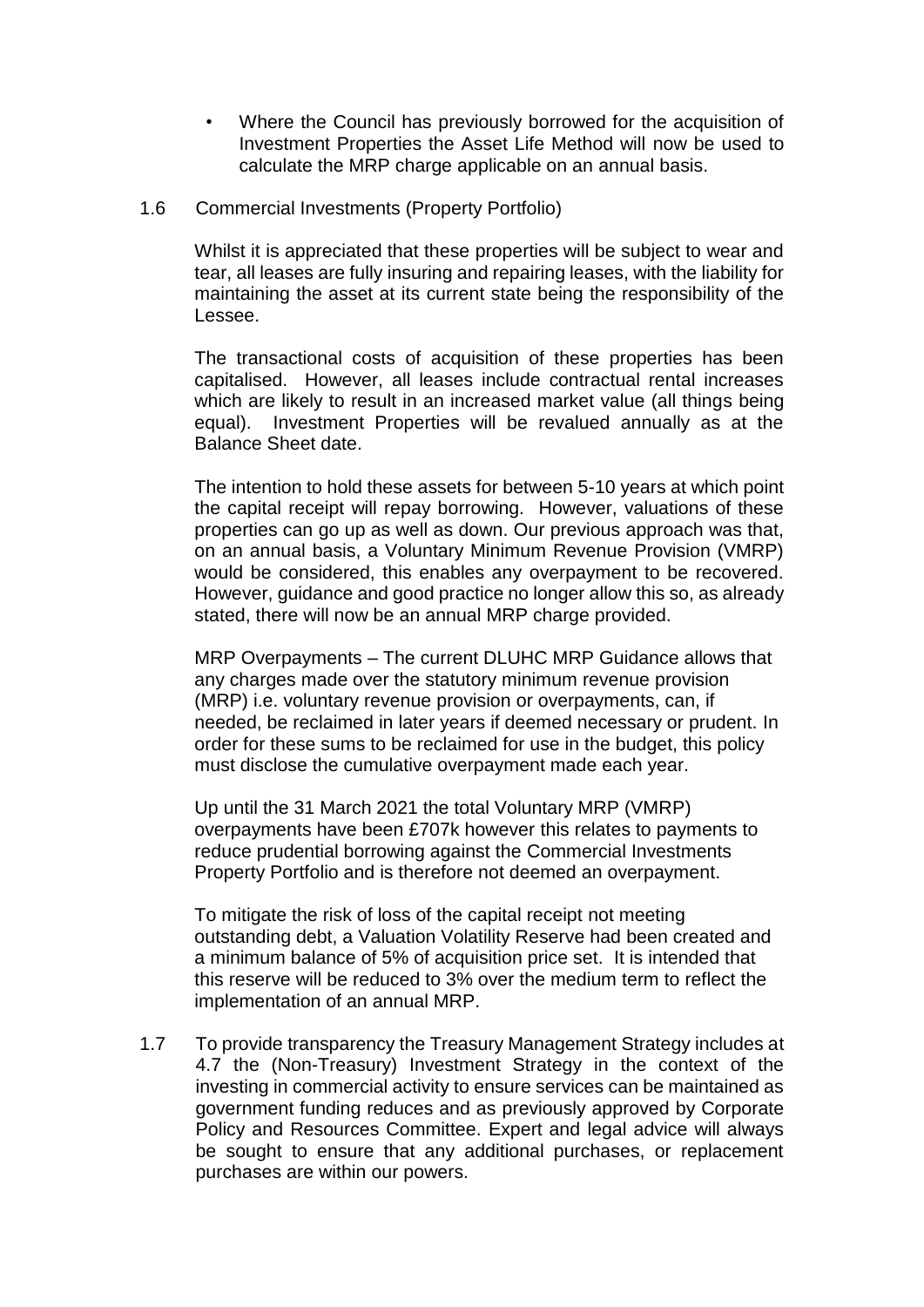- 1.8 The Treasury Management Strategy including the Borrowing Strategy, Investment Strategy and Minimum Revenue Provision Policy are detailed below.
- 1.9 The Capital Investment Strategy is attached at Appendix 1 for consideration. The Capital Investment Strategy forms a key part of the Council's overall Corporate Planning Framework. It provides a mechanism by which the Council's capital investment and financing decisions can be aligned with the Council's over-arching corporate priorities and objectives over a medium term (five year) planning horizon.

The Capital Investment Strategy provides a framework to enable both revenue and capital investment decisions which contribute to the achievement of the Council's priorities and objectives as set out in the Corporate Plan.

The strategy defines how the capital programme is to be formulated, and it identifies issues and options that influence revenue and capital spending, and sets out how the resources will be managed.



The framework below illustrates the Prudential Framework.

1.10 Prudential indicators are designed to provide support and record local decision making and not as comparative performance indicators. These are contained within the Treasury Management Strategy. As we await the final finance settlement, indicators will be finalised prior to submission to Council for approval.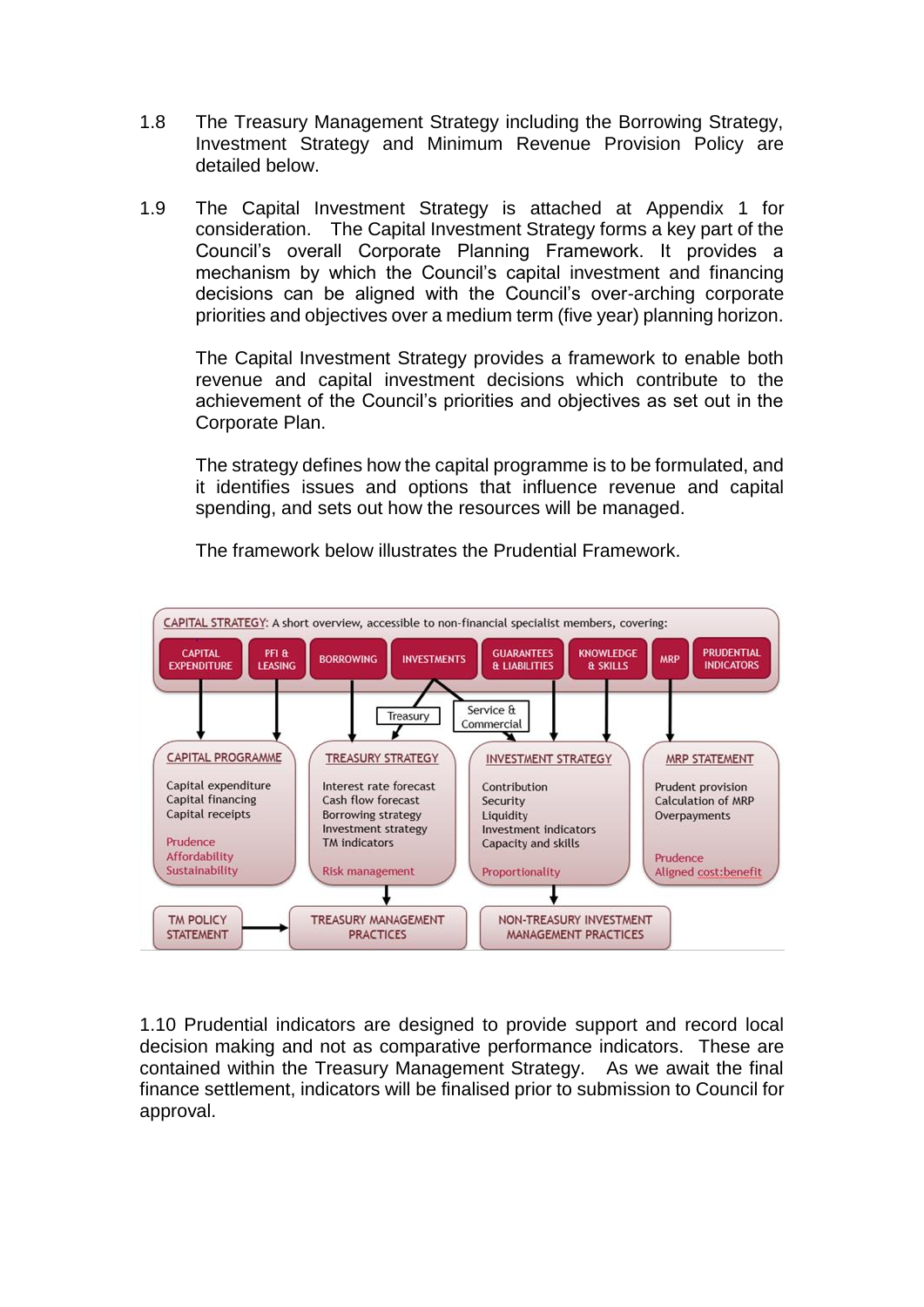# **APPENDIX 1 TREASURY MANAGEMENT STRATEGY**

**Minimum Revenue Provision Policy and Annual Investment Strategy**

INDEX

| 1                                                   | <b>INTRODUCTION</b>                                                                                                                                                                                                                                                                                                                                                                                                                         | $\overline{2}$                                     |
|-----------------------------------------------------|---------------------------------------------------------------------------------------------------------------------------------------------------------------------------------------------------------------------------------------------------------------------------------------------------------------------------------------------------------------------------------------------------------------------------------------------|----------------------------------------------------|
| 1.1                                                 | Background                                                                                                                                                                                                                                                                                                                                                                                                                                  | $\overline{2}$                                     |
| 1.2                                                 | Reporting requirements                                                                                                                                                                                                                                                                                                                                                                                                                      | 3                                                  |
| 1.3                                                 | Treasury Management Strategy for 2022/23                                                                                                                                                                                                                                                                                                                                                                                                    | $\overline{\mathbf{4}}$                            |
| 1.4                                                 | Training                                                                                                                                                                                                                                                                                                                                                                                                                                    | 5                                                  |
| 1.5                                                 | Treasury management consultants                                                                                                                                                                                                                                                                                                                                                                                                             | 5                                                  |
| $\mathbf{2}$                                        | THE CAPITAL PRUDENTIAL INDICATORS 2022/23 - 2024/25                                                                                                                                                                                                                                                                                                                                                                                         |                                                    |
| 2.1<br>2.2                                          | Capital expenditure<br>The Council's borrowing need (the Capital Financing<br>Requirement)                                                                                                                                                                                                                                                                                                                                                  | 6<br>$\overline{7}$                                |
| 3                                                   | <b>BORROWING</b>                                                                                                                                                                                                                                                                                                                                                                                                                            | 9                                                  |
| 3.1                                                 | Core Funds and Expected investment balances                                                                                                                                                                                                                                                                                                                                                                                                 | 9                                                  |
| 3.2                                                 | <b>Current Portfolio Position</b>                                                                                                                                                                                                                                                                                                                                                                                                           | 10                                                 |
| 3.3                                                 | Treasury Indicators: Limits to borrowing activity                                                                                                                                                                                                                                                                                                                                                                                           | 10                                                 |
| 3.4                                                 | Prospects for interest rates                                                                                                                                                                                                                                                                                                                                                                                                                | 11                                                 |
| 3.5                                                 | Borrowing strategy                                                                                                                                                                                                                                                                                                                                                                                                                          | 17                                                 |
| 3.6                                                 | Policy on borrowing in advance of need                                                                                                                                                                                                                                                                                                                                                                                                      | 18                                                 |
| 3.7                                                 | <b>Debt Rescheduling</b>                                                                                                                                                                                                                                                                                                                                                                                                                    | 18                                                 |
| 3.8                                                 | New Financial Institutions as a source of borrowing                                                                                                                                                                                                                                                                                                                                                                                         | 18                                                 |
| 3.9                                                 | Approved Sources of Long and Short Term Borrowing                                                                                                                                                                                                                                                                                                                                                                                           | 19                                                 |
| 4                                                   | <b>ANNUAL INVESTMENT STRATEGY</b>                                                                                                                                                                                                                                                                                                                                                                                                           | 19                                                 |
| 4.1                                                 | Investment policy - management of risk                                                                                                                                                                                                                                                                                                                                                                                                      | 19                                                 |
| 4.2                                                 | Creditworthiness policy                                                                                                                                                                                                                                                                                                                                                                                                                     | 21                                                 |
| 4.3                                                 | <b>Other limits</b>                                                                                                                                                                                                                                                                                                                                                                                                                         | 24                                                 |
| 4.4                                                 | Investment strategy                                                                                                                                                                                                                                                                                                                                                                                                                         | 25                                                 |
| 4.5                                                 | Investment performance / risk benchmarking                                                                                                                                                                                                                                                                                                                                                                                                  | 27                                                 |
| 4.6                                                 | End of year investment report                                                                                                                                                                                                                                                                                                                                                                                                               | 28                                                 |
| 4.7                                                 | Non-Treasury Investments                                                                                                                                                                                                                                                                                                                                                                                                                    | 28                                                 |
| 4.8                                                 | <b>Capital Investment Strategy</b>                                                                                                                                                                                                                                                                                                                                                                                                          | 29                                                 |
| 5<br>A<br>B<br>$\mathsf C$<br>D<br>Е<br>F<br>G<br>H | <b>APPENDICES</b><br>The capital prudential and treasury indicators<br>2022/23 - 2024/25 and MRP statement<br>Interest rate forecasts 2021-2025<br>Economic Background<br>Treasury Management Practice (TMP1) – Credit and<br><b>Counterparty Risk Management</b><br><b>Approved Countries</b><br>Treasury management scheme of delegation<br>The Treasury Management role of the section 151 officer<br><b>Capital Investment Strategy</b> | 30<br>31<br>35<br>36<br>40<br>43<br>44<br>45<br>47 |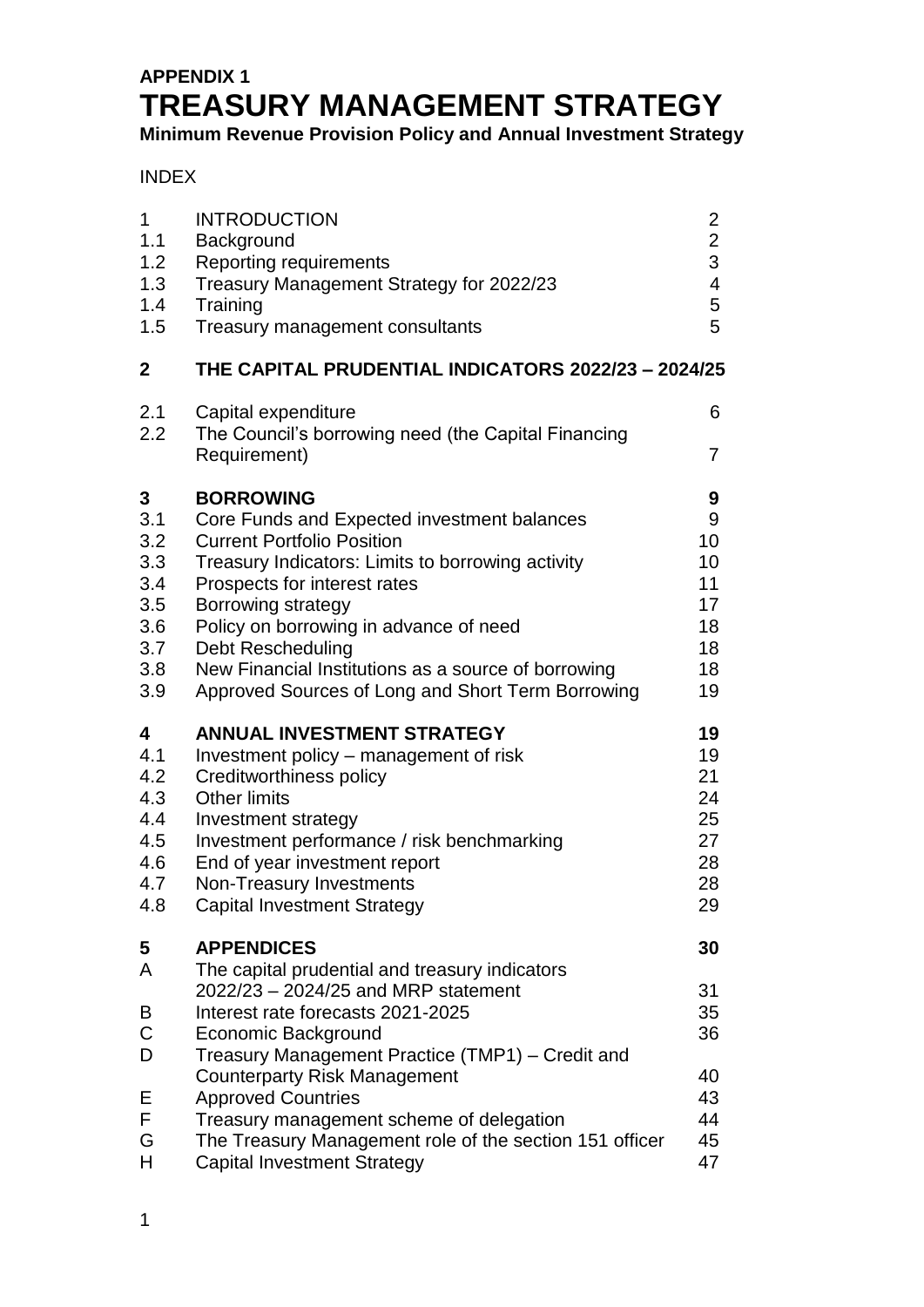# **1. INTRODUCTION**

# **1.1 Background**

The Council is required to operate a balanced budget, which broadly means that cash raised during the year will meet cash expenditure. Part of the treasury management operation is to ensure that this cash flow is adequately planned, with cash being available when it is needed. Surplus monies are invested in low risk counterparties or instruments commensurate with the Council's low risk appetite, providing adequate liquidity initially before considering investment return.

The second main function of the treasury management service is the funding of the Council's capital plans. These capital plans provide a guide to the borrowing need of the Council, essentially the longer-term cash flow planning, to ensure that the Council can meet its capital spending obligations. This management of longer-term cash may involve arranging long or short-term loans, or using longer-term cash flow surpluses. On occasion, when it is prudent and economic, any debt previously drawn may be restructured to meet Council risk or cost objectives.

The Councils Corporate Plan identifies the Corporate Objectives of the Council and which then informs capital investment requirements. The 2022/23 to 2026/27 Capital Programme therefore includes significant capital investment which will require resourcing, from revenue, earmarked reserves, capital receipts, grant income, and borrowing.

The contribution the treasury management function makes to the authority is critical, as the balance of debt and investment operations ensure liquidity or the ability to meet spending commitments as they fall due, either on day-to-day revenue or for larger capital projects. The treasury operations will see a balance of the interest costs of debt and the investment income arising from cash deposits affecting the available budget. Since cash balances generally result from reserves and balances, it is paramount to ensure adequate security of the sums invested, as a loss of principal will in effect result in a loss to the General Fund Balance.

Whilst any commercial initiatives or loans to third parties will impact on the treasury function, these activities are generally classed as non-treasury activities, (arising usually from capital expenditure), and are separate from the day to day treasury management activities.

The Chartered Institute of Public Finance and Accountancy (CIPFA) defines treasury management as;

*"The management of the local authority's borrowing, investments and cash flows, its banking, money market and capital market transactions; the effective control of the risks associated with those activities; and the pursuit of optimum performance consistent with those risks."*

The treasury management activity involves substantial sums of money, which it borrows and invests. This exposes the Council to potential large financial risk, which can include the loss of invested funds, or the revenue consequence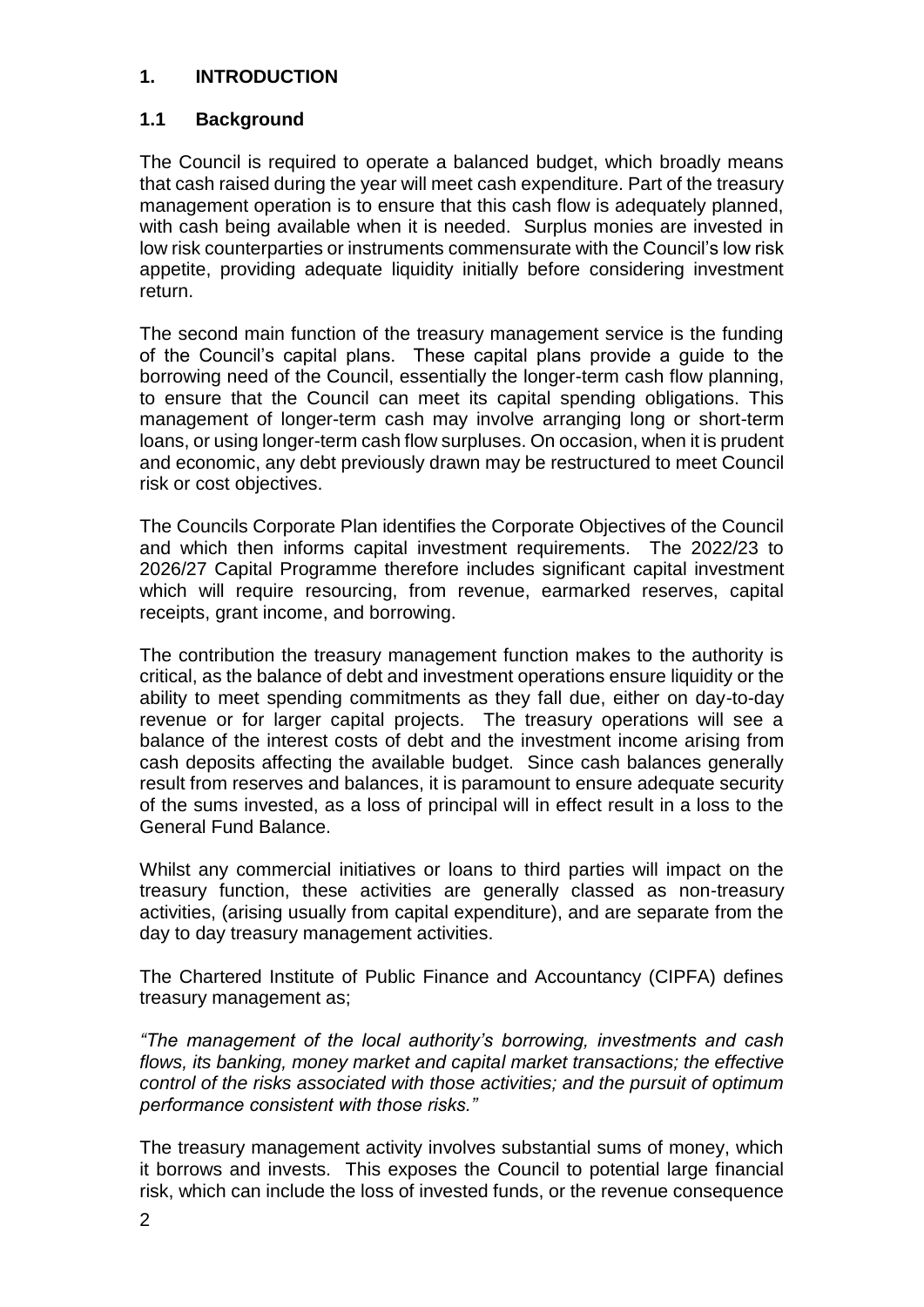of changes in interest rates. Therefore the successful identification, control and monitoring of risk are integral to this function and include credit and counterparty risk, liquidity risk, market or interest rate risk, refinancing risk and legal and regulatory risk.

# **1.2 Reporting Requirements**

# **1.2.1 Capital Investment Strategy**

The CIPFA 2021 Prudential and Treasury Management Codes require all Local Authorities to prepare a capital investment strategy report, which will provide the following:

- A high-level long term overview of how capital expenditure, capital financing and treasury management activity contribute to the provision of services
- An overview of how the associated risk is managed
- The implications for future financial sustainability

The aim of this capital strategy is to ensure that all elected members on the full council fully understand the overall long-term policy objectives and resulting capital investment strategy requirements, governance procedures and risk appetite.

This capital investment strategy is reported separately from the Treasury Management Strategy Statement; non-treasury investments will be reported through the former. This ensures the separation of the core treasury function under security, liquidity and yield principles, and the policy and commercialism investments usually driven by expenditure on an asset. The capital investment strategy shows:

- The corporate governance arrangements for these types of activities;
- Any service objectives relating to the investments;
- The expected income, costs and resulting contribution;
- The debt related to the activity and the associated interest costs;
- The payback period (MRP policy);
- For non-loan type investments, the cost against the current market value;
- The risks associated with each activity.

Where a physical asset is being bought, details of market research, advisers used, (and their monitoring), ongoing costs and investment requirements and any credit information will be disclosed, including the ability to sell the asset and realise the investment cash.

Where the Council has borrowed to fund any non-treasury investment, there should also be an explanation of why borrowing was required and why the DLUHC Investment Guidance and CIPFA Prudential Code have not been adhered to.

If any non-treasury investment sustains a loss during the final accounts and audit process, the strategy and revenue implications will be reported through the same procedure as the capital investment strategy.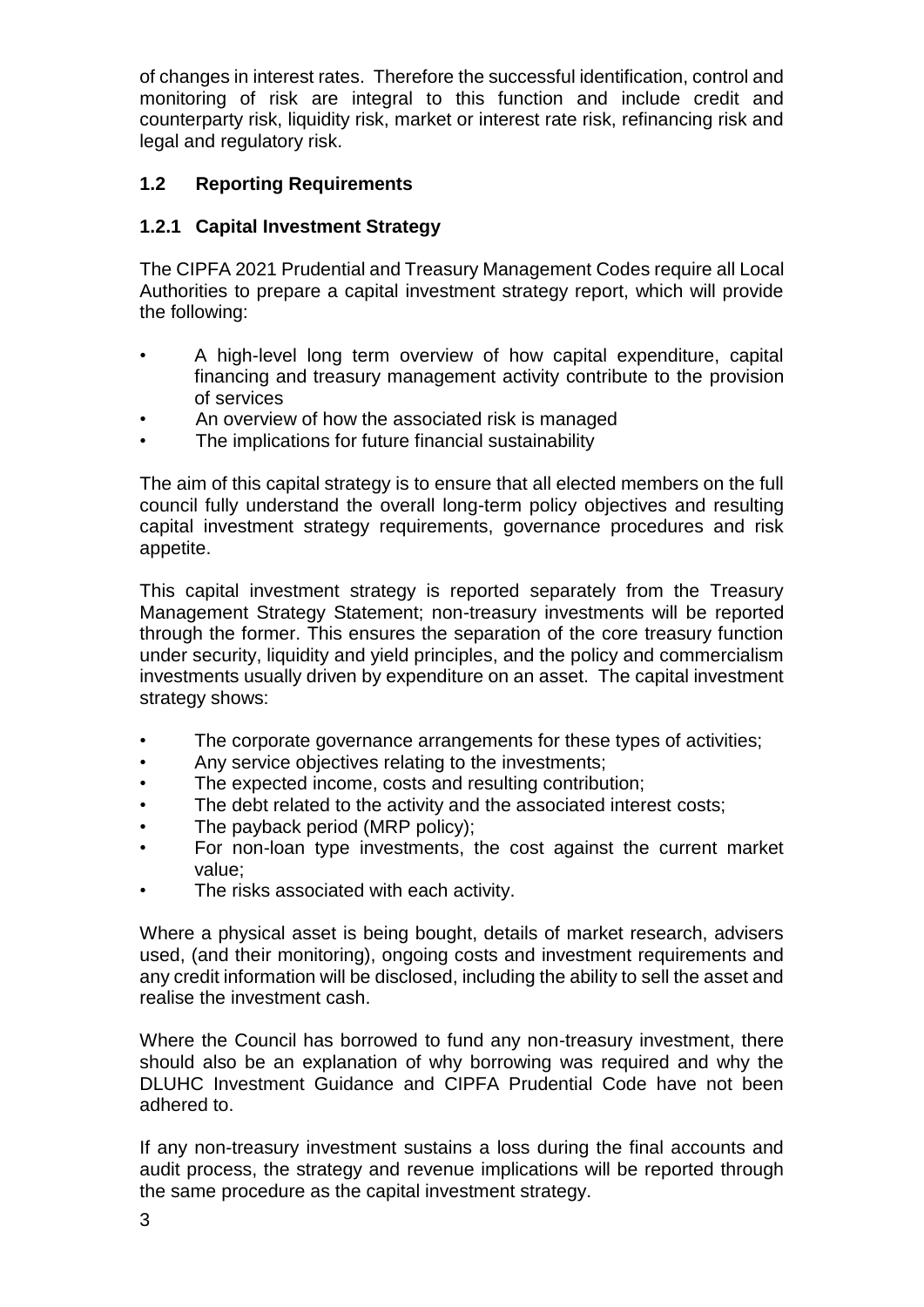To demonstrate the proportionality between the treasury operations and the non-treasury operation, high-level comparators are shown throughout this report.

# **1.2.2 Treasury Management Reporting**

The Council is required to receive and approve, as a minimum, three main reports each year, which incorporate a variety of policies, estimates and actuals.

- **a) Prudential and treasury indicators and treasury strategy** (this report) The first and most important report is forward looking and covers:
	- The capital plans (including prudential indicators);
	- A Minimum Revenue Provision (MRP) policy (how residual capital expenditure is charged to revenue over time);
	- The Treasury Management Strategy (how the investments and borrowings are to be organised) including treasury indicators; and
	- An Investment Strategy (the parameters on how investments are to be managed).
- **b) A mid-year treasury management report** This is primarily a progress report and will update members on the capital position, amending prudential indicators as necessary, and whether any policies require revision. In addition, the Corporate Policy and Resources Committee will receive quarterly update reports.
- **c) An annual treasury report** This is a backward looking review document and provides details of a selection of actual prudential and treasury indicators and actual treasury operations compared to the estimates within the strategy.

#### **Scrutiny**

The above reports are required to be adequately scrutinised before being recommended to the Council. This role is undertaken by the Governance and Audit Committee.

# **1.3 Treasury Management Strategy for 2022/23**

The strategy for 2022/23 covers two main areas:

#### **Capital issues**

- The capital expenditure plans and the associated prudential indicators;
- The Asset Management Plan
- The Minimum Revenue Provision (MRP) policy.

#### **Treasury management issues**

- The current treasury position;
- Treasury indicators which limit the treasury risk and activities of the Council;
- 4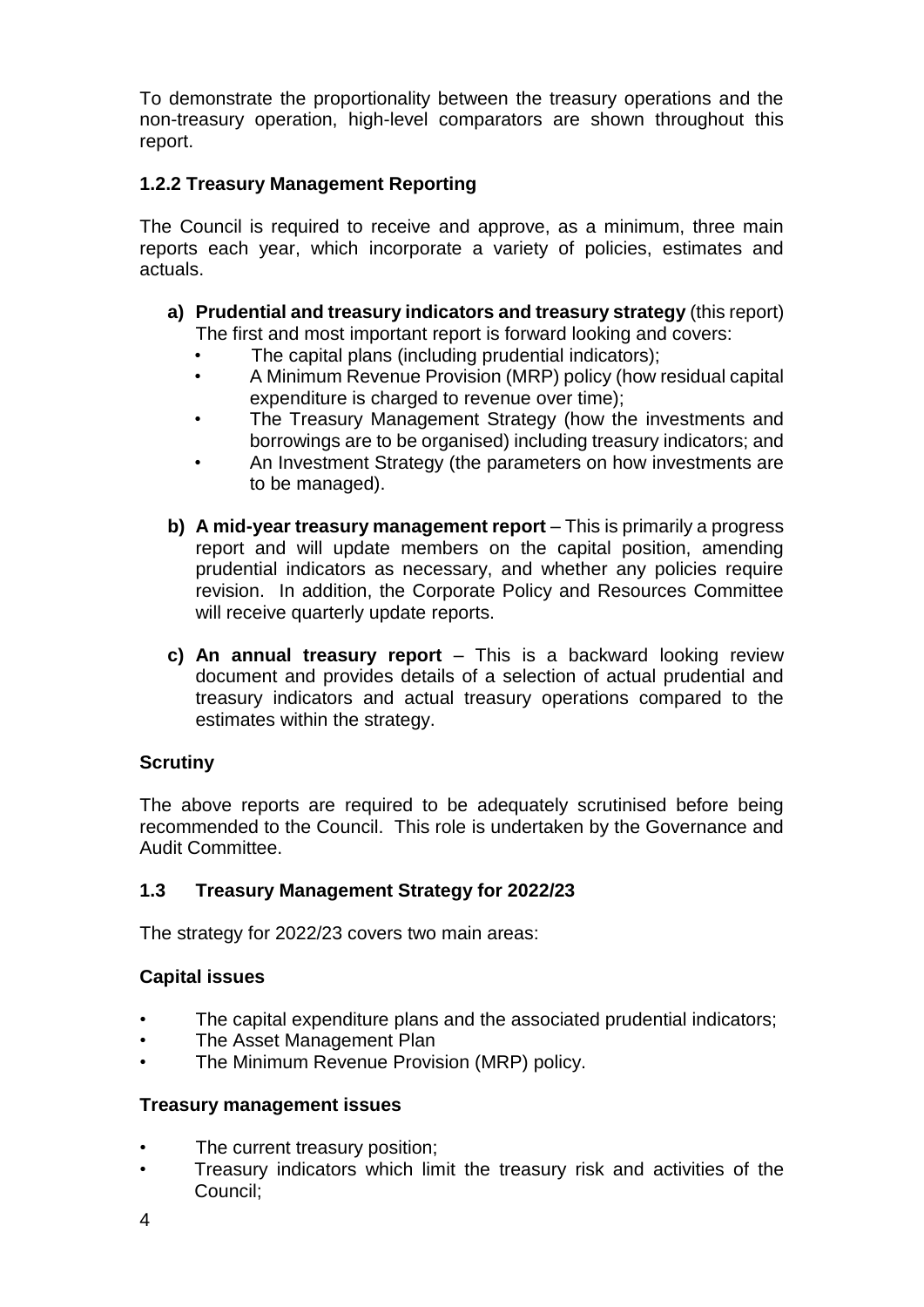- Prospects for interest rates;
- The borrowing strategy;
- Policy on borrowing in advance of need;
- Debt rescheduling;
- The investment strategy;
- Creditworthiness policy; and
- The policy on use of external service providers.

These elements cover the requirements of the Local Government Act 2003, the CIPFA Prudential Code, DLUHC MRP Guidance, the CIPFA Treasury Management Code and DLUHC Investment Guidance.

# **1.4 Training**

The CIPFA Code requires the responsible officer to ensure that members with responsibility for treasury management receive adequate training in treasury management. This especially applies to members responsible for scrutiny. This is mandatory training for the Governance and Audit Committee and is delivered annually. This training was undertaken on 5 January 2022. Further training will be arranged as required. The training needs of treasury management officers are periodically reviewed.

#### **1.5 Treasury Management Consultants**

The Council uses Link Group, Treasury Solutions as its external treasury management advisors.

The Council recognises that responsibility for treasury management decisions remains with the organisation at all times and will ensure that undue reliance is not placed upon our external service providers. All decisions will be undertaken with regards to all available information, including, but not solely, our treasury advisers.

It also recognises that there is value in employing external providers of treasury management services in order to acquire access to specialist skills and resources. The Council will ensure that the terms of their appointment and the methods by which their value will be assessed are properly agreed and documented, and subjected to regular review.

The scope of investments within the Council's operations now includes both conventional treasury investments, (the placing of residual cash from the Council's functions), and more commercial type investments, such as investment properties. The commercial type investments require specialist advisers, and the Council currently uses Cushman and Wakefield in relation to this activity.

# **2. THE CAPITAL PRUDENTIAL INDICATORS 2022/23 – 2024/25**

The Council's capital expenditure plans are the key driver of treasury management activity. The output of the capital expenditure plans is reflected in the prudential indicators, which are designed to assist members' overview and confirm capital expenditure plans.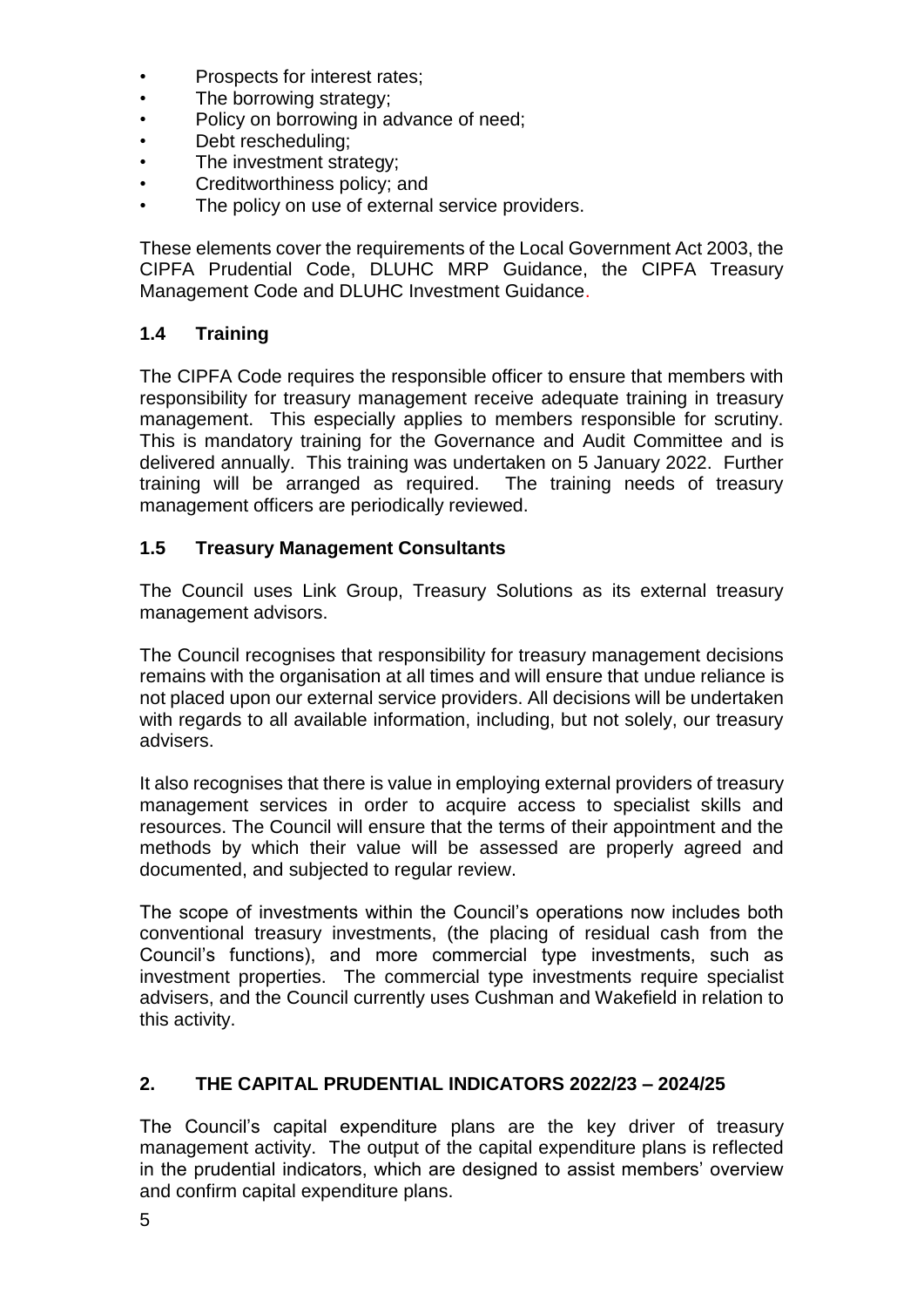# **2.1 Capital Expenditure and Financing**

This prudential indicator is a summary of the Council's capital expenditure plans which are included in the approved Capital Programme and which are the key drivers to treasury management activity. The output of the programme is reflected in the Council's prudential indicators, which are designed to provide Members with an overview and Members are asked to approve the capital expenditure forecasts:

| <b>Capital</b><br><b>Expenditure</b><br><b>By Cluster</b><br>Em | 2020/21<br><b>Actual</b> | 2021/22<br><b>Estimate</b> | 2022/23<br><b>Estimate</b> | 2023/24<br><b>Estimate</b> | 2024/25<br><b>Estimate</b> |
|-----------------------------------------------------------------|--------------------------|----------------------------|----------------------------|----------------------------|----------------------------|
| <b>Our People</b>                                               | 2.844                    | 1.677                      | 1.731                      | 0.675                      | 1.425                      |
| <b>Our Place</b>                                                | 5.909                    | 7.452                      | 10.384                     | 11.763                     | 0.718                      |
| <b>Our Council</b>                                              | 0.281                    | 0.868                      | 0.787                      | 0.420                      | 0.115                      |
| Investment*                                                     | 0                        | 0                          | 0                          | 3.000                      |                            |
| <b>Total</b>                                                    | 9.034                    | 9.997                      | 12.902                     | 15.858                     | 2.258                      |

\*Investment relates to areas such as capital expenditure on investment properties, loans to third parties etc.

Capital expenditure can be financed from a range of external and internal sources. External sources include private sector contributions i.e. S106 developer agreements, as well as government grants. Internal sources include capital receipts, earmarked reserves, and revenue contributions.

The table below summarises the above capital expenditure plans and how these plans are being financed by capital or revenue resources. Any shortfall of resources results in a funding borrowing need.

| <b>Financing of</b><br>capital<br>expenditure<br>Em | 2020/21<br><b>Actual</b> | 2021/22<br><b>Estimate</b> | 2022/23<br><b>Estimate</b> | 2023/24<br><b>Estimate</b> | 2024/25<br><b>Estimate</b> |
|-----------------------------------------------------|--------------------------|----------------------------|----------------------------|----------------------------|----------------------------|
| Capital receipts                                    | 2.519                    | 0.166                      | 0.527                      | 0.186                      |                            |
| <b>External Grants</b>                              | 3.314                    | 5.120                      | 7.790                      | 9.498                      | 1.018                      |
| S <sub>106</sub>                                    | 0.017                    | 0.477                      | 1.056                      | 0.140                      | 0.750                      |
| Earmarked<br>Reserves                               | 0                        | 1.759                      | 3.386                      | 1.450                      | 0.490                      |
| Revenue<br>Resources                                | 1.576                    | 0.061                      | ∩                          | $\Omega$                   | 0                          |
| <b>Net borrowing</b><br>need for the<br>year        | 1.608                    | 2.414                      | 0.143                      | 4.584                      | 0                          |
| <b>Total Financing</b>                              | 9.034                    | 9.997                      | 12.902                     | 15.858                     | 2.258                      |

The net financing need for commercial activities / non-financial investments included in the above table against expenditure is shown below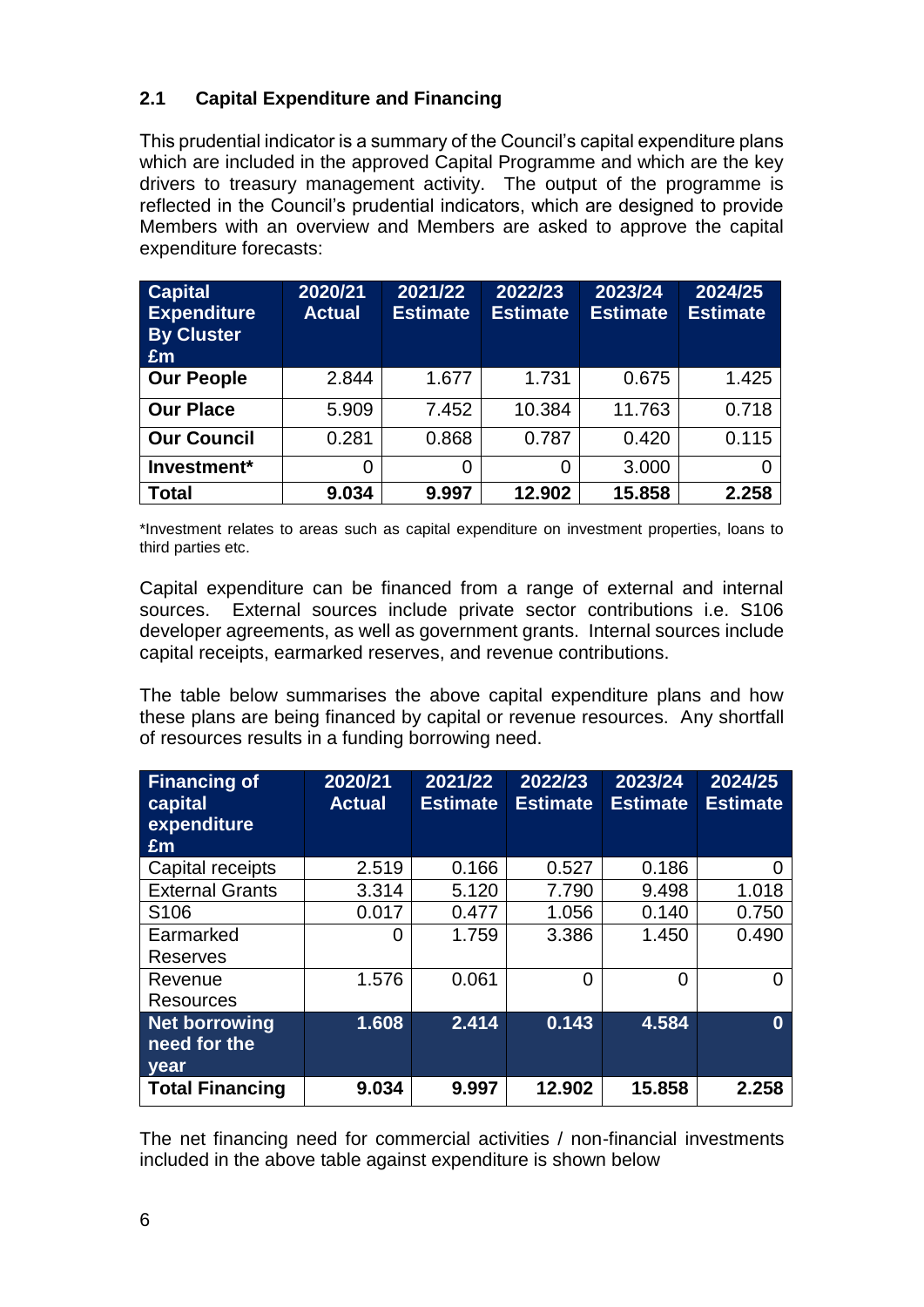| <b>Commercial</b><br>activities / non-<br>financial<br>investments £m | 2020/21<br><b>Actual</b> | 2021/22<br><b>Estimate</b> | 2022/23<br><b>Estimate</b> | 2023/24<br><b>Estimate</b> | 2024/25<br><b>Estimate</b> |
|-----------------------------------------------------------------------|--------------------------|----------------------------|----------------------------|----------------------------|----------------------------|
| Capital Expenditure                                                   | ∩                        | 0                          | 0                          | 3.000                      | 0                          |
| <b>Financing costs</b>                                                | 0                        | 0                          | 0                          | 3.000                      | $\Omega$                   |
| Net borrowing need<br>for the year                                    | 0                        | 0                          | 0                          | 100                        | 0                          |
| Percentage of total<br>net financing need<br>%                        | 0                        | $\bf{0}$                   | 0                          | 0                          | 0                          |

The Council, will need to manage their Commercial Property Portfolio effectively and as such a £3m Capital Budget is proposed, to support the replacement of one of the properties (should it be sold) subject to the annual review of the portfolio.

Other long-term liabilities - The above financing need excludes other long term liabilities, such as leasing arrangements which already include borrowing instruments.

The forecast of Revenue and Capital Reserves after taking into account contributions to and from these reserves for both capital and revenue purposes are detailed in the table below;

| <b>Year End</b><br><b>Resources</b><br><b>Em</b> | 2020/21<br><b>Actual</b> | 2021/22<br><b>Estimate</b> | 2022/23<br><b>Estimate</b> | 2023/24<br><b>Estimate</b> | 2024/25<br><b>Estimate</b> |
|--------------------------------------------------|--------------------------|----------------------------|----------------------------|----------------------------|----------------------------|
| <b>General Fund</b>                              | 7.338                    | 4.007                      | 3.735                      | 3.686                      | 3.645                      |
| <b>Balance</b>                                   |                          |                            |                            |                            |                            |
| Earmarked<br>Reserves                            | 18.217                   | 17.494                     | 15.037                     | 13.585                     | 13.496                     |
| <b>Total Revenue</b><br><b>Reserves</b>          | 26.585                   | 21.501                     | 18.772                     | 17.271                     | 17.141                     |
| Capital receipts                                 | 1.168                    | 1.246                      | 0.955                      | 0.844                      | 0.910                      |
| <b>Capital Grants</b><br>Unapplied               | 2.366                    | O                          | 0                          | 0                          |                            |
| <b>Total Capital</b><br><b>Reserves</b>          | 3.534                    | 1.246                      | 0.955                      | 0.844                      | 0.910                      |
| <b>Total Useable</b><br><b>Reserves</b>          | 29.089                   | 22.747                     | 19.727                     | 18.115                     | 18.051                     |

# **2.2 The Council's Borrowing Need (The Capital Financing Requirement)**

7 The second prudential indicator is the Council's Capital Financing Requirement (CFR). The CFR is simply the total historic outstanding capital expenditure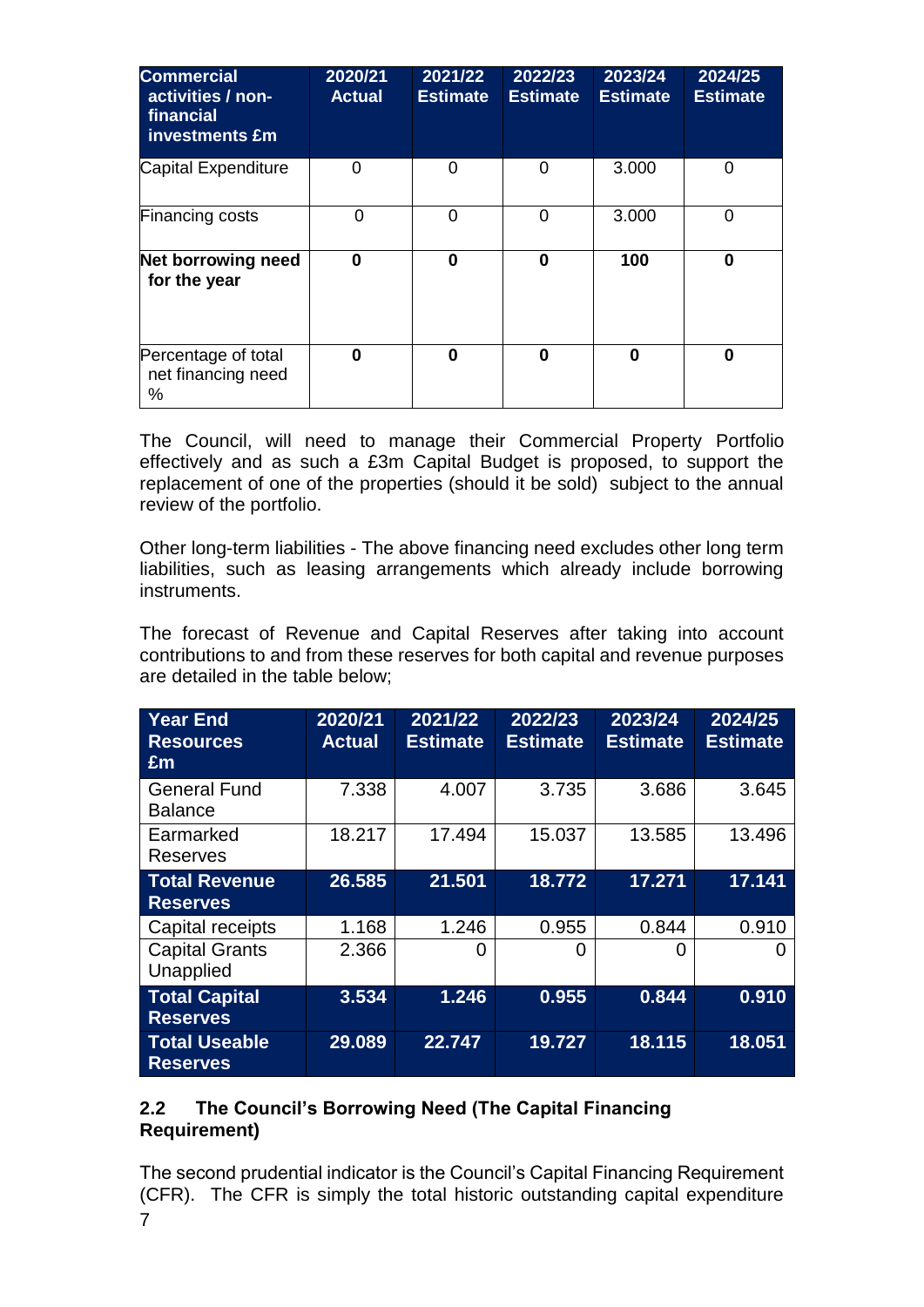which has not yet been paid for from either revenue or capital resources. It is essentially a measure of the Council's indebtedness and so it's underlying borrowing need. Any capital expenditure above, which has not immediately been paid for through a revenue or capital resource, will increase the CFR.

The CFR does not increase indefinitely, as the minimum revenue provision (MRP) is a statutory annual revenue charge which broadly reduces the indebtedness in line with each assets life, and so charges the economic consumption of capital assets as they are used.

The CFR includes any other long-term liabilities (e.g. finance leases). Whilst these increase the CFR, and therefore the Council's borrowing requirement, these types of scheme include a borrowing facility by the lease provider and so the Council is not required to separately borrow for these schemes. The Council is asked to approve the CFR projections below:

| Em                                                | 2020/21<br><b>Actual</b> | 2021/22<br><b>Estimate</b> | 2022/23<br><b>Estimate</b> | 2023/24<br><b>Estimate</b> | 2024/25<br><b>Estimate</b> |  |  |  |  |
|---------------------------------------------------|--------------------------|----------------------------|----------------------------|----------------------------|----------------------------|--|--|--|--|
| <b>Capital Financing Requirement</b>              |                          |                            |                            |                            |                            |  |  |  |  |
| <b>Accounting Adj</b>                             | 1.065                    | 1.065                      | 1.065                      | 1.065                      | 1.065                      |  |  |  |  |
| <b>Finance Leases</b>                             | 0                        | O                          | 0                          | 0                          |                            |  |  |  |  |
| <b>Prudential</b><br><b>Borrowing</b>             | 37.460                   | 38.360                     | 37.176                     | 37.787                     | 36.813                     |  |  |  |  |
| <b>Total CFR</b>                                  | 38.525                   | 39.425                     | 38.241                     | 38.852                     | 37,878                     |  |  |  |  |
| Of which:<br>Commercial<br>Investment<br>Property | 20.959                   | 20.585                     | 20.211                     | 19.837                     | 19.463                     |  |  |  |  |
| <b>Movement in</b><br><b>CFR</b>                  | 0.620                    | 0.890                      | $-1.184$                   | 0.611                      | $-0.974$                   |  |  |  |  |

| <b>Movement in CFR represented by</b> |          |          |          |          |          |  |  |  |  |  |  |
|---------------------------------------|----------|----------|----------|----------|----------|--|--|--|--|--|--|
| Net borrowing                         | 1.608    | 1.743    | 0.143    | 4.585    |          |  |  |  |  |  |  |
| need for the year                     |          |          |          |          |          |  |  |  |  |  |  |
| (above)                               |          |          |          |          |          |  |  |  |  |  |  |
| Less MRP and                          | $-0.958$ | $-0.824$ | $-0.898$ | $-3.945$ | $-0.945$ |  |  |  |  |  |  |
| other financing                       |          |          |          |          |          |  |  |  |  |  |  |
| movements                             |          |          |          |          |          |  |  |  |  |  |  |
| Loan Principal                        | $-0.030$ | $-0.029$ | $-0.429$ | $-0.029$ | $-0.029$ |  |  |  |  |  |  |
| repaid                                |          |          |          |          |          |  |  |  |  |  |  |
|                                       |          |          |          |          |          |  |  |  |  |  |  |
| <b>Movement in</b>                    | 0.620    | 0.890    | $-1.184$ | 0.611    | $-0.974$ |  |  |  |  |  |  |
| <b>CFR</b>                            |          |          |          |          |          |  |  |  |  |  |  |

A key aspect of the regulatory and professional guidance is that elected members are aware of the size and scope of any commercial activity in relation to the authority's overall financial position. The capital expenditure figures shown in 2.1 and the details above demonstrate the scope of this activity and, by approving these figures, consider the scale proportionate to the Authority's remaining activity.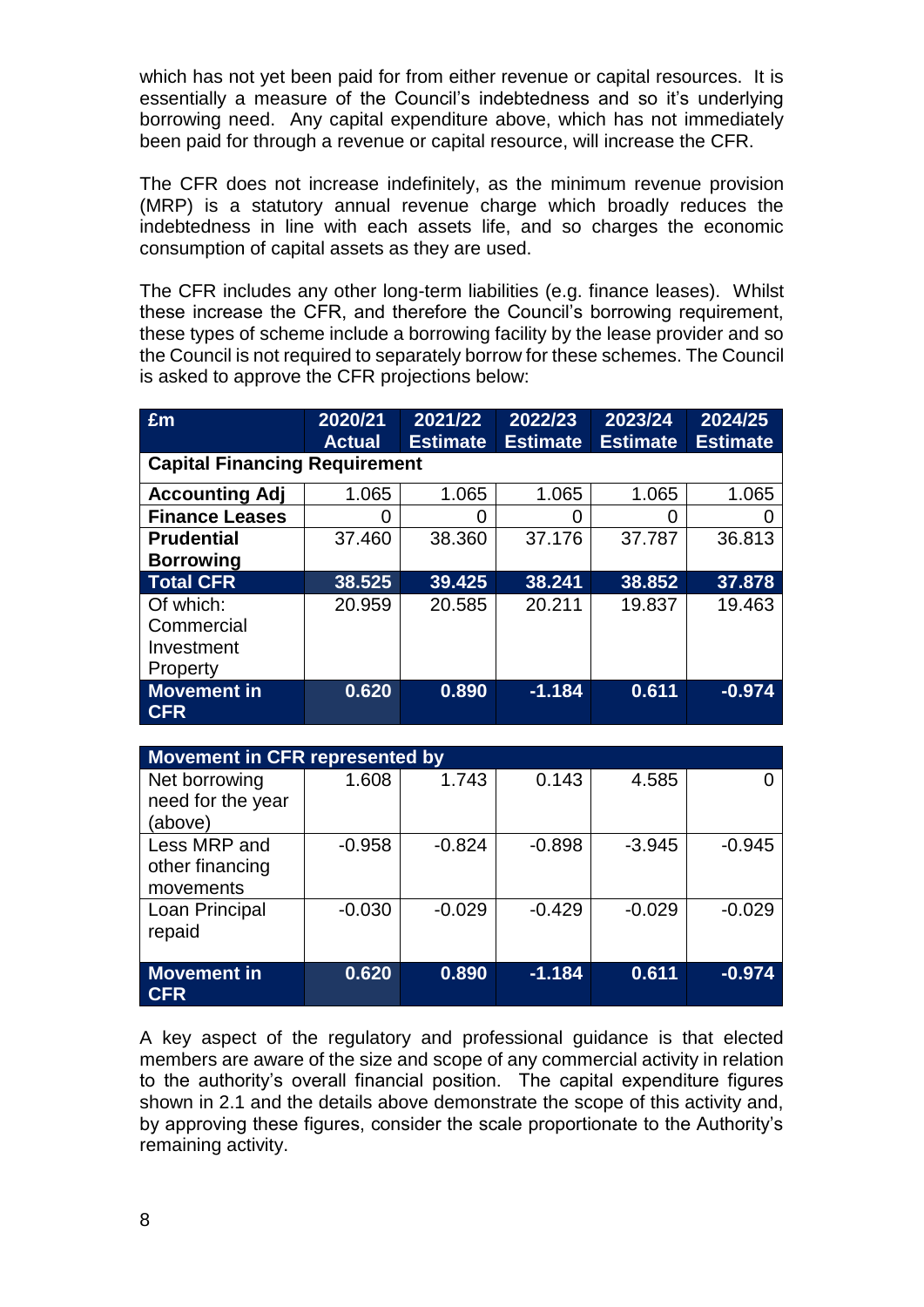# **3. BORROWING**

The capital expenditure plans set out in Section 2 provide details of the service activity of the Council. The treasury management function ensures that the Council's cash is organised in accordance with the relevant professional codes, so that sufficient cash is available to meet this service activity and the Council's capital strategy. This will involve both the organisation of the cash flow and, where capital plans require, the organisation of appropriate borrowing facilities. The strategy covers the relevant treasury / prudential indicators, the current and projected debt positions and the annual investment strategy.

# **3.1 Core Funds and Expected Investment Balances**

The application of resources (capital receipts, reserves etc.) to either finance capital expenditure or other budget decisions to support the revenue budget will have an ongoing impact on investments unless resources are supplemented each year from new sources (asset sales etc.). Detailed below are estimates of the year-end balances for each resource and anticipated day-to-day cash flow balances.

| <b>Year End</b><br><b>Resources</b>              | 2020/21       | 2021/22         | 2022/23         | 2023/24         | 2024/25         |
|--------------------------------------------------|---------------|-----------------|-----------------|-----------------|-----------------|
| Em                                               | <b>Actual</b> | <b>Estimate</b> | <b>Estimate</b> | <b>Estimate</b> | <b>Estimate</b> |
| <b>CFR</b>                                       | 38.535        | 39.425          | 38.241          | 38.852          | 37.878          |
| <b>Less Leases</b>                               | 0             | 0               | 0               | $\overline{0}$  | 0               |
| <b>Borrowing</b><br><b>CFR</b>                   | 38.535        | 39.425          | 38.241          | 38.852          | 37.878          |
| Less Borrowing                                   | 20.000        | 21.500          | 26.500          | 33.500          | 31.500          |
| <b>Over(-)/Under</b><br><b>Borrowing</b>         | 18.535        | 17.925          | 11.741          | 5.352           | 6.378           |
| <b>General Fund</b><br><b>Balance</b>            | $-7.338$      | $-4.007$        | $-3.735$        | $-3.686$        | $-3.645$        |
| Earmarked<br><b>Reserves</b>                     | $-19.209$     | $-17.494$       | $-15.037$       | $-13.585$       | $-13.496$       |
| Capital receipts                                 | $-1.168$      | $-1.246$        | $-0.955$        | $-0.844$        | $-0.910$        |
| <b>Capital Grants</b><br>Unapplied               | $-2.366$      | $\Omega$        | 0               | $\overline{0}$  | 0               |
| Provisions                                       | $-1.045$      | $-1.400$        | $-1.500$        | $-1.600$        | $-1.800$        |
| Working capital*                                 | $-7.362$      | $-1.018$        | $-1.580$        | $-0.288$        | $-0.288$        |
| <b>TOTAL FUND</b>                                | $-38.488$     | $-25.165$       | $-22.807$       | $-20.003$       | $-20.139$       |
| <b>Expected</b><br>investments (-)<br>/Borrowing | $-19.953$     | $-7.240$        | $-11.066$       | $-14.651$       | $-13.761$       |

\*Working capital balances shown are estimated year-end; these may be higher mid-year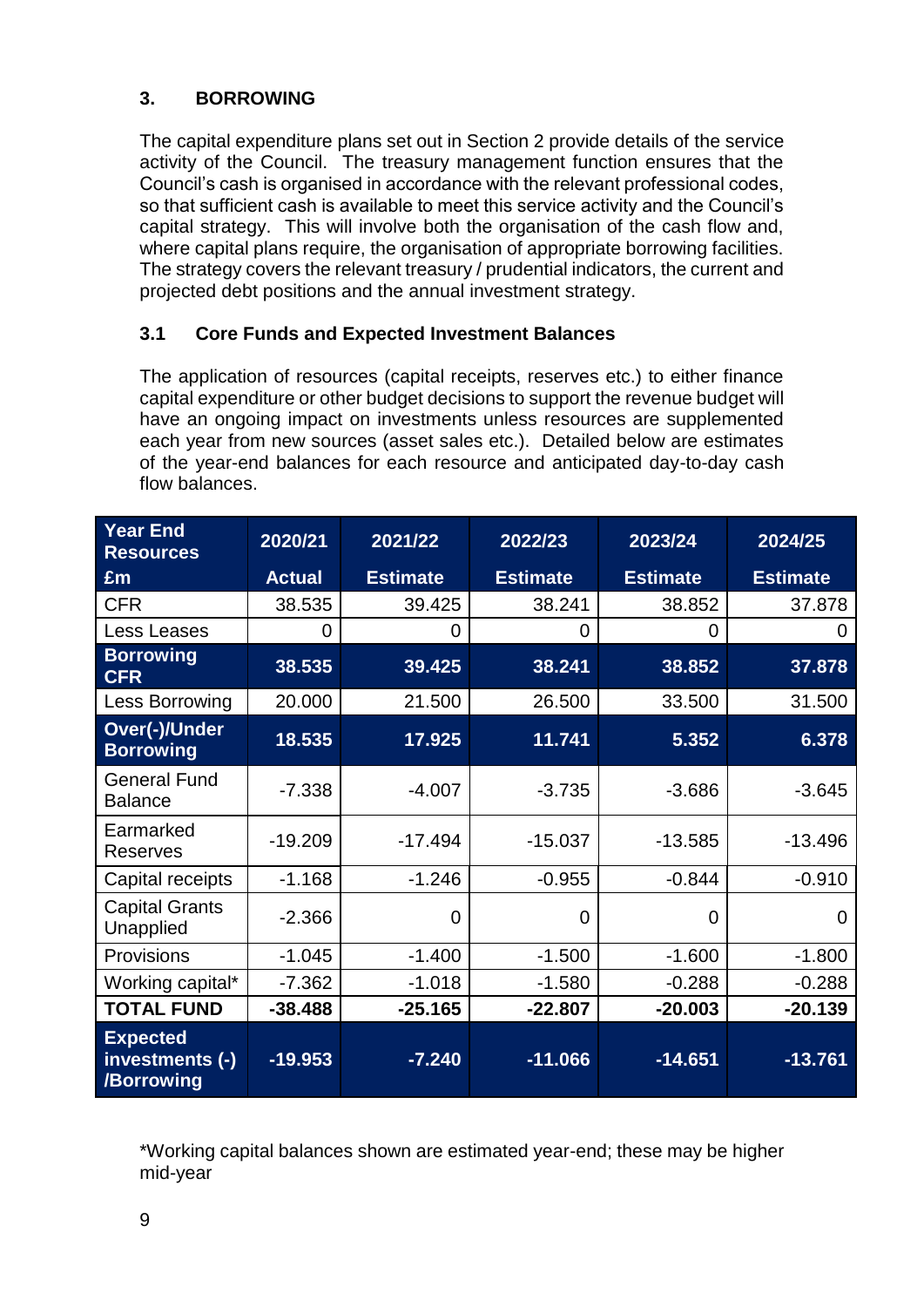# **3.2 Current Portfolio Position**

The Council's forward projections for borrowing are summarised below. The table shows the actual external debt (the treasury management operations), against the underlying capital borrowing need (the Capital Financing Requirement - CFR), and internal borrowing as a percentage of the CFR.

| Em                                                           | 2020/21<br><b>Actual</b> | 2021/22<br><b>Estimate</b> | 2022/23<br><b>Estimate</b> | 2023/24<br><b>Estimate</b> | 2024/25<br><b>Estimate</b> |
|--------------------------------------------------------------|--------------------------|----------------------------|----------------------------|----------------------------|----------------------------|
| <b>External Debt</b>                                         |                          |                            |                            |                            |                            |
| Debt at 1 April                                              | 20.000                   | 20.000                     | 21.500                     | 26.500                     | 33.500                     |
| Expected<br>change<br>in Debt                                | 0                        | 1.500                      | 5.000                      | 7.000                      | $-2.000$                   |
| <b>Gross external</b><br>debt at 31 March                    | 20.000                   | 21.500                     | 26.500                     | 33.500                     | 31.500                     |
| <b>Internal Borrowing</b><br>(at 31 March)                   | 18.535                   | 17.925                     | 11.741                     | 5.352                      | 6.378                      |
| <b>The Capital</b><br><b>Financing</b><br><b>Requirement</b> | 38.535                   | 39.425                     | 38.241                     | 38.852                     | 37.878                     |
| <b>Internal</b><br><b>Borrowing</b> %                        | 48.09                    | 45.47                      | 30.70                      | 13.78                      | 16.84                      |
|                                                              |                          |                            |                            |                            |                            |
|                                                              |                          |                            |                            |                            |                            |

Within the range of prudential indicators there are a number of key indicators to ensure that the Council operates its activities within well-defined limits. One of these is that the Council needs to ensure that its gross debt does not, except in the short term, exceed the total of the CFR in the preceding year plus the estimates of any additional CFR for 2022/23 and the following two financial years. This allows some flexibility for limited early borrowing for future years but ensures that borrowing is not undertaken for revenue or speculative purposes.

The Assistant Director of Finance, Business and Property Services reports that the Council complied with this prudential indicator in the current year and does not envisage difficulties for the future. This view takes into account current commitments, existing plans, and the proposals in this budget report.

# **3.3 Treasury Indicators: Limits to Borrowing Activity**

**The operational boundary.** This is the limit beyond which external debt is not normally expected to be exceeded. In most cases, this would be a similar figure to the CFR, but may be lower or higher depending on the levels of actual debt and the ability to fund under-borrowing by other cash resources.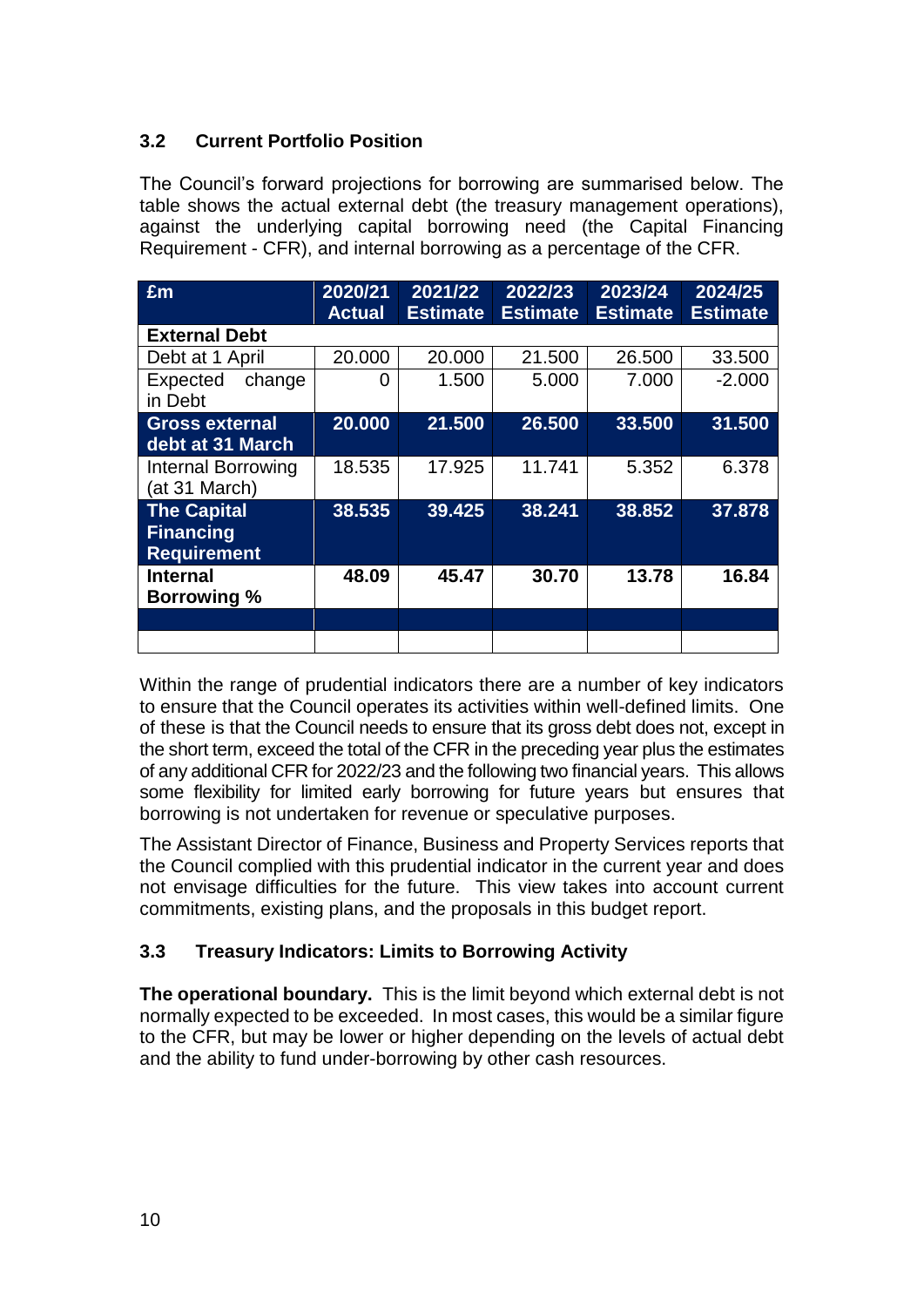| <b>Operational</b><br>boundary<br>∣£m | 2021/22<br><b>Estimate</b> | 2022/23<br><b>Estimate</b> | 2023/24<br><b>Estimate</b> | 2024/25<br><b>Estimate</b> |
|---------------------------------------|----------------------------|----------------------------|----------------------------|----------------------------|
| <b>External Debt</b>                  | 21.500                     | 26.500                     | 33.500                     | 31.500                     |
| <b>Operational</b><br><b>Boundary</b> | 39.425                     | 38.241                     | 38.852                     | 37.878                     |

**The authorised limit for external debt.** A further key prudential indicator represents a control on the maximum level of borrowing. This represents a limit beyond which external debt is prohibited, and this limit needs to be set or revised by the full Council. It reflects the level of external debt which, while not desired, could be afforded in the short term, but is not sustainable in the longer term.

- 1. This is the statutory limit determined under section 3 (1) of the Local Government Act 2003. The Government retains an option to control either the total of all councils' plans, or those of a specific council, although this power has not yet been exercised.
- 2. The Council is asked to approve the following authorised limit:

| limit<br><b>Authorised</b><br><b>Em</b> | 2021/22<br><b>Estimate</b> | 2022/23<br><b>Estimate</b> | 2023/24<br><b>Estimate</b> | 2024/25<br><b>Estimate</b> |
|-----------------------------------------|----------------------------|----------------------------|----------------------------|----------------------------|
| Gross Debt*                             | 21.500                     | 26,500                     | 33,500                     | 31,500                     |
| <b>Authorised Limit</b>                 | 45.000                     | 43.000                     | 44.000                     | 43.000                     |

\*The Authorised limit allows for external borrowing in advance of need for up to a maximum of two years and includes additional headroom of £5m for unexpected cashflow movements.

# **3.4 Prospects for Interest Rates**

The Council has appointed Link Group as its treasury advisor and part of their service is to assist the Council to formulate a view on interest rates. Link provided the following forecasts on 8<sup>th</sup> November 2021. These are forecasts for certainty rates (gilt yields plus 80 bps).

|                       | <b>Link Group Interest Rate View</b><br>8.11.21 |               |               |               |        |               |               |        |        |               |               |        |               |               |
|-----------------------|-------------------------------------------------|---------------|---------------|---------------|--------|---------------|---------------|--------|--------|---------------|---------------|--------|---------------|---------------|
|                       | Dec-21                                          | <b>Mar-22</b> | <b>Jun-22</b> | <b>Sep-22</b> | Dec-22 | <b>Mar-23</b> | <b>Jun-23</b> | Sep-23 | Dec-23 | <b>Mar-24</b> | <b>Jun-24</b> | Sep-24 | <b>Dec-24</b> | <b>Mar-25</b> |
| <b>BANK RATE</b>      | 0.25                                            | 0.25          | 0.50          | 0.50          | 0.50   | 0.75          | 0.75          | 0.75   | 0.75   | 1.00          | 1.00          | 1.00   | 1.00          | 1.25          |
| 3 month ave earnings  | 0.30                                            | 0.40          | 0.50          | 0.50          | 0.50   | 0.60          | 0.80          | 0.90   | 1.00   | 1.00          | 1.00          | 1.00   | 1.00          | 1.00          |
| 6 month ave earnings  | 0.40                                            | 0.50          | 0.60          | 0.60          | 0.70   | 0.80          | 0.90          | 1.00   | 1.10   | 1.10          | 1.10          | 1.10   | 1.10          | 1.10          |
| 12 month ave earnings | 0.50                                            | 0.60          | 0.70          | 0.70          | 0.80   | 0.90          | 1.00          | 1.10   | 1.20   | 1.20          | 1.20          | 1.20   | 1.20          | 1.20          |
| 5 yr PWLB             | 1.50                                            | 1.50          | 1.60          | 1.60          | 1.70   | 1.70          | 1.70          | 1.80   | 1.80   | 1.80          | 1.90          | 1.90   | 2.00          | 2.00          |
| 10 yr PWLB            | 1.80                                            | 1.90          | 1.90          | 2.00          | 2.00   | 2.10          | 2.10          | 2.20   | 2.20   | 2.20          | 2.30          | 2.30   | 2.30          | 2.40          |
| 25 yr PWLB            | 2.10                                            | 2.20          | 2.30          | 2.40          | 2.40   | 2.40          | 2.50          | 2.50   | 2.60   | 2.60          | 2.60          | 2.60   | 2.70          | 2.70          |
| 50 yr PWLB            | 1.90                                            | 2.00          | 2.10          | 2.20          | 2.20   | 2.20          | 2.30          | 2.30   | 2.40   | 2.40          | 2.40          | 2.40   | 2.50          | 2.50          |

(A more detailed interest rate forecast and economic commentary are set out in appendices B and C)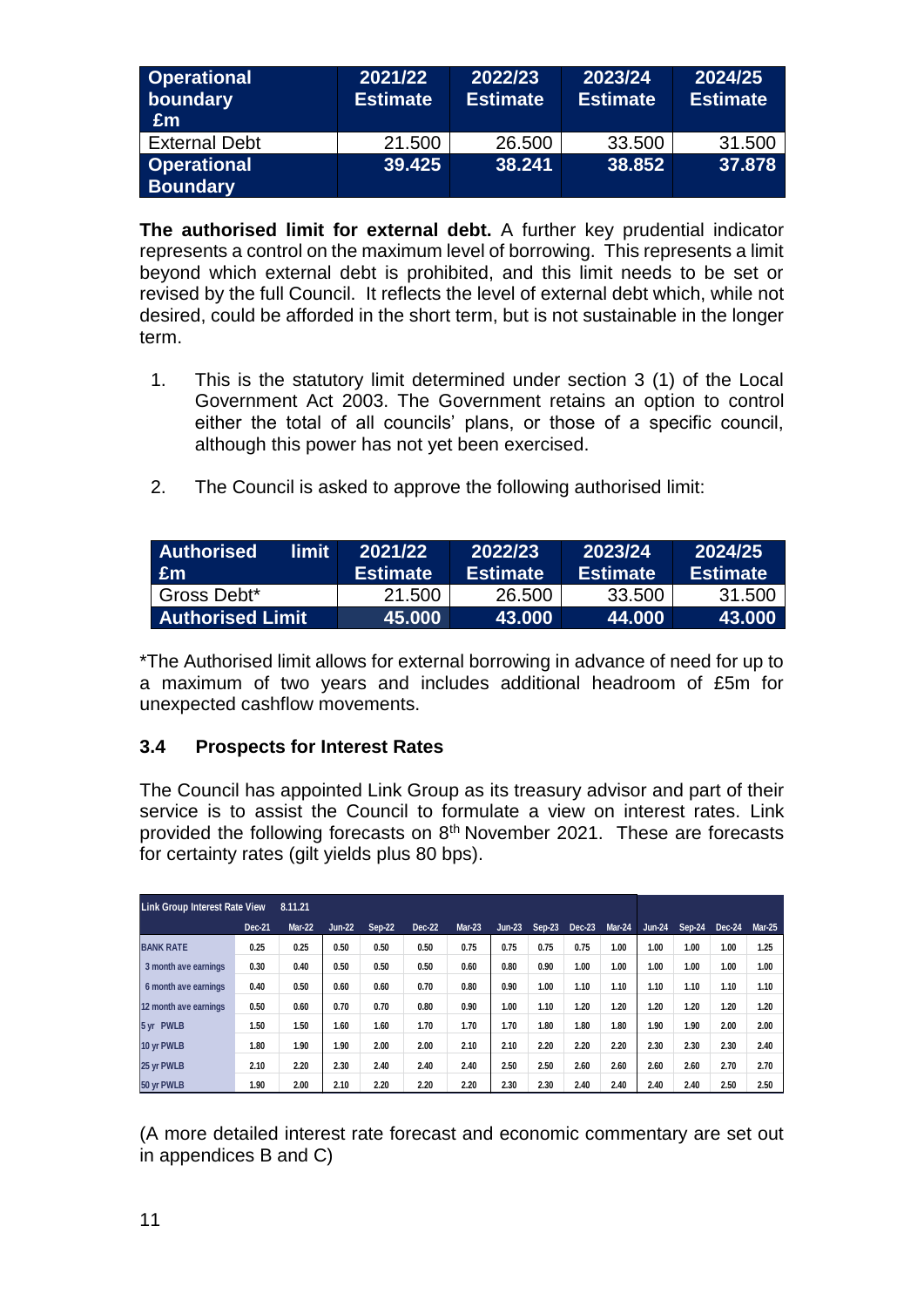The coronavirus outbreak has done huge economic damage to the UK and to economies around the world. After the Bank of England took emergency action in March 2020 to cut Bank Rate to 0.10%, it left Bank Rate unchanged at its subsequent meetings.

The Bank Rate was increased to 0.25% on 16 December 2021. The forecast now includes a further 4 increases, quarter 2 of 2022 to 0.50%, quarter 1 of 2023 to 0.75%, quarter 1 of 2024 to 1.00% and, finally, one in quarter 1 of 2025 to 1.25%.

#### **Significant risks to the forecasts:-**

- **Labour and supply shortages** prove more enduring and disruptive and depress economic activity.
- **Mutations** of the virus render current vaccines ineffective, and tweaked vaccines to combat these mutations are delayed, resulting in further national lockdowns or severe regional restrictions.
- **The Monetary Policy Committee** acts too quickly, or too far, over the next three years to raise Bank Rate and causes UK economic growth, and increases in inflation, to be weaker than we currently anticipate.
- **The Monetary Policy Committee** tightens monetary policy too late to ward off building inflationary pressures.
- **The Government** acts too quickly to cut expenditure to balance the national budget.
- **UK / EU trade arrangements**  if there was a major impact on trade flows and financial services due to complications or lack of co-operation in sorting out significant remaining issues.
- **German general election** in September 2021. Germany faces months of uncertainty while a new coalition government is cobbled together after the indecisive result of the election. Once that coalition is formed, Angela Merkel's tenure as Chancellor will end and will leave a hole in overall EU leadership.
- **Longer term US treasury yields** rise strongly and pull gilt yields up higher than forecast.
- **Major stock markets** e.g., in the US, become increasingly judged as being over-valued and susceptible to major price corrections. Central banks become increasingly exposed to the "moral hazard" risks of having to buy shares and corporate bonds to reduce the impact of major financial market selloffs on the general economy.
- **Geopolitical risks,** for example in Iran, North Korea, but also in Europe and Middle Eastern countries; on-going global power influence struggles between Russia/China/US. These could lead to increasing safe-haven flows.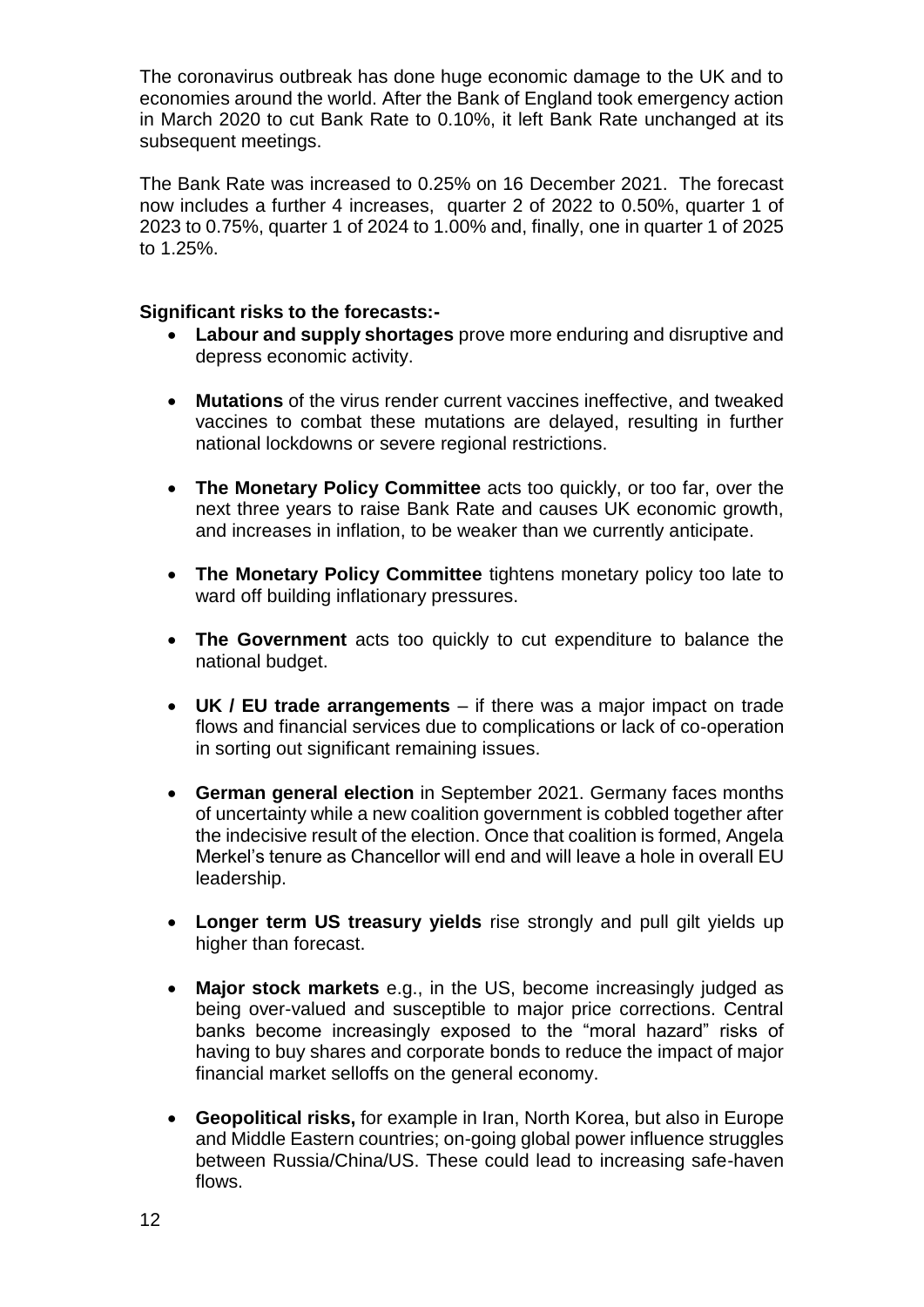# **The balance of risks to the UK economy: -**

• The overall balance of risks to economic growth in the UK is now to the downside, including residual risks from COVID-19 and its variants - both domestically and their potential effects worldwide.

# **Forecasts for Bank Rate**

It is not expected that Bank Rate will go up fast after the recent rate rise as the supply potential of the economy is not likely to have taken a major hit during the pandemic: it should, therefore, be able to cope well with meeting demand after supply shortages subside over the next year, without causing inflation to remain elevated in the medium-term, or to inhibit inflation from falling back towards the MPC's 2% target after the spike up to around 5%. The forecast includes four increases in Bank Rate over the three-year forecast period to March 2025, ending at 1.25%. However, it is likely that these forecasts will need changing within a relatively short timeframe for the following reasons: -

- There are increasing grounds for viewing the economic recovery as running out of steam during the summer and now into the autumn. This could lead into stagflation which would create a dilemma for the MPC as to whether to focus on combating inflation or supporting economic growth through keeping interest rates low.
- Will some current key supply shortages spill over into causing economic activity in some sectors to take a significant hit?
- Rising gas and electricity prices in October and next April and increases in other prices caused by supply shortages and increases in taxation next April, are already going to deflate consumer spending power without the MPC having to take any action on Bank Rate to cool inflation.
- On the other hand, consumers are sitting on over £160bn of excess savings left over from the pandemic so when will they spend this sum, in part or in total?
- It is estimated that there were around 1 million people who came off furlough at the end of September; how many of those would not have had jobs on 1<sup>st</sup> October and would therefore be available to fill labour shortages which are creating a major headache in many sectors of the economy? So, supply shortages which have been driving up both wages and costs, could reduce significantly within the next six months or so and alleviate one of the MPC's key current concerns.
- We also recognise there could be further nasty surprises on the COVID-19 front, on top of the flu season this winter, and even the possibility of another lockdown, which could all depress economic activity.
- If the UK invokes article 16 of the Brexit deal over the dislocation in trading arrangements with Northern Ireland, this has the potential to end up in a no deal Brexit.

In summary, with the high level of uncertainty prevailing on several different fronts, it is likely that these forecasts will be revised again over the next few months - in line with what the new news is.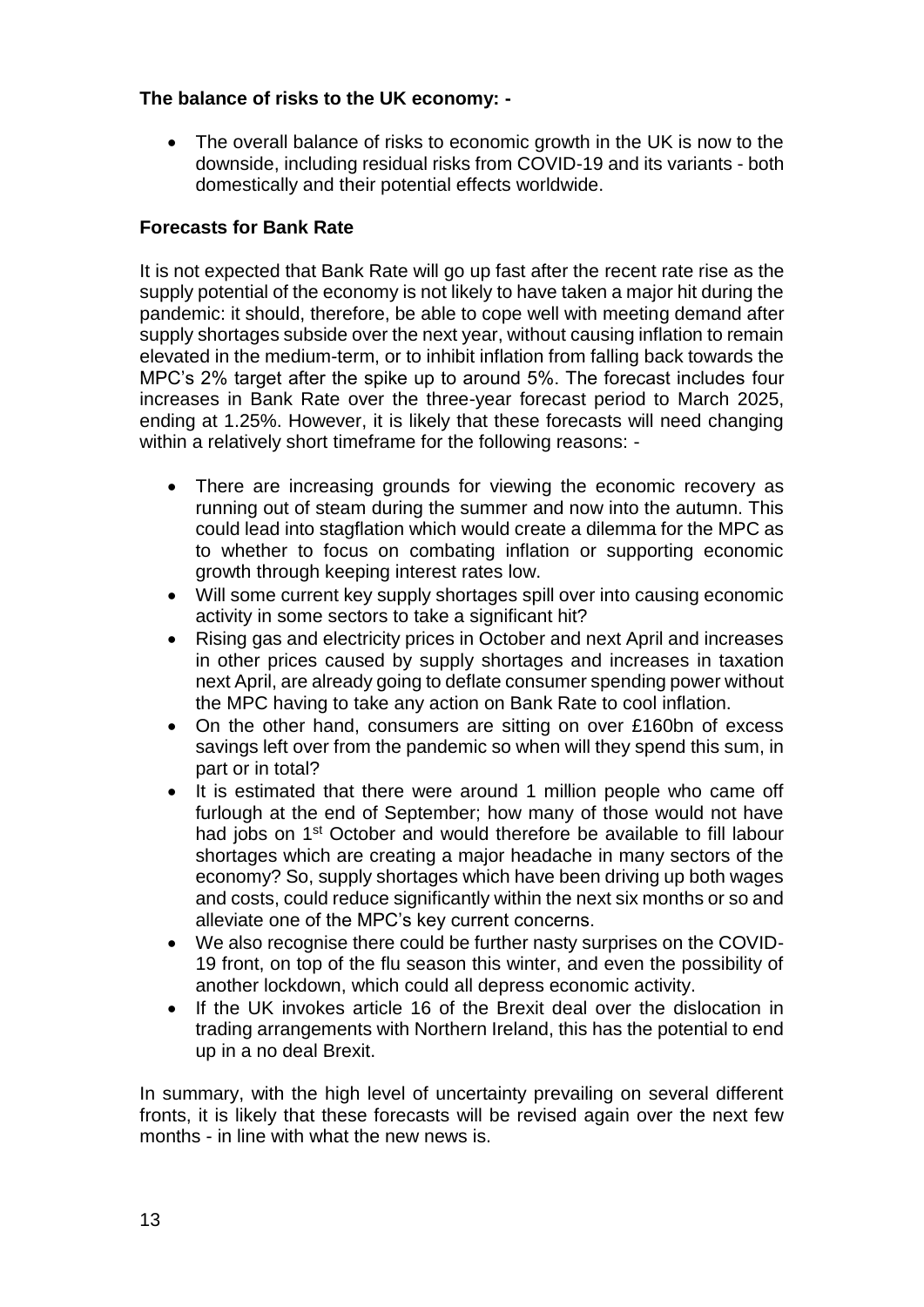#### **Forecasts for PWLB Rates, Gilt and Treasury Yields**

As the interest forecast table for PWLB certainty rates above shows, there is likely to be a steady rise over the forecast period, with some degree of uplift due to rising treasury yields in the US.

Further information is included at Appendix C.

#### **Investment and Borrowing Rates**

- **Investment returns** are expected to improve in 2022/23. However, while markets are pricing in a series of Bank Rate hikes, actual economic circumstances may see the MPC fall short of these elevated expectations.
- **Borrowing interest rates** fell to historically very low rates as a result of the COVID-19 crisis and the quantitative easing operations of the Bank of England and still remain at historically low levels. The policy of avoiding new borrowing by running down spare cash balances has served local authorities well over the last few years.
- On 25.11.20, the Chancellor announced the conclusion to the review of margins over gilt yields for PWLB rates which had been increased by 100 bps in October 2019. The standard and certainty margins were reduced by 100 bps but a prohibition was introduced to deny access to borrowing from the PWLB for any local authority which had purchase of assets for yield in its three-year capital programme. The current margins over gilt yields are as follows: -*.*
	- **PWLB Standard Rate** is gilt plus 100 basis points (G+100bps)
	- **PWLB Certainty Rate** is gilt plus 80 basis points (G+80bps)
	- **PWLB HRA Standard Rate** is gilt plus 100 basis points (G+100bps)
	- **PWLB HRA Certainty Rate** is gilt plus 80bps (G+80bps)
	- **Local Infrastructure Rate** is gilt plus 60bps (G+60bps)
- **Borrowing for capital expenditure.** Link's long-term (beyond 10 years), forecast for Bank Rate is 2.00%. As some PWLB certainty rates are currently below 2.00%, there remains value in considering long-term borrowing from the PWLB where appropriate. Temporary borrowing rates are likely, however, to remain near Bank Rate and may also prove attractive as part of a balanced debt portfolio.
- While this authority will not be able to avoid borrowing to finance new capital expenditure, to replace maturing debt and the rundown of reserves, there will be a cost of carry, (the difference between higher borrowing costs and lower investment returns), to any new borrowing that causes a temporary increase in cash balances.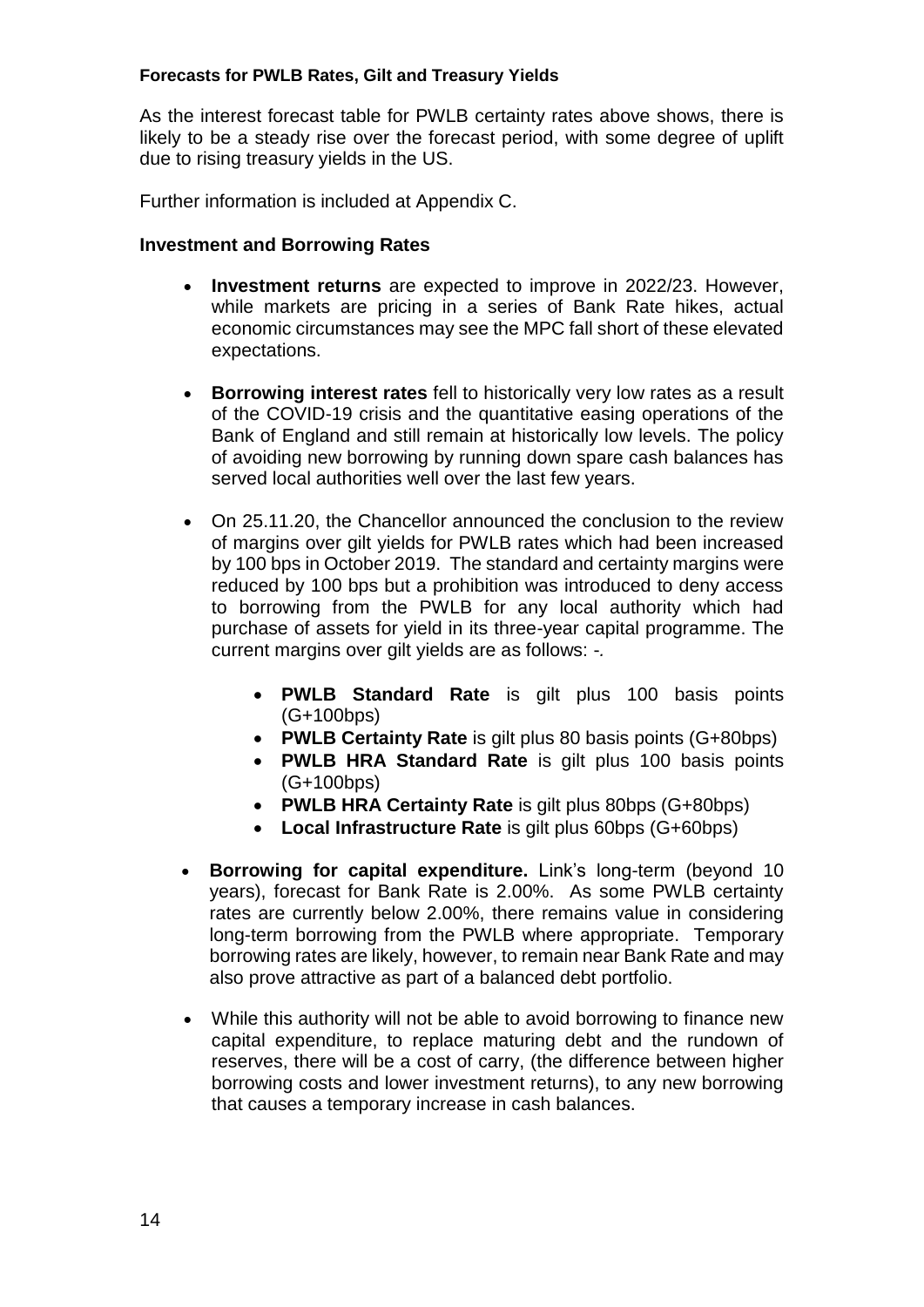# **3.5 Borrowing Strategy**

The Borrowing Strategy covers the relevant prudential and treasury indicators, and the current and projected debt positions as detailed above.

The key objectives of the Council's Borrowing Strategy are;

- To ensure that future external debt is affordable and sustainable within the long term within the revenue budget constraints.
- To support schemes with a socio-economic value i.e. for the regeneration and growth of the District.
- To support significant service investment where the cost of borrowing will be offset by efficiencies and/or cost savings
- All external debt undertaken will be repaid on loan maturities

The Council is currently maintaining an under-borrowed position. This means that the capital borrowing need (the Capital Financing Requirement), has not been fully funded with external loan debt as cash supporting the Council's reserves, balances and cash flow has been used as a temporary measure.

This strategy is prudent as investment returns are low and counterparty risk is still an issue that needs to be considered.

Against this background and the risks within the economic forecast, caution will be adopted with the 2022/23 treasury operations. The Assistant Director Finance, Business Support and Property Services will monitor interest rates in financial markets and adopt a pragmatic approach to changing circumstances:

- *if it was felt that there was a significant risk of a sharp FALL in long and short term rates,* (e.g. due to a marked increase of risks around relapse into recession or of risks of deflation), then long term borrowings will be postponed, and potential rescheduling from fixed rate funding into short term borrowing will be considered.
- *if it was felt that there was a significant risk of a much sharper RISE in borrowing rates than that currently forecast,* perhaps arising from an acceleration in the rate of increase in central rates in the USA and UK, an increase in world economic activity, or a sudden increase in inflation risks, then the portfolio position will be re-appraised. Most likely, fixed rate funding will be drawn whilst interest rates are lower than they are projected to be in the next few years.

Any decisions will be reported to the appropriate decision making body at the next available opportunity.

# **3.6 Policy on Borrowing in Advance of Need**

The Council will not borrow more than or in advance of its needs purely in order to profit from the investment of the extra sums borrowed. Any decision to borrow in advance will be within forward approved Capital Financing Requirement estimates and will be considered carefully to ensure that value for money can be demonstrated and that the Council can ensure the security of such funds.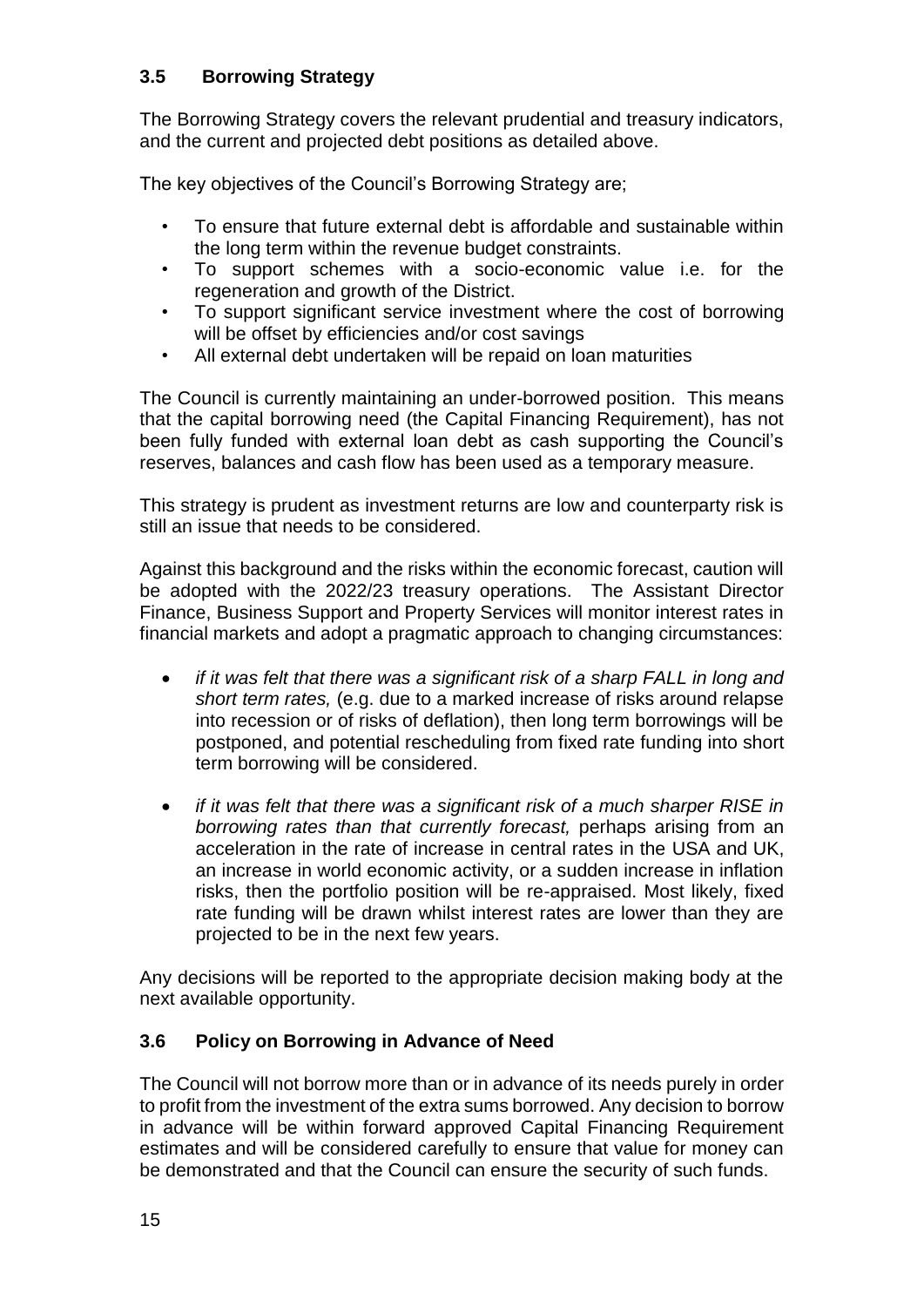Risks associated with any borrowing in advance activity will be subject to prior appraisal and subsequent reporting through the mid-year or annual reporting mechanism.

# **3.7 Debt Rescheduling**

Rescheduling of current borrowing in our debt portfolio is unlikely to occur as upfront redemption costs would be significant based on the maturity profiles we currently have.

However, if rescheduling was done, it will be reported to the Council, at the earliest meeting following its action.

# **3.8 New Financial Institutions as a Source of Borrowing**

In addition to borrowing from the PWLB, consideration will be given to sourcing funding at cheaper rates from the following:

- Local authorities (primarily shorter dated maturities)
- Financial institutions (primarily insurance companies and pension funds but also some banks, out of forward dates where the objective is to avoid a "cost of carry" or to achieve refinancing certainty over the next few years)
- Municipal Bonds Agency

Our advisors will keep us informed as to the relative merits of each of these alternative funding sources.

# **3.9 Approved sources of Long and Short Term Borrowing**

| <b>On Balance Sheet</b>                        | <b>Fixed</b> | Variable |
|------------------------------------------------|--------------|----------|
| <b>PWLB</b>                                    | Unlimited    | 25%      |
| Municipal bond agency                          | Unlimited    | 0        |
| Local authorities                              | Unlimited    | 0        |
| <b>Banks</b>                                   | 25%          | 10%      |
| Market (long-term)                             | 25%          | 10%      |
| Market (temporary)                             | 25%          | 10%      |
| Local authorities temporary                    | 25%          | N/A      |
| Local / Community Bonds                        | 25%          | 10%      |
| Overdraft (notified in advance)                |              | £1m      |
| Internal (capital receipts & revenue balances) | 50%          | N/A      |
| Finance leases                                 | Unlimited    | N/A      |

# **4.0 ANNUAL INVESTMENT STRATEGY**

# **4.1 Investment Policy – Management of Risk**

The Department of Levelling Up, Housing and Communities (DLUHC – formerly the Ministry of Housing, Communities and Local Government (MHCLG)) and CIPFA have extended the meaning of 'investments' to include both financial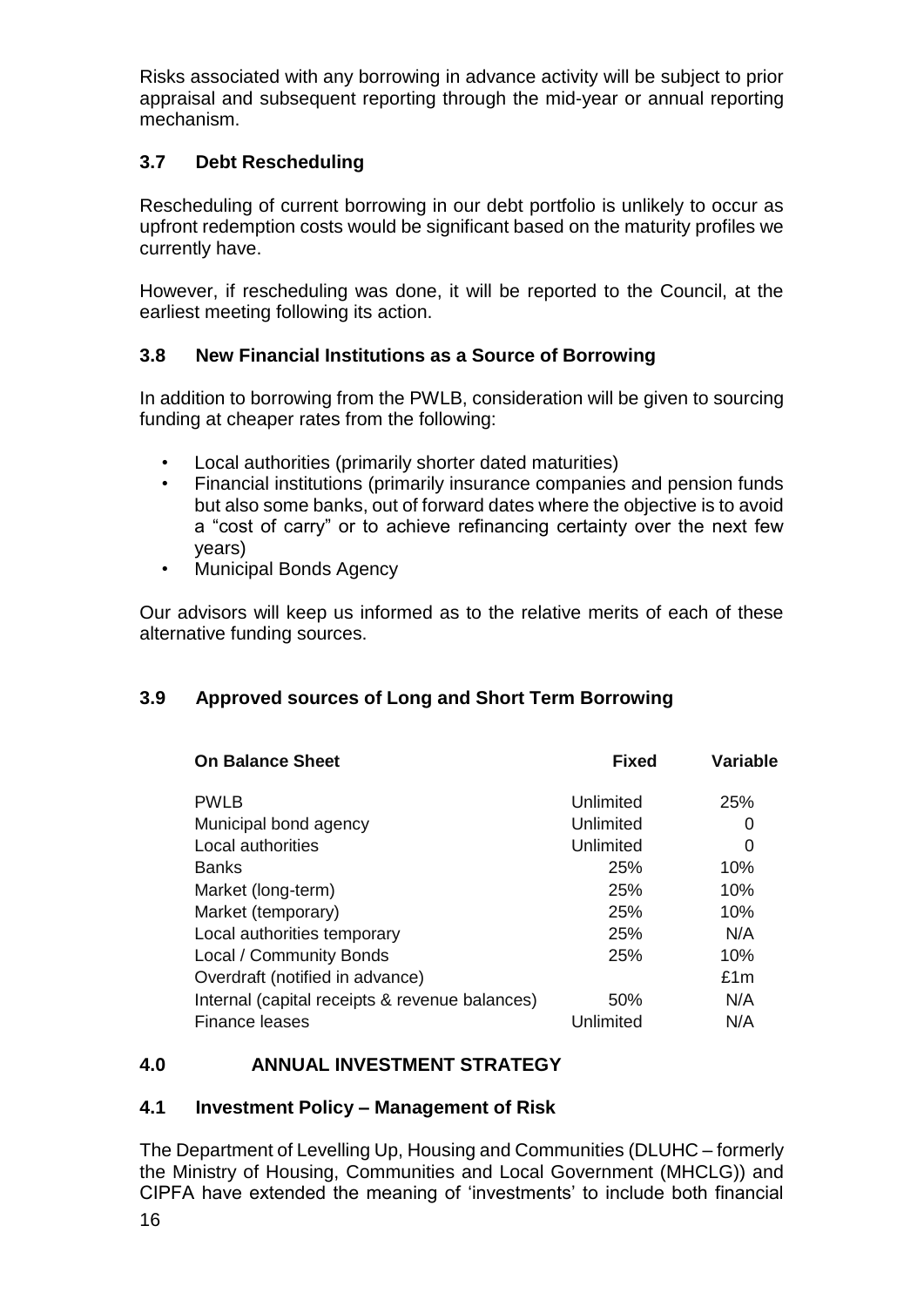and non-financial investments. This report deals solely with financial investments, (as managed by the treasury management team). Non-financial investments, essentially the purchase of income yielding assets, are covered in the Capital Strategy.

The Council's investment policy has regard to the following:

- DLUHC's Guidance on Local Government Investments ("the Guidance")
- CIPFA Treasury Management in Public Services Code of Practice and Cross Sectoral Guidance Notes ("the CIPFA TM Code") 2017.
- 
- CIPFA Treasury Management Guidance Notes 2018

The Council's investment priorities will be security first, liquidity second, then yield (return). The Council will aim to achieve the optimum return (yield) on its investments commensurate with proper levels of security and liquidity and with the Council's risk appetite. In the current economic climate it is considered appropriate to keep investments short term to cover cash flow needs. However, where appropriate (from an internal as well as external perspective), the Council will also consider the value available in periods up to 12 months with high credit rated financial institutions, as well as wider range fund options.

The above guidance from the DLUHC and CIPFA places a high priority on the management of risk. This authority has adopted a prudent approach to managing risk and defines its risk appetite by the following means: -

- 1. Minimum acceptable **credit criteria** are applied in order to generate a list of highly creditworthy counterparties. This also enables diversification and thus avoidance of concentration risk. The key ratings used to monitor counterparties are the short term and long-term ratings.
- 2. **Other information:** ratings will not be the sole determinant of the quality of an institution; it is important to continually assess and monitor the financial sector on both a micro and macro basis and in relation to the economic and political environments in which institutions operate. The assessment will also take account of information that reflects the opinion of the markets. To achieve this consideration the Council will engage with its advisors to maintain a monitor on market pricing such as **"credit default swaps"** and overlay that information on top of the credit ratings.
- 3. **Other information sources** used will include the financial press, share price and other such information pertaining to the financial sector in order to establish the most robust scrutiny process on the suitability of potential investment counterparties.
- 4. This authority has defined the list of **types of investment instruments** that the treasury management team are authorised to use. There are two lists in Appendix D under the categories of 'specified' and 'non-specified' investments.
	- **Specified investments** are those with a high level of credit quality and subject to a maturity limit of one year or have less than a year left to run to maturity if originally they were originally classified as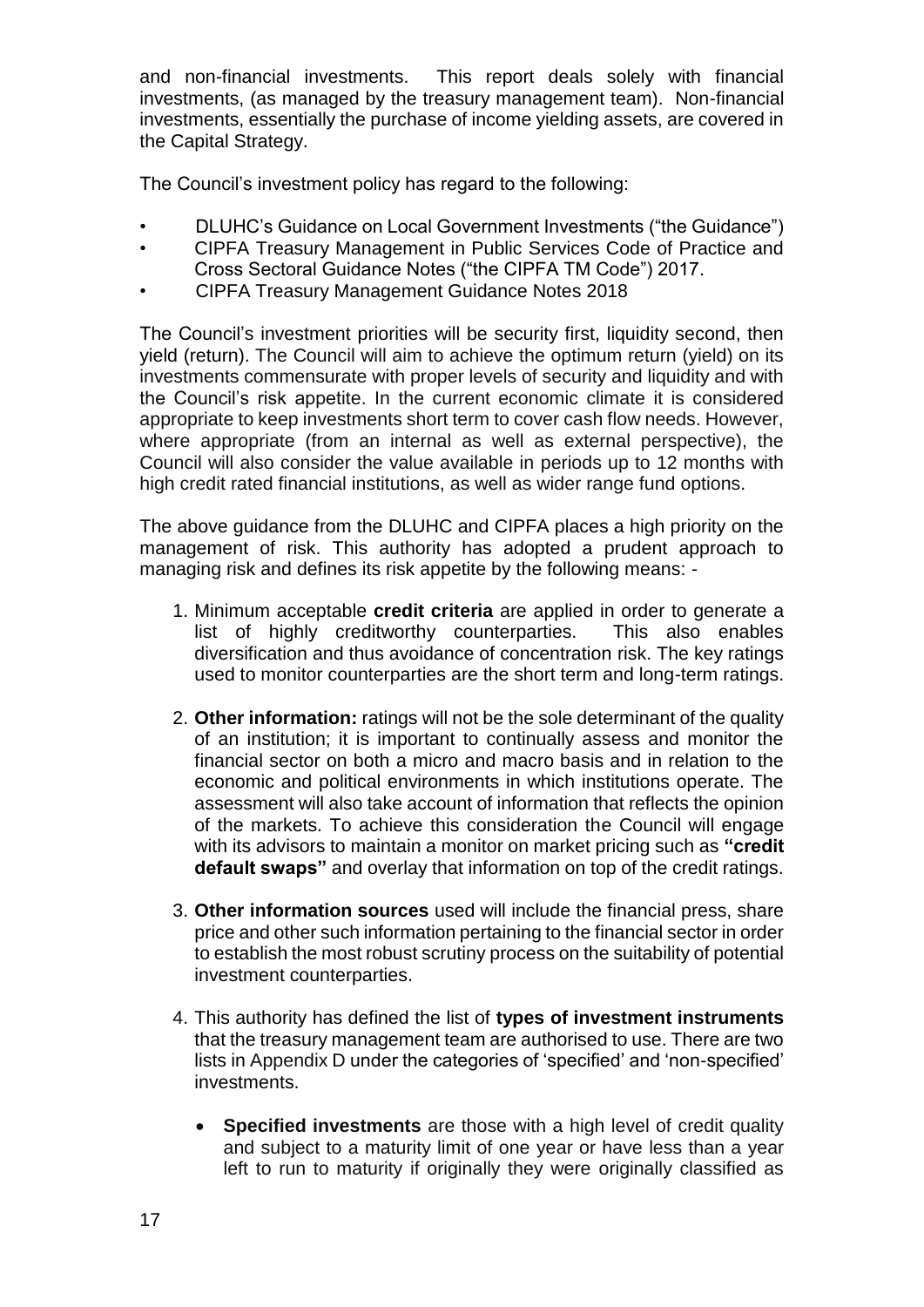being non-specified investments solely due to the maturity period exceeding one year.

- **Non-specified investments** are those with less high credit quality, may be for periods in excess of one year, and/or are more complex instruments which require greater consideration by members and officers before being authorised for use.
- 5. **Non-specified and loan investment limits.** The Council has determined that it will set a limit to the maximum exposure of the total treasury management investment portfolio to non-specified treasury management investments of 40%.
- 6. **Lending limits**, (amounts and maturity), for each counterparty will be set through applying the matrix table in paragraph 4.2.
- 7. **Transaction limits** are set for each type of investment in 4.2.
- 8. This authority will set a limit for its investments which are invested for **longer than 365 days**, (see paragraph 4.4).
- 9. Investments will only be placed with counterparties from countries with a specified minimum **sovereign rating**, (see paragraph 4.3).
- 10. This authority has engaged **external consultants**, (see paragraph 1.5), to provide expert advice on how to optimise an appropriate balance of security, liquidity and yield, given the risk appetite of this authority in the context of the expected level of cash balances and need for liquidity throughout the year.
- 11. All investments will be denominated in **sterling**.
- 12. As a result of the change in accounting standards for 2022/23 under IFRS 9, this authority will consider the implications of investment instruments which could result in an adverse movement in the value of the amount invested and resultant charges at the end of the year to the General Fund. In November 2018, MHCLG (now DLUHC), concluded a consultation for a temporary override to allow English local authorities time to adjust their portfolio of all pooled investments by announcing a statutory override to delay implementation of IFRS 9 for five years ending 31 March 2023.

However, this authority will also pursue **value for money** in treasury management and will monitor the yield from investment income against appropriate benchmarks for investment performance, (see paragraph 4.5). Regular monitoring of investment performance will be carried out during the year.

# **4.2 Creditworthiness Policy**

The primary principle governing the Council's investment criteria is the security of its investments, although the yield or return on the investment is also a key consideration. After this main principle, the Council will ensure that: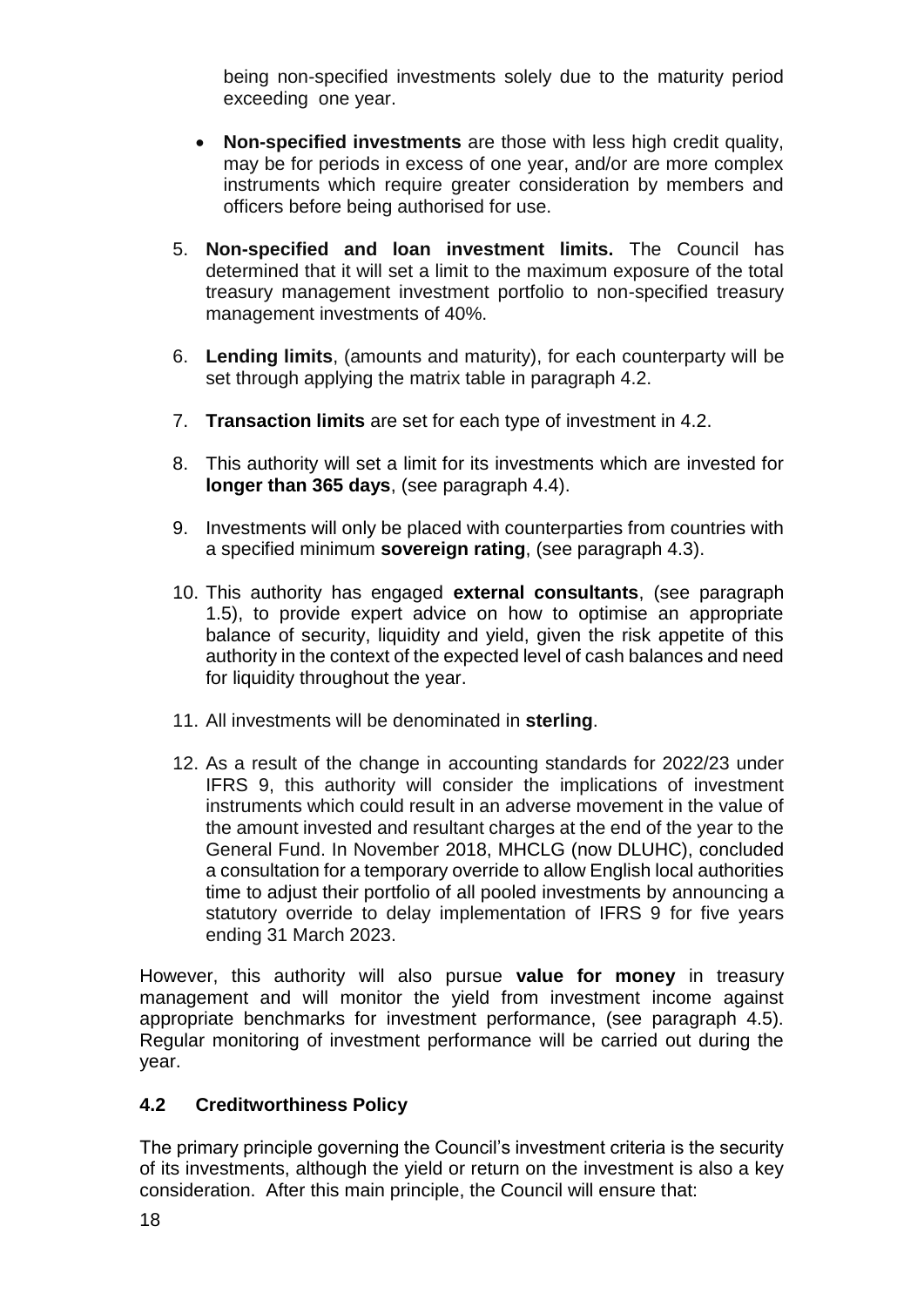- It maintains a policy covering both the categories of investment types it will invest in, criteria for choosing investment counterparties with adequate security, and monitoring their security. This is set out in the specified and non-specified investment sections below; and
- It has sufficient liquidity in its investments. For this purpose, it will set out procedures for determining the maximum periods for which funds may prudently be committed. These procedures also apply to the Council's prudential indicators covering the maximum principal sums invested.

The Assistant Director of Finance, Business Support and Property Services will maintain a counterparty list in compliance with the following criteria and will revise the criteria and submit them to Council for approval as necessary. These criteria are separate to that which determines which types of investment instrument are either specified or non-specified as it provides an overall pool of counterparties considered high quality which the Council may use, rather than defining what types of investment instruments are to be used.

Credit rating information is supplied by the Link Group, our treasury advisors, on all active counterparties that comply with the criteria below. Any counterparty failing to meet the criteria would be omitted from the counterparty (dealing) list. Any rating changes, rating Watches (notification of a likely change), rating Outlooks (notification of the longer-term bias outside the central rating view) are provided to officers almost immediately after they occur and this information is considered before dealing. For instance, a negative rating Watch applying to counterparty at the minimum Council criteria will be suspended from use, with all others being reviewed in light of market conditions.

The criteria for providing a pool of high-quality investment counterparties, (both specified and non-specified investments) is:

- Banks 1 good credit quality **–** the Council will only use banks which:
	- i. are UK banks; and/or
	- ii. are non-UK and domiciled in a country which has a minimum sovereign Long Term rating of AA

and have, as a minimum, the following Fitch, Moody's and

Standard & Poor's credit ratings (where rated):

- i. Short Term F1
- ii. Long Term A
- Banks 2 Part nationalised UK bank Royal Bank of Scotland ring-fenced operations. This bank can be included provided they continue to be part nationalised or meet the ratings in Banks 1 above.
- Banks 3 The Council's own banker for transactional purposes if the bank falls below the above criteria, although in this case balances will be minimised in both monetary size and time invested.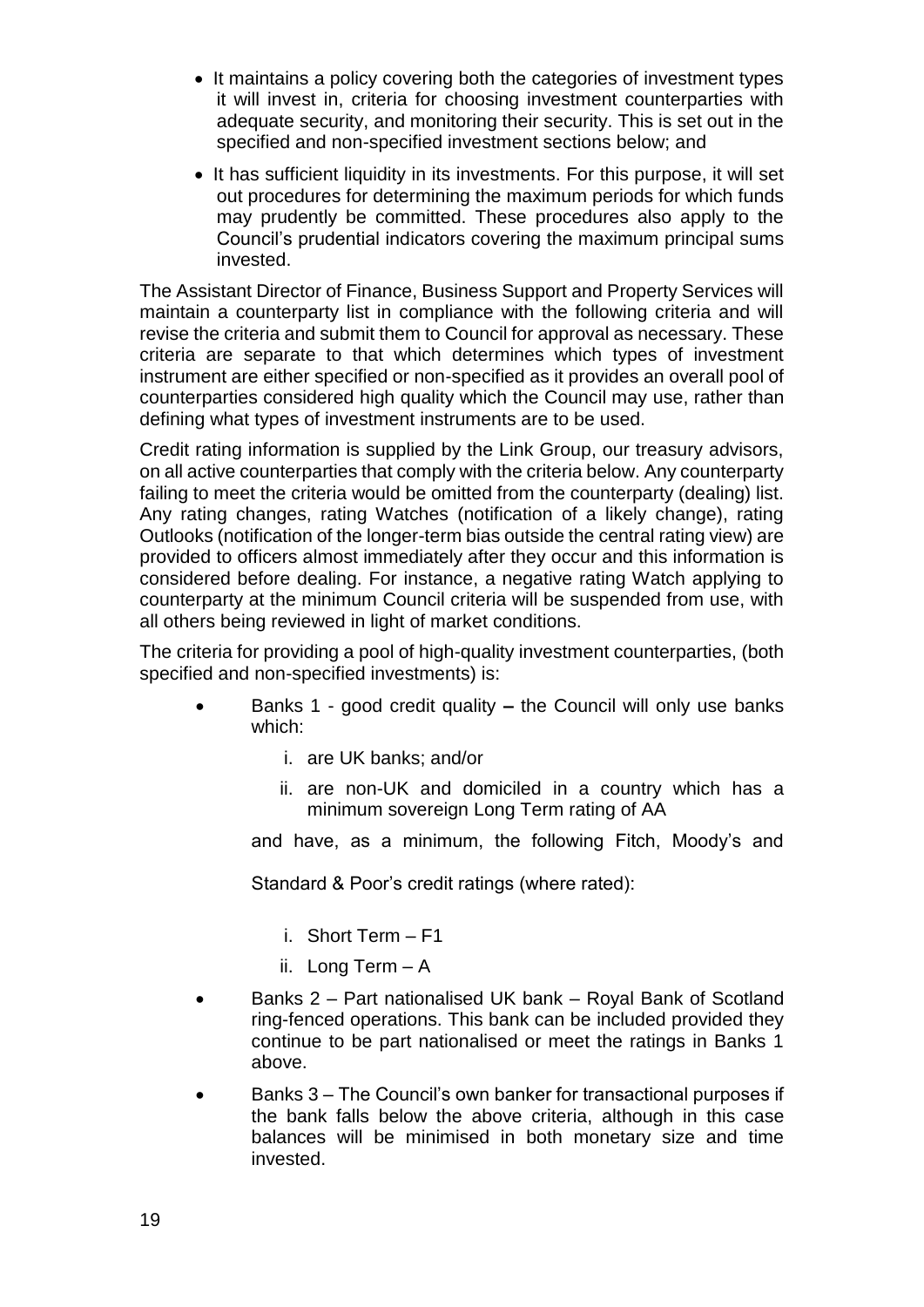- Bank subsidiary and treasury operation -. The Council will use these where the parent bank has provided an appropriate guarantee or has the necessary ratings outlined above.
- Building societies The Council will use all societies which meet the ratings for banks outlined above;
- Money Market Funds (MMFs) CNAV *AAA*
- Money Market Funds (MMFs standard) LNVAV *AAA*
- Money Market Funds (MMFs enhanced) VNAV *AAA*
- UK Government (including gilts, Treasury Bills and the DMADF)
- Local authorities, parish councils etc.
- Housing associations
- Supranational institutions
- Local Authority Property Asset Fund (CCLA)
- Local/Community Bonds
- Corporate Bond Funds
- Covered Bonds

**Use of additional information other than credit ratings.** Additional requirements under the Code require the Council to supplement credit rating information. Whilst the above criteria relies primarily on the application of credit ratings to provide a pool of appropriate counterparties for officers to use, additional operational market information will be applied before making any specific investment decision from the agreed pool of counterparties. This additional market information (for example Credit Default Swaps, rating Watches/Outlooks) will be applied to compare the relative security of differing investment opportunities.

**Time and monetary limits applying to investments.** The time and monetary limits for institutions on the Council's counterparty list are as follows (these will cover both specified and non-specified investments). It should be noted that in the case of Lloyds Bank, our current bankers, that as well as allowing £7.5m fixed term investment in that one institution that there is flexibility to hold, in current account balances at Lloyds Bank, up to £2m 'cash' on any one day:

|                             | <b>Fitch</b>   |                | & Poors        | Moody's Standard Money Limit                   | <b>Time</b><br>Limit   |
|-----------------------------|----------------|----------------|----------------|------------------------------------------------|------------------------|
| Banks $1 - up to 1$<br>year | F <sub>1</sub> | P <sub>1</sub> | A <sub>1</sub> | £7.5m per<br>counterparty<br>at Group<br>level | 1 year                 |
| Banks 1 - over 1<br>year    | AA             | Aa2            | AA             | £2m<br>maximum<br>exposure                     | 1 year to $5$<br>years |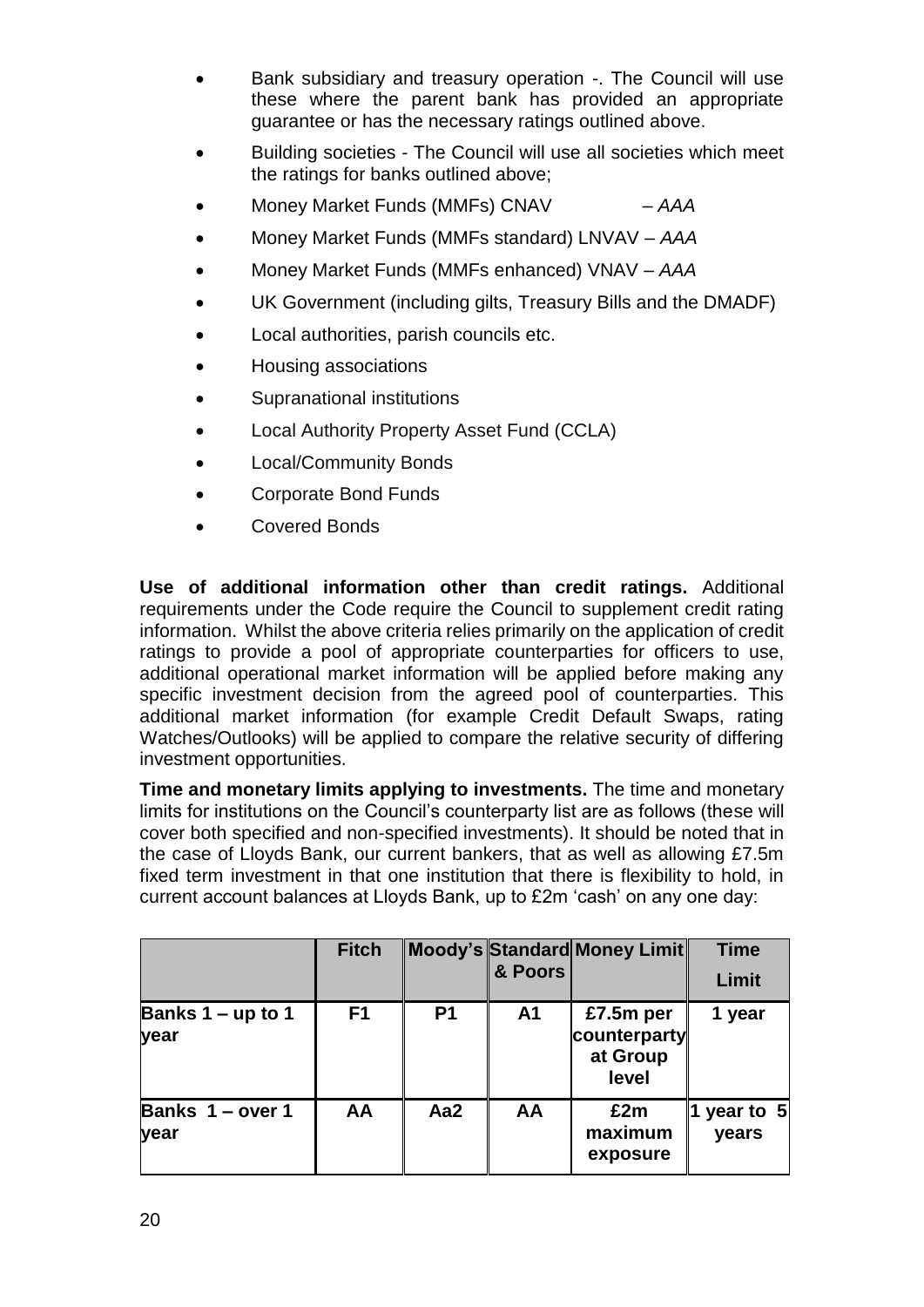| <b>Banks 2 - UK part</b>    |             |  | £5m per         | 1 year      |
|-----------------------------|-------------|--|-----------------|-------------|
| nationalised                |             |  | counterparty    |             |
|                             |             |  | at Group        |             |
|                             |             |  | Level           |             |
| <b>Banks 3 –</b>            |             |  | £1m             | 1 Day       |
| Council's own               |             |  |                 |             |
| bank if not covered         |             |  |                 |             |
| by 1 or 2                   |             |  |                 |             |
| <b>Other Local</b>          |             |  | £5m per         | 5 years     |
| <b>Authorities</b>          |             |  | counterparty    |             |
| <b>Housing</b>              |             |  | £1m             | 6 mths      |
| <b>Associations</b>         |             |  | maximum         |             |
|                             |             |  | exposure        |             |
| <b>Bank of England</b>      |             |  | <b>No limit</b> | 6 mths      |
| <b>DMADF</b>                |             |  |                 |             |
|                             |             |  |                 |             |
| <b>Gilts/Treasury Bills</b> |             |  | £5m             | 5 years     |
| $\vdash$ where no loss of   |             |  | maximum         |             |
| principal if held to        |             |  | exposure        |             |
| maturity                    |             |  |                 |             |
| Supranational               |             |  | £5m per         | 1 year      |
|                             |             |  | counterparty    |             |
| <b>Quality Corporate</b>    |             |  | £2m             | 5 years     |
| <b>Bonds Funds</b>          |             |  |                 |             |
| <b>Local Authority</b>      |             |  | £4m             | 5 years     |
| <b>Property Asset</b>       |             |  |                 |             |
| <b>Funds</b>                |             |  |                 |             |
| Certificates of             |             |  | £2m             | 5 years     |
| <b>Deposit</b>              |             |  |                 |             |
| <b>Covered Bonds</b>        |             |  | £1m             | 5 years     |
|                             | <b>Fund</b> |  | <b>Money</b>    | <b>Time</b> |
|                             | rating      |  | and/or %        | Limit       |
|                             |             |  | Limit           |             |
| <b>Money market</b>         | <b>AAA</b>  |  | £7.5m per       | Overnight   |
| funds CNAV                  |             |  | counterparty    |             |
| <b>Money market</b>         | <b>AAA</b>  |  | £7.5m per       | Overnight   |
| funds LVNAV                 |             |  | counterparty    |             |
| (standard)                  |             |  |                 |             |
| <b>Money market</b>         | <b>AAA</b>  |  | £5m             | 5 years     |
| funds VNAV                  |             |  |                 |             |
| (Enhanced)                  |             |  |                 |             |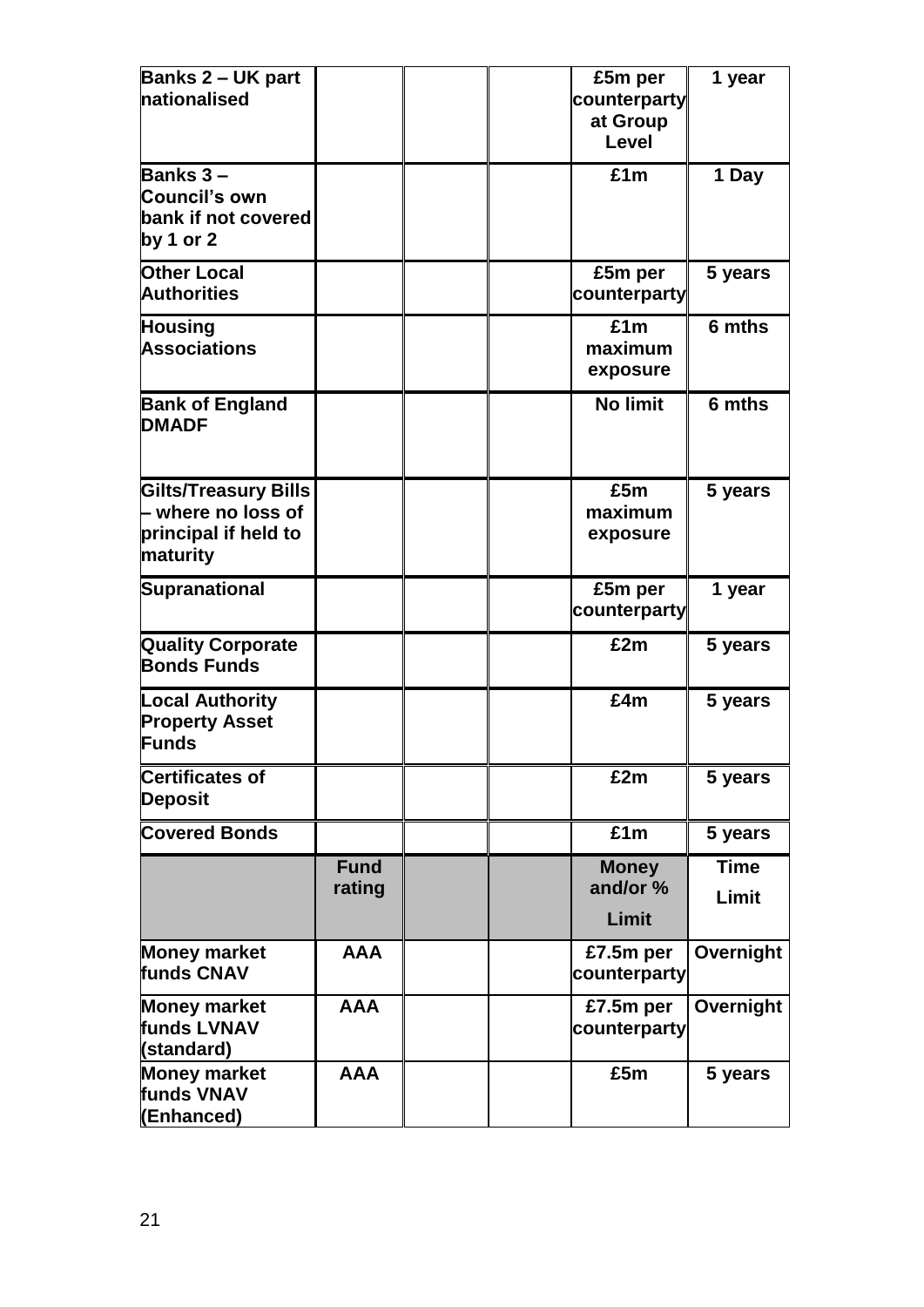# **4.3 Other Limits**

Due care will be taken to consider the exposure of the Council's total investment portfolio to non-specified investments, countries, groups and sectors.

- a) **Non-specified treasury management investment limit.** The Council has determined that it will limit the maximum total exposure of treasury management investments to non-specified treasury management investments as being 40% of the total treasury management investment portfolio.
- b) **Country limit.** The Council has determined that it will only use approved counterparties from countries with a minimum sovereign credit rating of AA from Fitch. The list of countries that qualify using this credit criteria as at the date of this report are shown in Appendix E. This list will be added to, or deducted from, by officers should ratings change in accordance with this policy.
- c) Other limits. In addition:
	- No more than £2m will be placed with any non-UK country at any time;
	- Limits in place above will apply to a group of companies;
	- Sector limits will be monitored regularly for appropriateness

# **4.4 Investment Strategy**

**In-house funds.** Investments will be made with reference to the core balance and cash flow requirements and the outlook for short-term interest rates (i.e. rates for investments up to 12 months). Greater returns are usually obtainable by investing periods. While most cash balances are required in order to manage the ups and downs of cash flow, where cash sums can be identified that could be invested for longer periods, the value to be obtained from longer term investments will be carefully assessed.

- If it is thought that Bank Rate is likely to rise significantly within the time horizon being considered, then consideration will be given to keeping most investments as being short term or variable.
- Conversely, if it is thought that Bank Rate is likely to fall within that time period, consideration will be given to locking in higher rates currently obtainable, for longer periods.

#### **Investment Returns Expectations.**

The current forecast shown in paragraph 3.4, includes the increase in Bank Rate in December 2021.

The suggested budgeted investment earnings rates for returns on investments placed for periods up to about three months during each financial year are as follows (the long term forecast is for periods over 10 years in the future):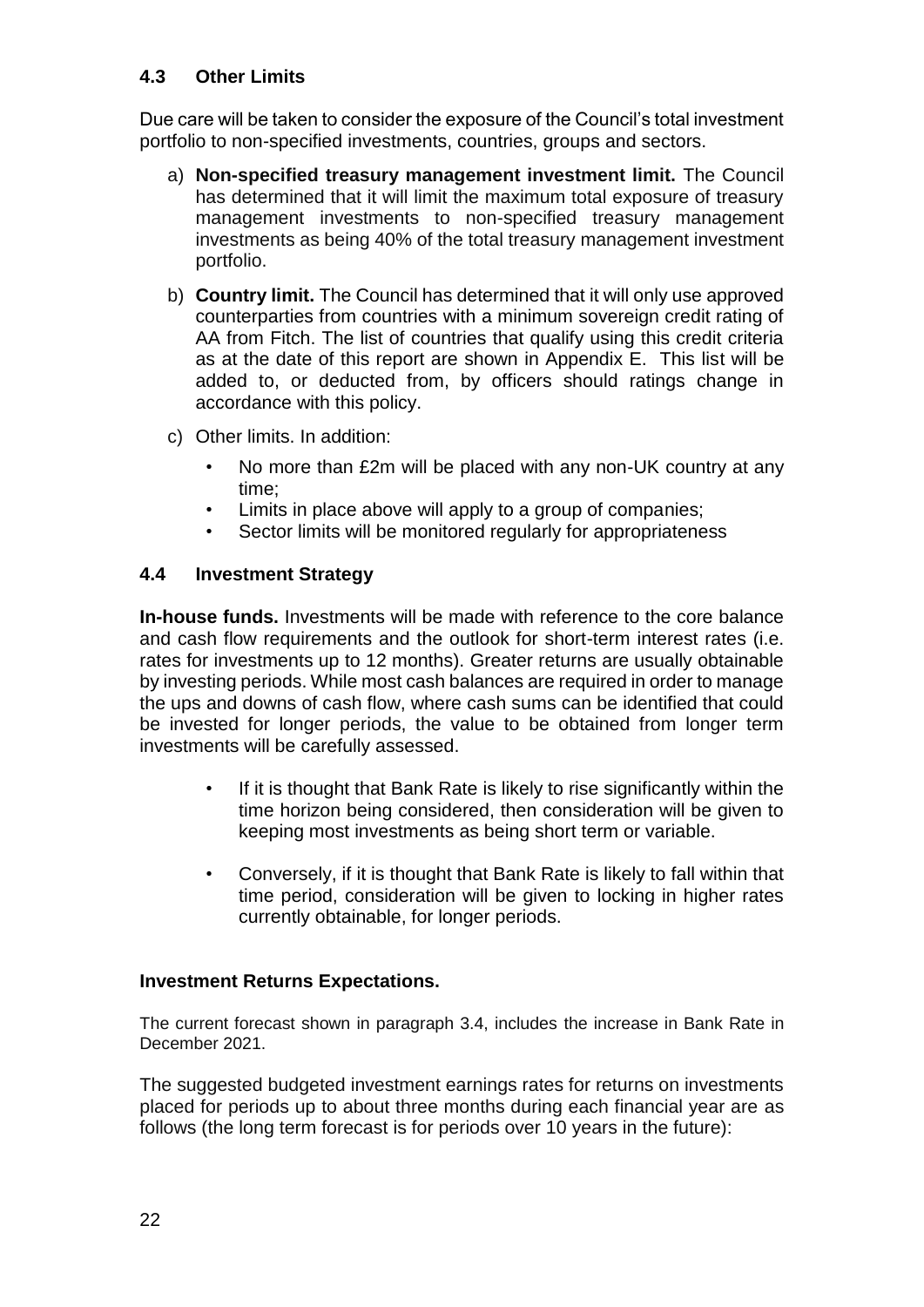| Average earnings in |       |
|---------------------|-------|
| each year           |       |
| 2021/22             | 0.10% |
| 2022/23             | 0.50% |
| 2023/24             | 0.75% |
| 2024/25             | 1.00% |
| 2025/26             | 1.25% |
| Long term later     | 2.00% |
| ears                |       |

- The overall balance of risks to economic growth in the UK is now to the downside, including residual risks from COVID-19 and its variants - both domestically and their potential effects worldwide.
- It is not expected that the Bank Rate will go up fast after the initial rate rise as the supply potential of the economy is not likely to have taken a major hit during the pandemic: it should, therefore, be able to cope well with meeting demand after supply shortages subside over the next year, without causing inflation to remain elevated in the medium-term, or to inhibit inflation from falling back towards the MPC's 2% target after the spike up to around 5%.
- PWLB certainty rates are likely to show a steady rise over the forecast period, with some degree of the uplift due to rising treasury yields in the United States. There is also likely to be exceptional volatility and unpredictability in respect of gilt yields and PWLB rates due to a number of economic factors. The balance of upside risks are for medium to long term PWLB rates.

Money market funds (MMFs), yields have remained low with a number of market operators offering nil rates. Continuing investor cash flow uncertainty, and the need to maintain liquidity in these unprecedented times, has meant there is a surfeit of money at the very short end of the market

Inter-local authority lending and borrowing rates have also remained low due to the surge in the levels of cash seeking a short-term home resulting from the tail end effect of large receipts received from the Government in support to combat the COVID-19 epidemic.

#### **CCLA Property Fund Issues**

The Property Fund continues to have a 90 day notice period for redemptions which will have to be taken into account when assessing the Council's cashflow forecasting.

The income from the fund stills remains attractive in this period of ultra-low interest rates.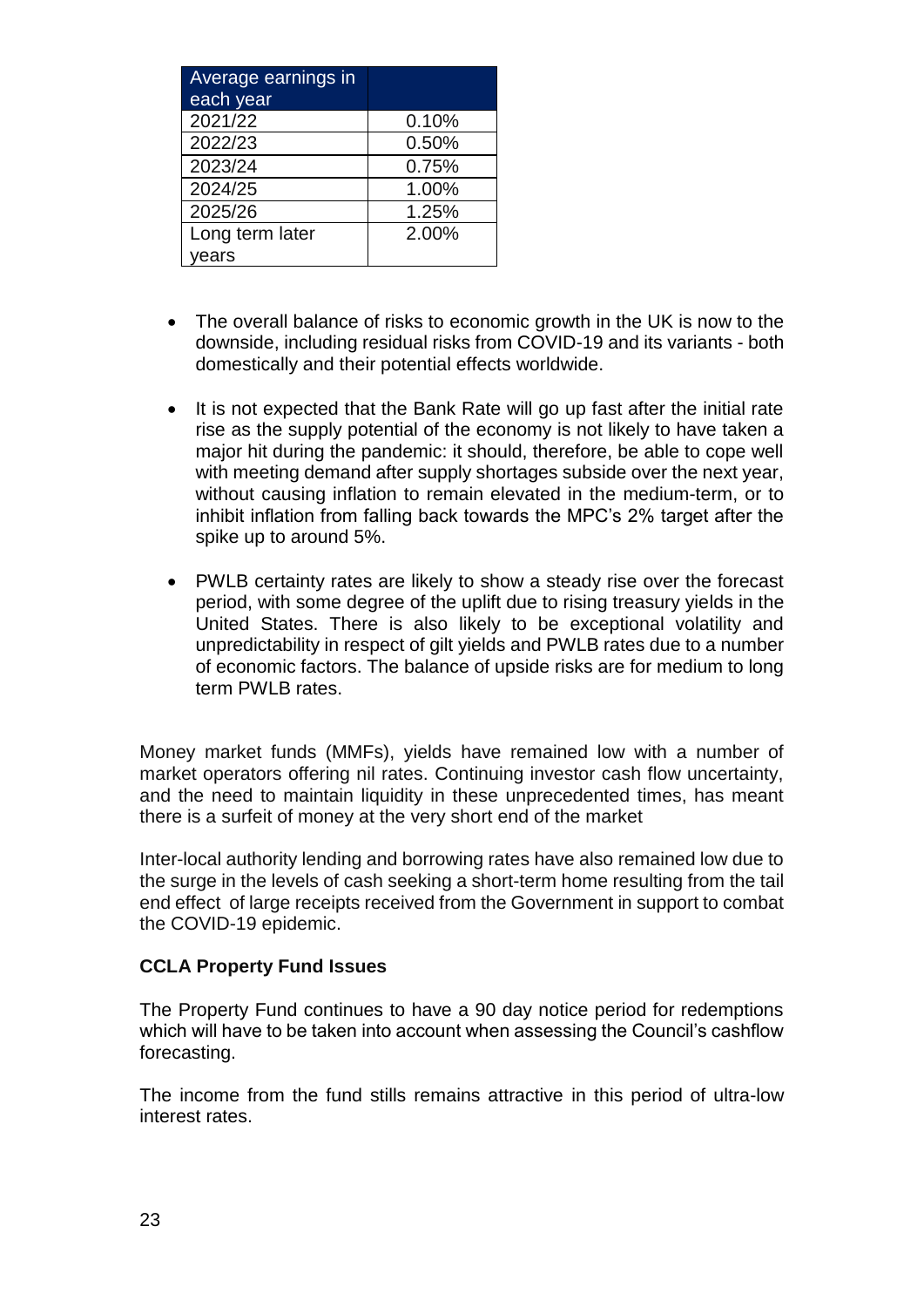# **Ethical Investing**

The Council continues to develop its strategy in relation to Sustainability, Climate Change and Environment. As the Council will be interested in undertaking actions to reduce climate change, the Council as an ethical investor will consider the environmental, social and governance issues (ESG) when making treasury investment decisions.

Investments will be in accordance with counterparty and creditworthiness (as detailed at 4.2

#### **Treasury Investment Portfolio**

The Council is expecting to have an average investment portfolio of £13m throughout 2022/23 and expects to receive investment income totalling £0.105m as shown below:

| <b>Treasury Investment Portfolio</b>          | <b>Average</b><br><b>Portfolio</b> | Interest<br>Rate | <b>Interest</b> |  |  |
|-----------------------------------------------|------------------------------------|------------------|-----------------|--|--|
|                                               | Em                                 | %                | Em              |  |  |
| <b>Liquidity Investments</b>                  | 10.0                               | 0.15             | 0.015           |  |  |
| Long Term Investments                         | 3.00                               | 3.00             | 0.090           |  |  |
| <b>Total Investment Income</b><br>(2022/2023) | 13.00                              | 0.08             | 0.105           |  |  |

**Investment treasury indicator and limit** - total principal funds invested for greater than 365 days. These limits are set with regard to the Council's liquidity requirements and to reduce the need for early sale of an investment, and are based on the availability of funds after each year-end.

The Council is asked to approve the treasury indicator and limit:

| Maximum principal sums invested > 364 & 365 days |         |         |         |  |  |  |  |  |
|--------------------------------------------------|---------|---------|---------|--|--|--|--|--|
| £m                                               | 2022/23 | 2023/24 | 2024/25 |  |  |  |  |  |
| Principal sums invested<br>$\vert$ > 365 days    | £5m     | £5m     | £5m     |  |  |  |  |  |

For its cash flow generated balances, the Council will seek to utilise its business reserve instant access and notice accounts, money market funds and shortdated deposits (overnight to 100 days) in order to benefit from the compounding of interest.

# **4.5 Investment Risk Benchmarking**

These benchmarks are simple guides to maximum risk, so they may be breached from time to time, depending on movements in interest rates and counterparty criteria. The purpose of the benchmark is that officers will monitor the current and trend position and amend the operational strategy to manage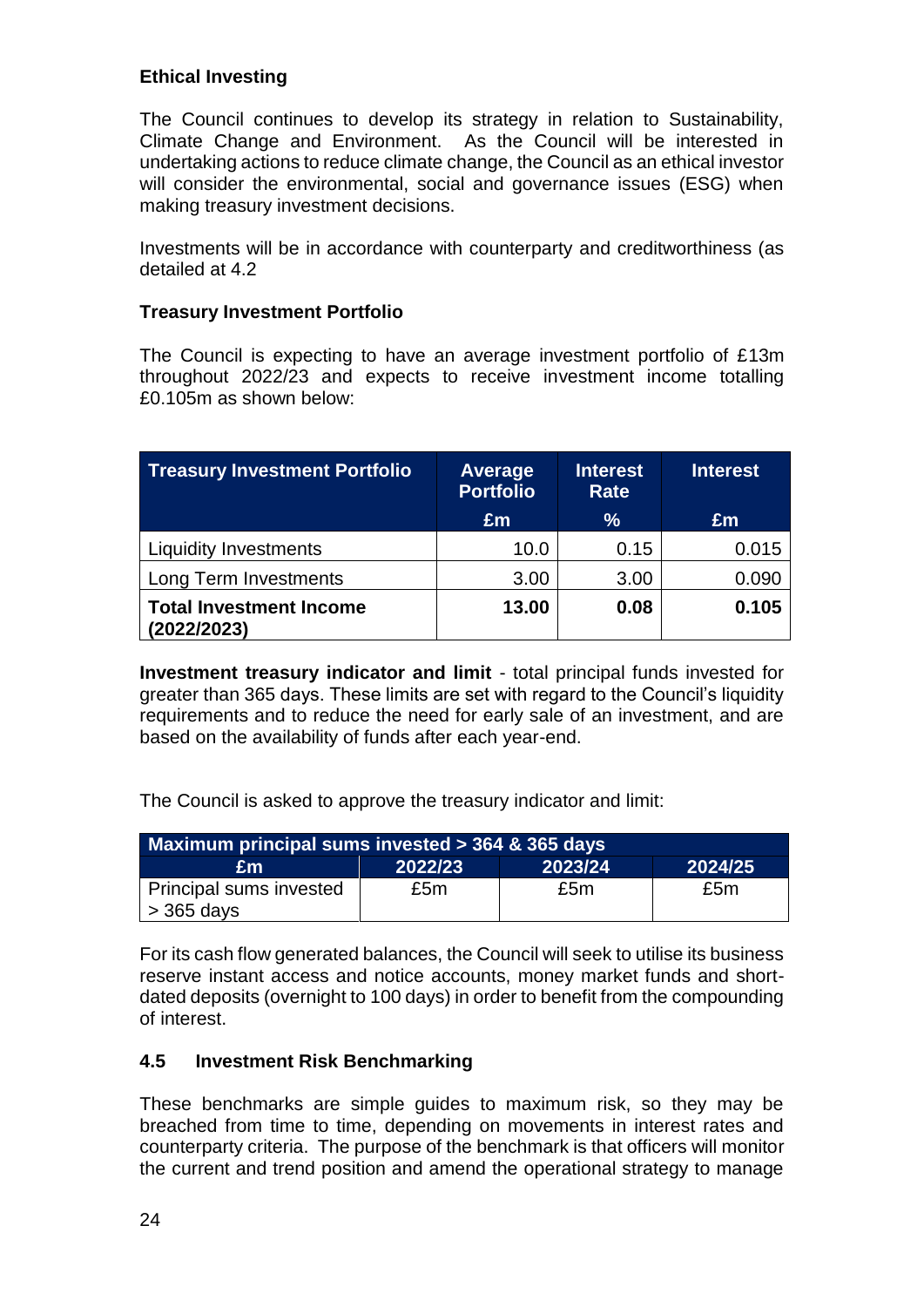risk as conditions change. Any breach of the benchmarks will be reported, with supporting reasons in the mid-year or Annual Report.

Security - The Council's maximum security risk benchmark for the current portfolio, when compared to these historic default tables, is:

• 0.06% historic risk of default when compared to the whole portfolio.

Liquidity – in respect of this area the Council seeks to maintain:

- Liquid short term deposits of at least £4m available with a week's notice.
- Weighted average life benchmark is expected to be 0.25 years, with a maximum of 1 years.

Yield - local measures of yield benchmarks are;

• Investments – internal returns above the 7 day Sterling Overnight Index Average (SONIA) compounded rate

And in addition that the security benchmark for each individual year is:

|                | <b>vear</b> | 2 years | 3 years | l 4 years, | 5 vears' |
|----------------|-------------|---------|---------|------------|----------|
| <b>Maximum</b> | $0.07\%$    | 0.19%   | 0.36%   | 0.55%      | $0.77\%$ |

Note: This benchmark is an average risk of default measure, and would not constitute an expectation of loss against a particular investment.

# **4.6 End of Year Investment Report**

At the end of the financial year, the Council will report on its investment activity as part of its Annual Treasury Report.

#### **4.7 Non-Treasury Investments (Commercial Property)**

The Council has invested £21.666m (£30m budget approved) in creating a Commercial Property Portfolio, to generate a revenue return to support the future sustainability of the Council and therefore protecting the services as government funding was reduced. The net return was estimated to be £600k p.a. based on the approved £20m investment limit. The first acquisition was made in October 2017. The Council's portfolio currently consists of 6 properties, with £20.500m having been spent on these acquisitions (excludes costs) to date and the gross return for 2022/23 is estimated to be 7.73%. After taking account of management and financing costs (including MRP) a return of 3.00% is being achieved.

It is no longer anticipated that additional assets will be acquired. However, the portfolio will be managed within the current values and replacement properties acquired if existing properties are sold ensuring income levels are maintained.

The Council has a Commercial Contingency Budget of £0.2m to mitigate the risk of rental losses, and a Valuation Volatility Reserve to mitigate the risk of capital loss on disposal.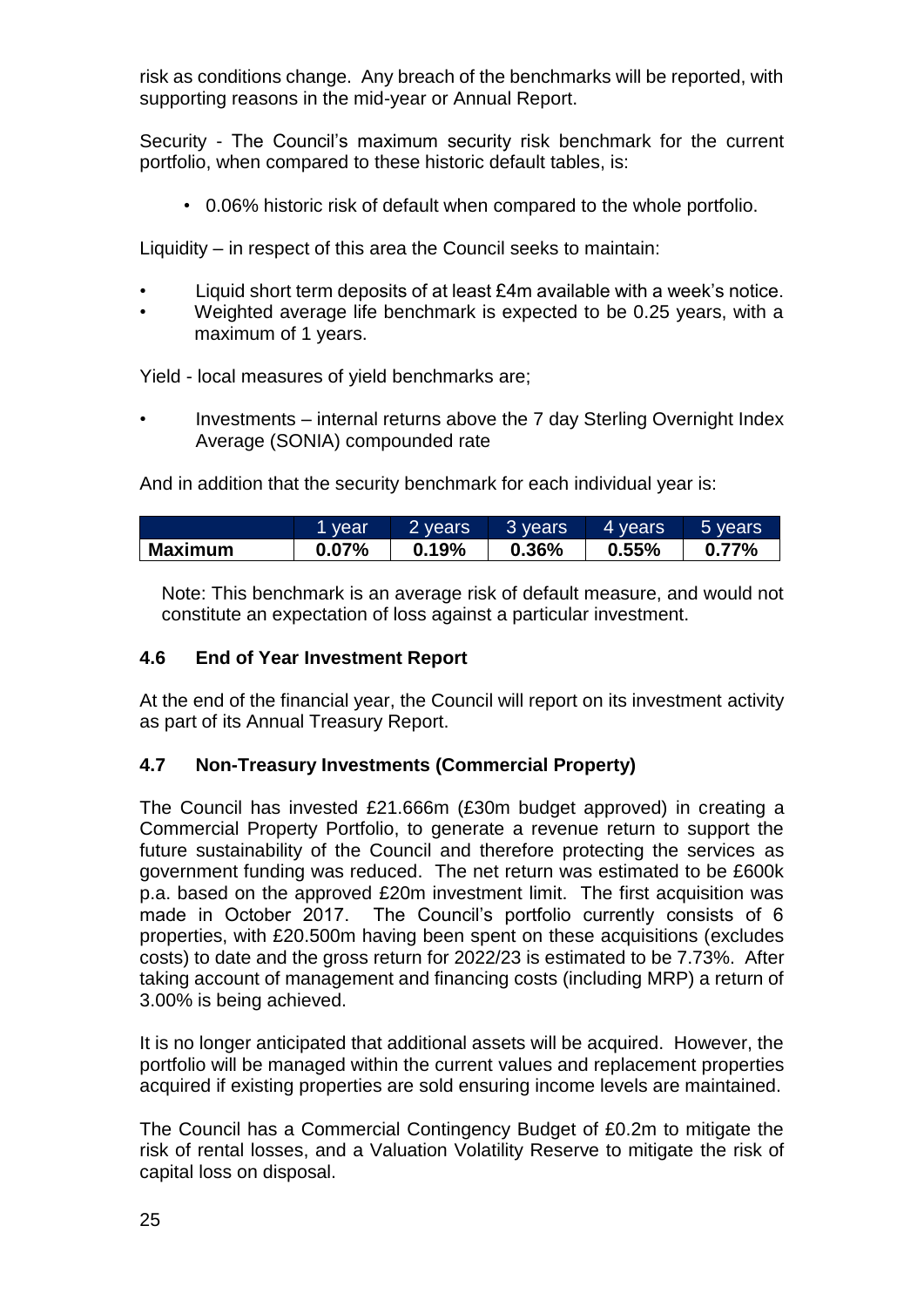In addition the Council has set aside £1.084m as a Valuation Volatility Reserve, this reflects 5% of the purchase price. However, now that MRP will be charged annually, thus reducing outstanding borrowing, the Reserve will be reduced to 3% over the Medium Term Financial Plan.

#### **Strategy**

Working with the commercial property consultant, Cushman & Wakefield, officers have developed an investment strategy for the Council that aims to balance risk across the portfolio whilst achieving the target returns required.

However, any future additional property investments can no longer be funded from borrowing, and our own resources must be utilised to fund any acquisitions. Currently there is no expectation that any additional properties will be acquired.

The strategy included;

- 1. To acquire an investment portfolio of commercial property assets in lot sizes of £1.0m to £10.0m, targeting an average lot size of circa £3.5m to £4m across the portfolio and total investment of £30.0m.
- 2. Authority to complete on acquisitions should be delegated to the Chief Executive in consultation with the Chief Finance Officer and Leader of the Council, provided that the purchase is within agreed criteria. All assets will be assessed against these criteria and the Chief Executive will have delegated Authority to complete on the acquisition of assets which score 50 or more out of 70. Any asset which falls below this threshold or registers a zero against any criteria may still be considered but specific justification will need to be provided and the decision to proceed taken to the Corporate Policy and Resources Committee for approval.
- 3. Reserves will be utilised to fund any further acquisitions. Business case modelling will be developed using an opportunity cost of capital based on debt funded through Prudential Borrowing. The business case will be made on the basis of borrowing the full amount each time to ensure that resources are able to be recycled.
- 4. All assets will be acquired against a target hold period of 5 to 10 years with consideration given to asset management to enhance/protect value over the period of ownership (and any additional resource required/expected in this respect) and risks relating to disposal after the proposed hold period. A proportion of the income will be allocated for risk provision. Further returns would depend on investment performance relative to target and might be achieved through release of the risk provision and/or capital returns.
- 5. The financial position will be thoroughly monitored throughout the hold period and adequate response made to any change in market conditions and portfolio performance. Decisions regarding the funding of acquisitions will be made by the Assistant Director, Finance, Business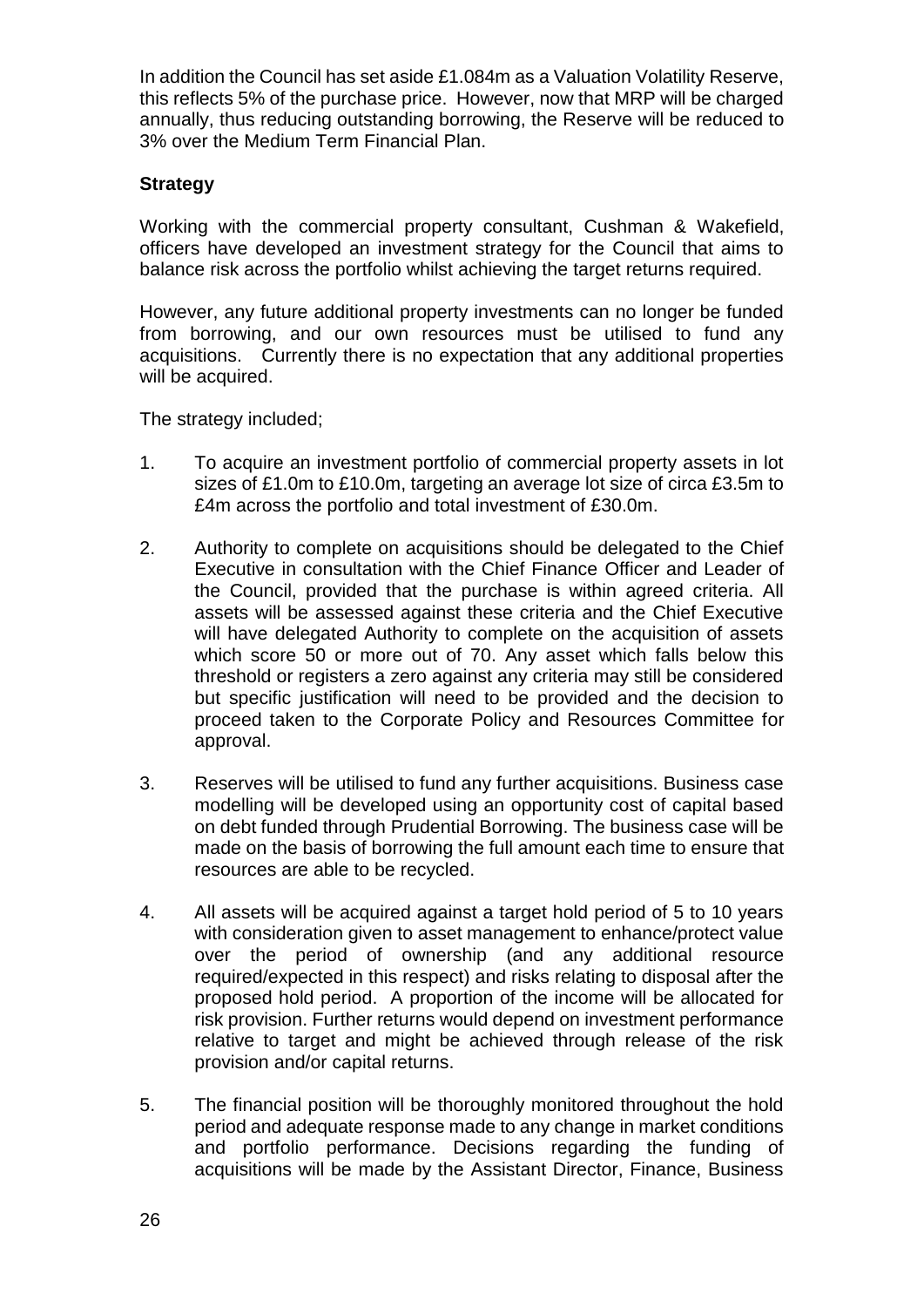Support and Property Services (Section151 Officer) and will be based on:

- An analysis of disposal value risk after an assumed hold period
- The expectation that the asset will generate a capital return that tracks inflation or better with a provision for risk should this not be achieved
- 6. Access to suitably qualified/experienced resource is essential for successful delivery and management of the risks involved. Resources should be identified and ring-fenced to the activity. The property and asset team has been restructured to ensure that sufficient resources available to manage the existing assets and the new additions that would be acquired in line with this strategy.

# **4.8 Capital Investment Strategy**

The Capital Investment Strategy forms a key part of the Council's overall Corporate Planning Framework. It provides a mechanism by which the Council's capital investment and financing decisions can be aligned with the Council's over-arching corporate priorities and objectives over a medium term (five year) planning horizon. The Strategy has direct links to the Treasury Management Strategy and it is therefore appropriate that the Governance and Audit Committee scrutinise and provide assurance to Council on both policies. The Capital Investment Strategy is attached at Appendix H.

# **5 APPENDICES to the Treasury Management Strategy**

- A Prudential and Treasury Indicators and MRP statement
- B Interest rate forecasts
- C Economic background
- D Treasury management practice 1 credit and counterparty risk management
- E Approved countries for investments
- F Treasury management scheme of delegation
- G The treasury management role of the section 151 officer
- H The Capital Investment Strategy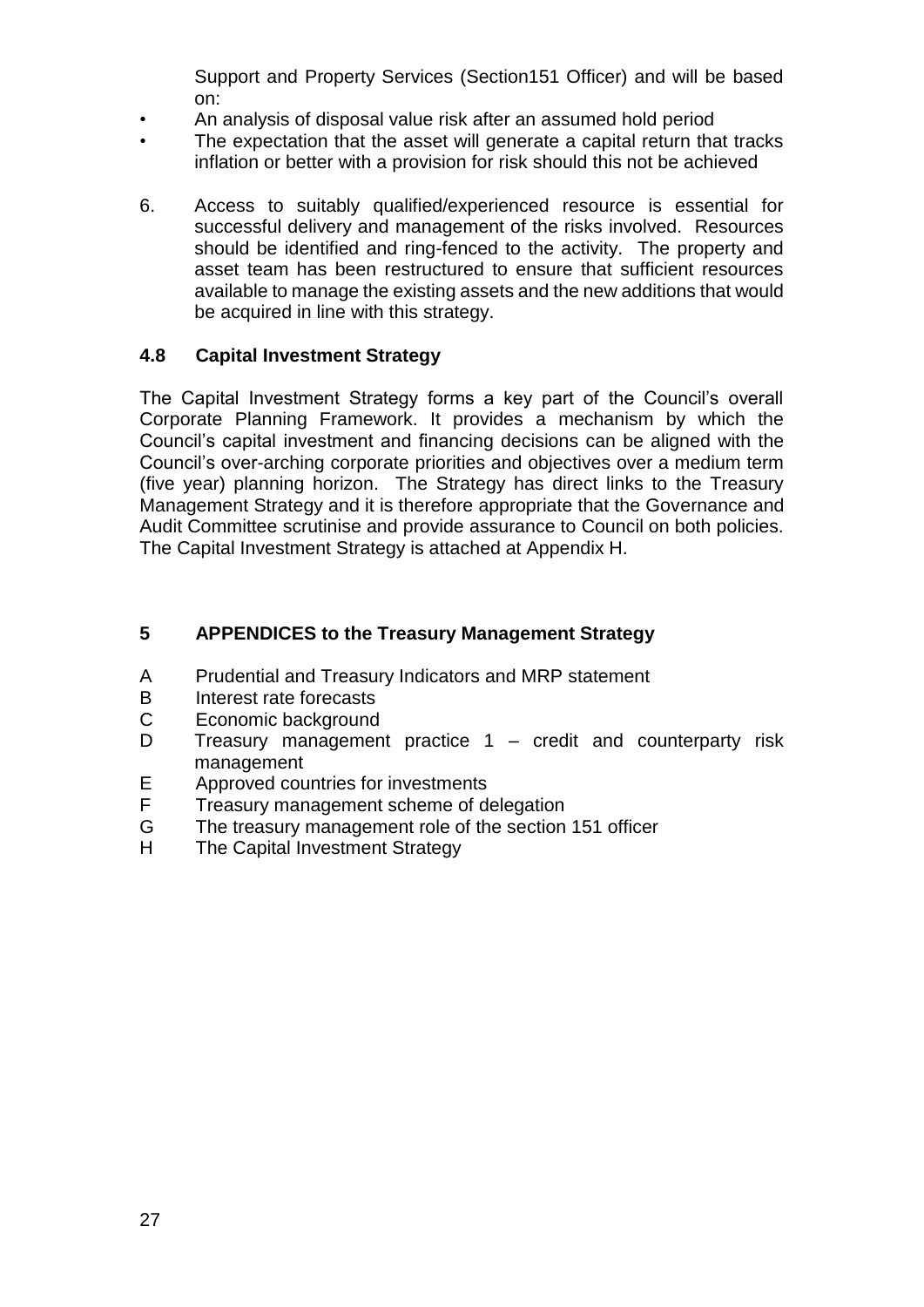# **APPENDIX A**

#### **THE CAPITAL PRUDENTIAL AND TREASURY INDICATORS 2022/23 – 2024/25 AND MRP STATEMENT**

The Council's capital expenditure plans are the key driver of treasury management activity. The output of the capital expenditure plans is reflected in the prudential indicators, which are designed to assist members' overview and confirm capital expenditure plans

| <b>Capital</b><br><b>Expenditure</b><br><b>By Cluster</b><br>Em | 2020/21<br><b>Actual</b> | 2021/22<br><b>Estimate</b> | 2022/23<br><b>Estimate</b> | 2023/24<br><b>Estimate</b> | 2024/25<br><b>Estimate</b> |
|-----------------------------------------------------------------|--------------------------|----------------------------|----------------------------|----------------------------|----------------------------|
| <b>Our People</b>                                               | 2.844                    | 1.677                      | 1.731                      | 0.675                      | 1.425                      |
| <b>Our Place</b>                                                | 5.909                    | 7.452                      | 10.384                     | 11.763                     | 0.718                      |
| <b>Our Council</b>                                              | 0.281                    | 0.868                      | 0.787                      | 0.420                      | 0.115                      |
| Investment*                                                     | 0                        | 0                          | 0                          | 3.000                      |                            |
| Total                                                           | 9.034                    | 9.997                      | 12.902                     | 15.858                     | 2.258                      |

#### **Capital Expenditure**

#### **Minimum Revenue Provision (MRP) Policy Statement**

The Council is required to pay off an element of the accumulated General Fund capital spend funded from borrowing (the CFR) each year through a revenue charge (the minimum revenue provision - MRP), although it is also allowed to undertake additional voluntary payments if required (voluntary revenue provision - VRP).

DLUHC regulations have been issued which require the full Council to approve an MRP Statement in advance of each year. A variety of options are provided to councils, so long as there is a prudent provision. The Council is recommended to approve the following MRP Statement;

From 1 April 2008 for all unsupported borrowing (including PFI and finance leases) the MRP policy will be:

• **Asset life method** - MRP will be charged, and therefore debt repaid over the expected useful life of the asset financed from borrowing based on the estimated life of the assets, in accordance with the regulations (this option must be applied for any expenditure capitalised under a Capitalisation Direction) (option 3);

In applying the Asset Life Method MRP should normally follow the year after the expenditure has been incurred. However, in accordance with Statutory Guidance commencement of MRP may be deferred until the asset becomes operational.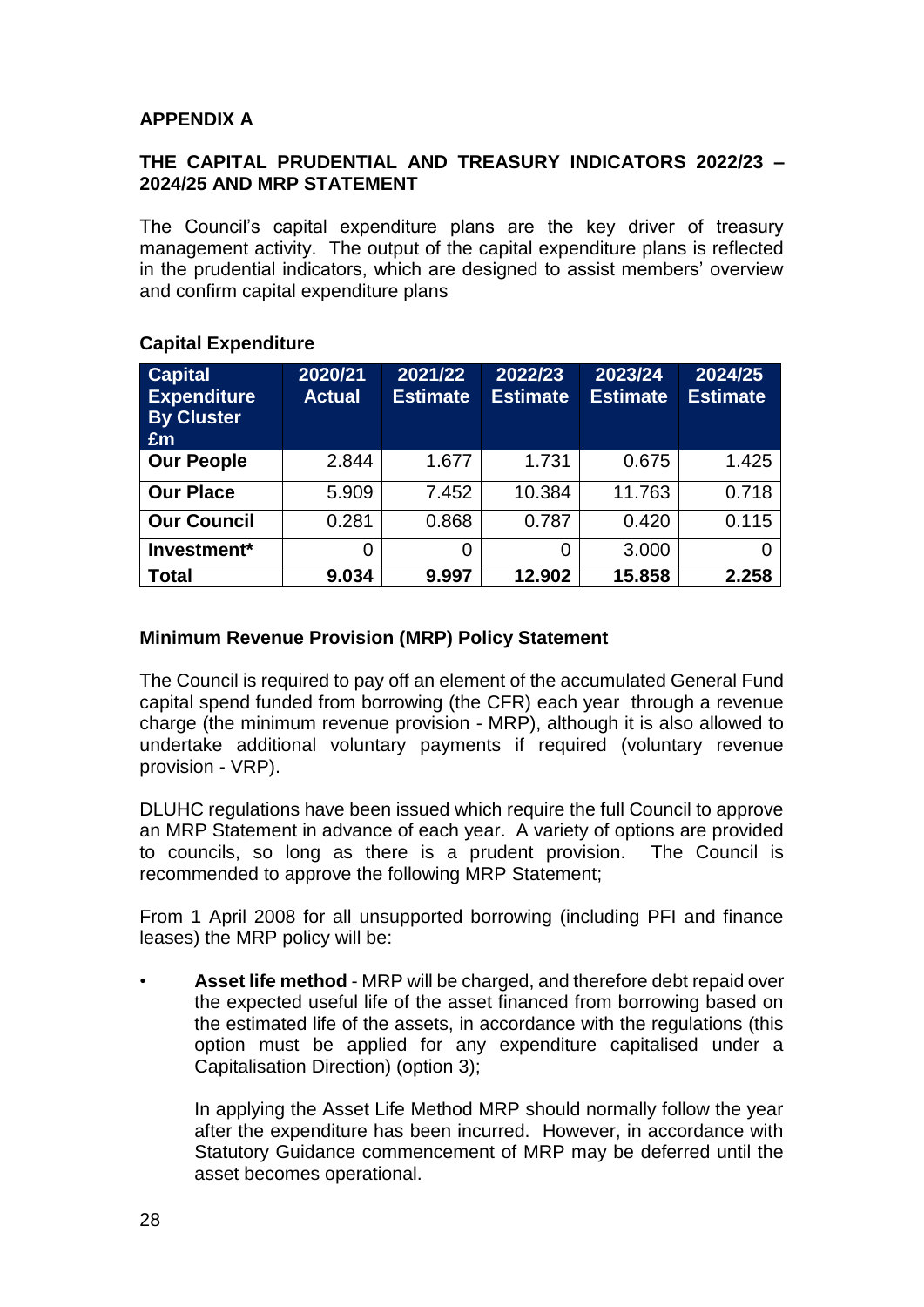The estimated useful life of assets will not exceed 50 years except as otherwise permitted by the guidance (and supported by valuer's advice). If no useful life can be attributed to the asset, i.e. land, then the estimated useful life will be taken as 50 years

#### • **Asset life method – Annuity Method**

Under this approach the debt is repaid over the expected useful life of the asset financed from borrowing. For, regeneration schemes or administrative projects, where revenue benefits are only realised in future years or increase in future years, and will be based on an appropriate rate.

# **• Loan Principal Repayment as Proxy for MRP**

The council considers that where borrowing has funded capital loan advances, the loan principal repaid (or in the event of default the realisation of security) as a capital receipt will be utilised to repay the borrowing and therefore negates the requirement to set aside an annual MRP charge.

# **• Borrowing for Non-Treasury Investments**

Where the Council has previously borrowed for the acquisition of Commercial Investment Properties the Asset Life Method will be used to calculate the MRP charge applicable on an annual basis.

# **• Finance Leases**

MRP for finance leases and service concessions will be charged over the primary period of the lease, in line with the guidance.

 **Voluntary MRP Overpayments** – The Council has the ability to repay additional amounts for MRP as voluntary contributions as it considers appropriate. A change introduced by the revised DLUHC MRP Guidance was the allowance that any charges made over the statutory minimum revenue provision (MRP), voluntary revenue provision or overpayments, can, if needed, be reclaimed in later years if deemed necessary or prudent. In order for these sums to be reclaimed for use in the budget, this policy must disclose the cumulative overpayment made each year. Up until 31 March 2021 the total VRP overpayments were £707k however, as there has been a change in our Policy to charge MRP on Commercial Investment assets, then this VRP will not be deemed an overpayment.

These options provide for a reduction in the borrowing need over approximately the asset's life.

#### **Affordability Prudential Indicators**

The previous sections cover the overall capital and control of borrowing prudential indicators, but within this framework prudential indicators are required to assess the affordability of the capital investment plans. These provide an indication of the impact of the capital investment plans on the Council's overall finances. The Council is asked to approve the following indicators: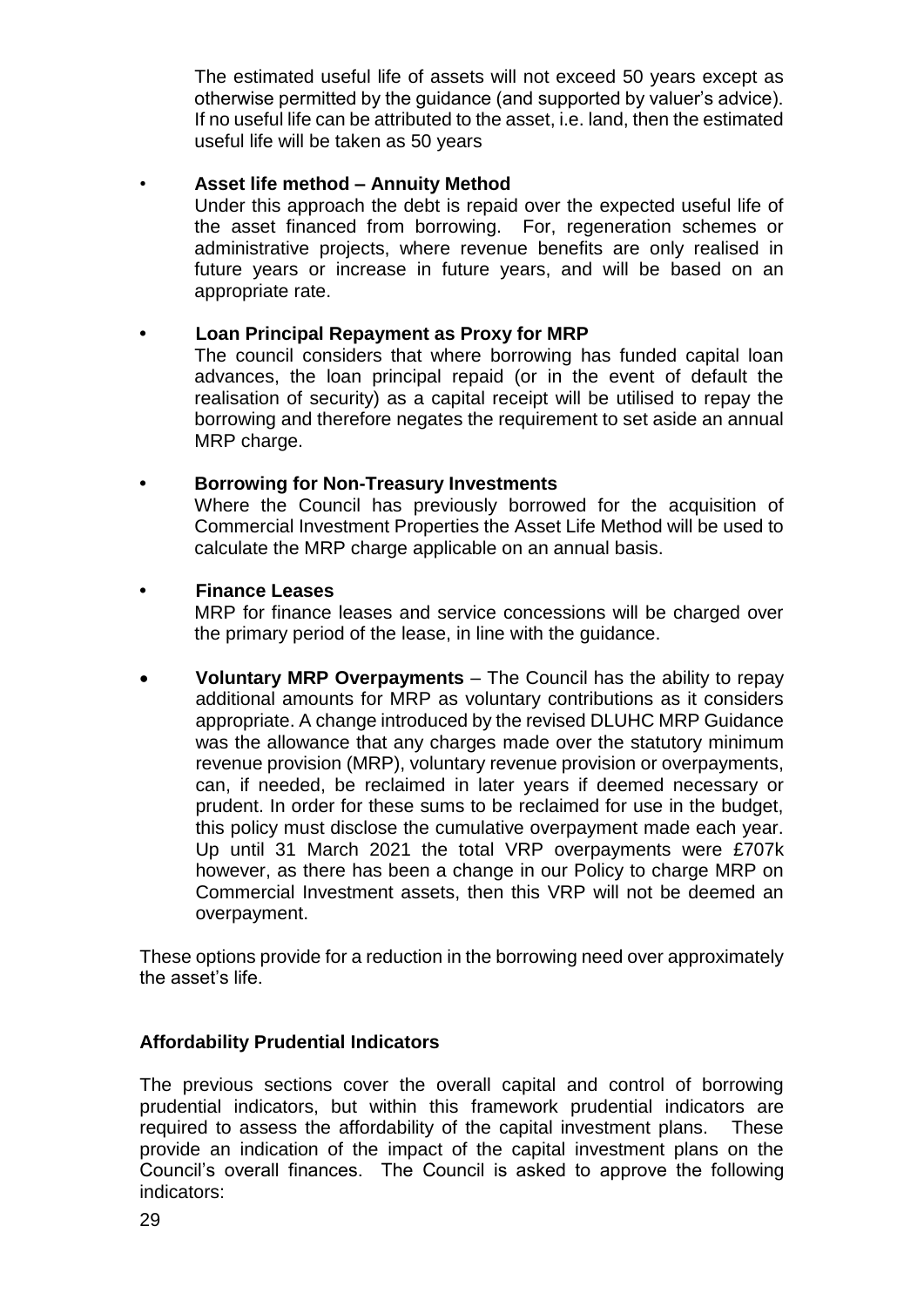# **a. Ratio of Financing Costs to Net Revenue Stream**

This indicator identifies the trend in the cost of capital (borrowing and other long term obligation costs net of investment income) against the net revenue stream.

| $\frac{1}{2}$                                        | 2022/23         | 2023/24         | 2024/25         | 2025/26         | 2026/27         |
|------------------------------------------------------|-----------------|-----------------|-----------------|-----------------|-----------------|
|                                                      | <b>Estimate</b> | <b>Estimate</b> | <b>Estimate</b> | <b>Estimate</b> | <b>Estimate</b> |
| <b>Net Revenue Expenditure</b>                       |                 |                 |                 |                 |                 |
| £m                                                   | 15.203          | 14.728          | 15.258          | 15.757          | 16.613          |
| Interest Payable £m                                  | 0.452           | 0.955           | 0.978           | 1.002           | 1.002           |
| Interest Receivable (-) £m                           | 0.149           | 0.151           | 0.160           | 0.163           | 0.161           |
| MRP £m                                               | 0.898           | 0.945           | 0.945           | 0.945           | 0.945           |
| <b>Financing</b><br><b>Capital</b><br><b>Charges</b> | 1.499           | 1.951           | 2.083           | 2.110           | 2.108           |
| <b>Ratio</b>                                         | 9.86%           | 13.25%          | 13.65%          | 13.39%          | 12.69%          |

The estimates of financing costs include current commitments and the proposals in this budget report.

Interest receivable excludes interest from loans.

#### **b. Incremental Impact of Capital Investment Decisions on Council Tax**

This indicator identifies the revenue costs associated with proposed changes to the five year capital programme recommended in this budget report compared to the Council's existing approved commitments and current plans. The assumptions are based on the budget, but will invariably include some estimates, such as the level of Government support, which are not published over a three year period.

New schemes funded from borrowing are expected to generate income/efficiencies to support the cost of borrowing therefore £0 impact on the Tax Payer.

Incremental impact of capital investment decisions on the band D council tax:

| E           |  | 2022/23 2023/24 2024/25 2025/26 2026/27             |  |
|-------------|--|-----------------------------------------------------|--|
|             |  | <b>Estimate Estimate Estimate Estimate Estimate</b> |  |
| ∣ Council I |  |                                                     |  |
| tax         |  |                                                     |  |
| band D      |  |                                                     |  |

#### **Treasury Indicators for Debt**

There are three debt related treasury activity limits. The purpose of these are to restrain the activity of the treasury function within certain limits, thereby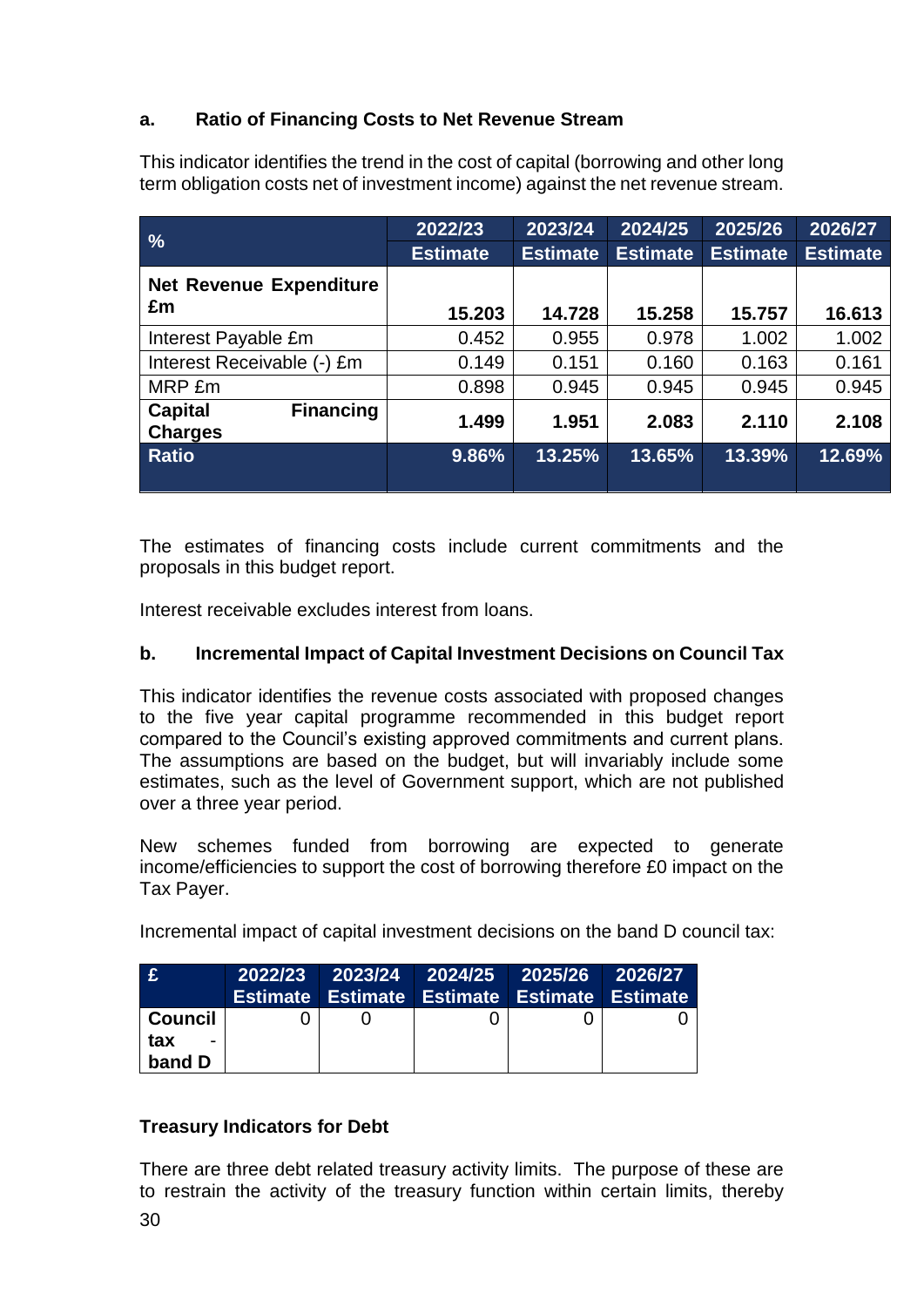managing risk and reducing the impact of any adverse movement in interest rates. However, if these are set to be too restrictive they will impair the opportunities to reduce costs / improve performance. The indicators are:

- Upper limits on variable interest rate exposure. This identifies a maximum limit for variable interest rates based upon the debt position net of investments
- Upper limits on fixed interest rate exposure. This is similar to the previous indicator and covers a maximum limit on fixed interest rates;
- Maturity structure of borrowing. These gross limits are set to reduce the Council's exposure to large fixed rate sums falling due for refinancing, and are required for upper and lower limits. The Council is asked to approve the following treasury indicators and limits:

| £m                                                             | 2022/23      |              | 2024/25      |
|----------------------------------------------------------------|--------------|--------------|--------------|
| <b>Interest rate exposures</b>                                 |              |              |              |
|                                                                | <b>Upper</b> | <b>Upper</b> | <b>Upper</b> |
| <b>Limits on fixed interest</b>                                |              |              |              |
| rates:                                                         |              |              |              |
| • Debt only                                                    | 100%         | 100%         | 100%         |
| • Investments only                                             | 75%          | 75%          | 75%          |
|                                                                |              |              |              |
| <b>Limits on variable</b>                                      |              |              |              |
| interest rates                                                 |              |              |              |
| • Debt only                                                    | 25%          | 25%          | 20%          |
| • Investments only                                             | 100%         | 100%         | 100%         |
| Maturity structure of fixed interest rate borrowing 2022/23    |              |              |              |
|                                                                |              | Lower        | <b>Upper</b> |
| Under 12 months                                                | 0%           | 100%         |              |
| 12 months to 2 years                                           | 0%           | 100%         |              |
| 2 years to 5 years                                             | 0%           | 100%         |              |
| 5 years to 10 years                                            |              | 0%           | 100%         |
| 10 years to 20 years                                           |              | 0%           | 100%         |
| 20 years to 30 years                                           |              | 0%           | 100%         |
| 30 years to 40 years                                           |              | 0%           | 100%         |
| 40 years to 50 years                                           |              | 0%           | 50%          |
| Maturity structure of variable interest rate borrowing 2022/23 |              |              |              |
|                                                                |              | Lower        | Upper        |
| Under 12 months                                                |              | 0%           | 100%         |
| 12 months to 2 years                                           |              | 0%           | 100%         |
| 2 years to 5 years                                             | 0%           | 0%           |              |
| 5 years to 10 years                                            | 0%           | 0%           |              |
| 10 years to 20 years                                           | 0%           | 0%           |              |
| 20 years to 30 years                                           |              | 0%           | 0%           |
| 30 years to 40 years                                           |              | 0%           | 0%           |
| 40 years to 50 years                                           |              | 0%           | 0%           |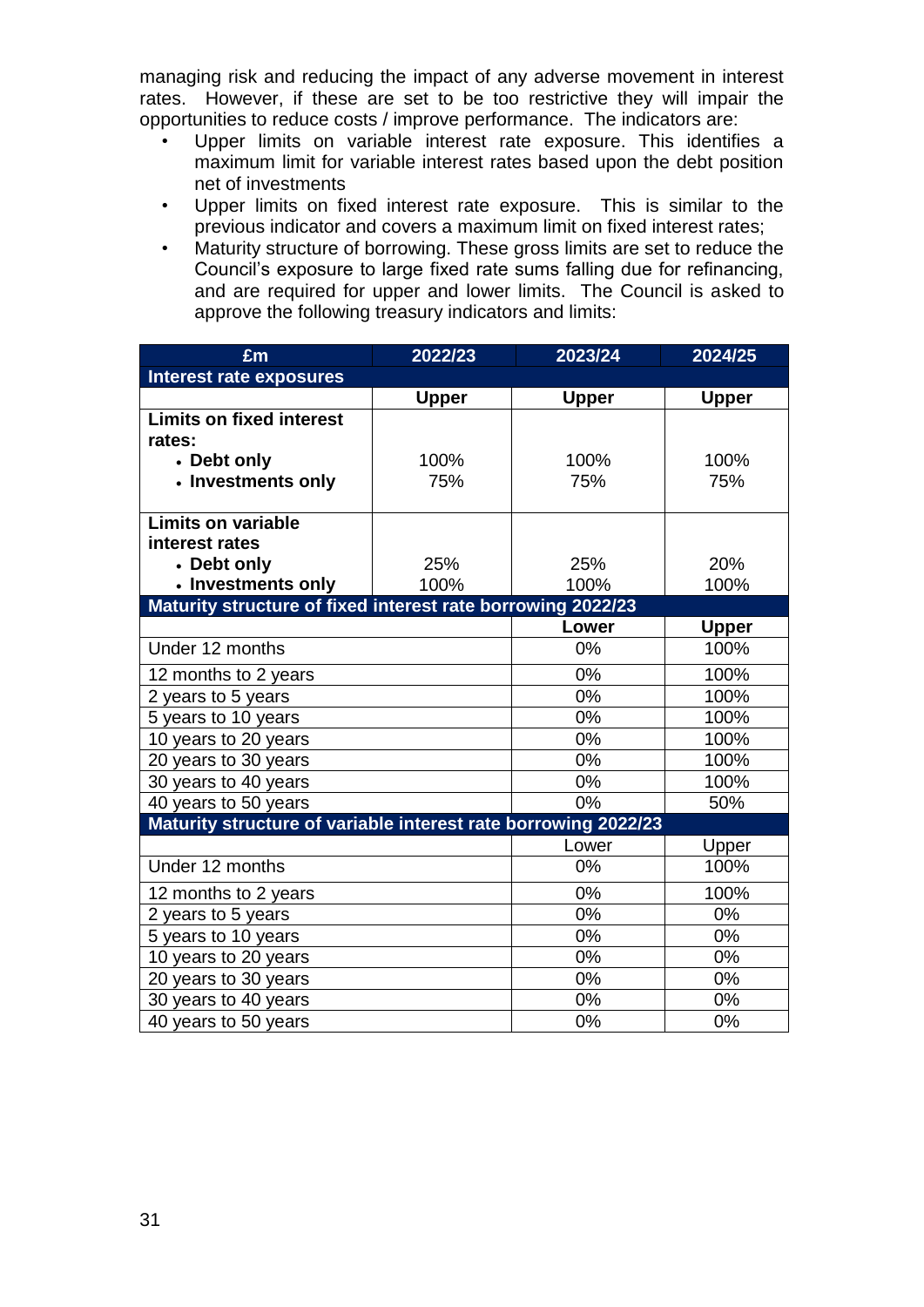# **APPENDIX B**

PWLB forecasts shown below have taken into account the 20 basis point certainty rate reduction effective as of the 1st November 2012.

| <b>Link Group Interest Rate View</b> |               | 8.11.21       |               |               |               |               |          |               |               |               |               |        |               |               |
|--------------------------------------|---------------|---------------|---------------|---------------|---------------|---------------|----------|---------------|---------------|---------------|---------------|--------|---------------|---------------|
|                                      | <b>Dec-21</b> | <b>Mar-22</b> | <b>Jun-22</b> | <b>Sep-22</b> | <b>Dec-22</b> | <b>Mar-23</b> | $Jun-23$ | <b>Sep-23</b> | <b>Dec-23</b> | <b>Mar-24</b> | <b>Jun-24</b> | Sep-24 | <b>Dec-24</b> | <b>Mar-25</b> |
| <b>BANK RATE</b>                     | 0.25          | 0.25          | 0.50          | 0.50          | 0.50          | 0.75          | 0.75     | 0.75          | 0.75          | 1.00          | 1.00          | 1.00   | 1.00          | 1.25          |
| 3 month ave earnings                 | 0.30          | 0.40          | 0.50          | 0.50          | 0.50          | 0.60          | 0.80     | 0.90          | 1.00          | 1.00          | 1.00          | 1.00   | 1.00          | 1.00          |
| 6 month ave earnings                 | 0.40          | 0.50          | 0.60          | 0.60          | 0.70          | 0.80          | 0.90     | 1.00          | 1.10          | 1.10          | 1.10          | 1.10   | 1.10          | 1.10          |
| 12 month ave earnings                | 0.50          | 0.60          | 0.70          | 0.70          | 0.80          | 0.90          | 1.00     | 1.10          | 1.20          | 1.20          | 1.20          | 1.20   | 1.20          | 1.20          |
| 5 yr PWLB                            | 1.50          | 1.50          | 1.60          | 1.60          | 1.70          | 1.70          | 1.70     | 1.80          | 1.80          | 1.80          | 1.90          | 1.90   | 2.00          | 2.00          |
| 10 yr PWLB                           | 1.80          | 1.90          | 1.90          | 2.00          | 2.00          | 2.10          | 2.10     | 2.20          | 2.20          | 2.20          | 2.30          | 2.30   | 2.30          | 2.40          |
| 25 yr PWLB                           | 2.10          | 2.20          | 2.30          | 2.40          | 2.40          | 2.40          | 2.50     | 2.50          | 2.60          | 2.60          | 2.60          | 2.60   | 2.70          | 2.70          |
| 50 yr PWLB                           | 1.90          | 2.00          | 2.10          | 2.20          | 2.20          | 2.20          | 2.30     | 2.30          | 2.40          | 2.40          | 2.40          | 2.40   | 2.50          | 2.50          |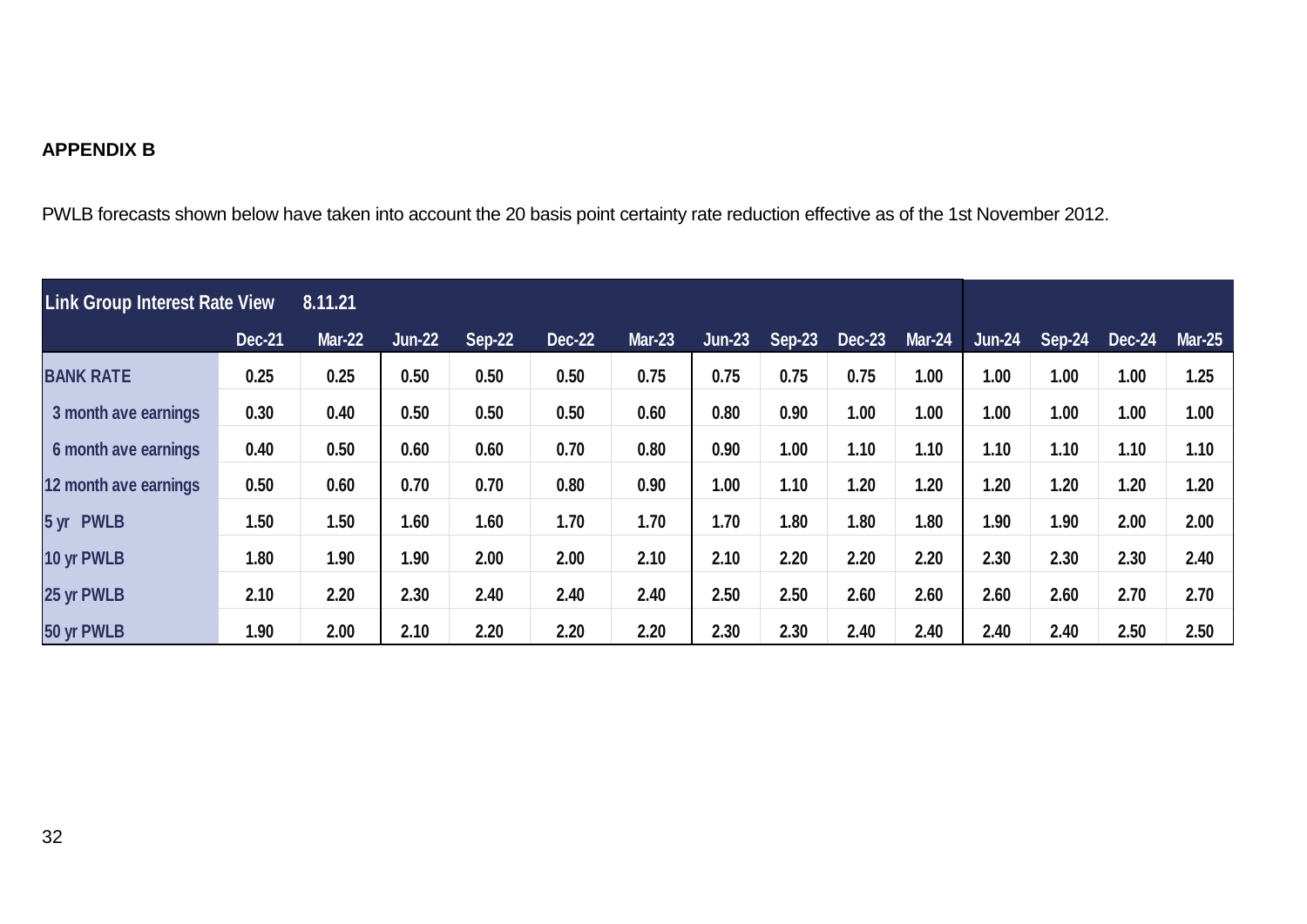# **APPENDIX C**

# **ECONOMIC BACKGROUND (as at November 2021)**

#### **MPC meeting 4th November 2021**

- The Monetary Policy Committee (MPC) voted 7-2 to leave Bank Rate unchanged at 0.10% with two members voting for an increase to 0.25% and made no changes to its programme of quantitative easing purchases due to finish by the end of this year at a total of £895bn by a vote of 6-3.
- After the Governor and other MPC members had made speeches prior to the MPC meeting in which they stressed concerns over inflation, (the Bank is now forecasting inflation to reach 5% in April when the next round of capped gas prices will go up), thus reinforcing the strong message from the September MPC meeting, financial markets had confidently built in an expectation that Bank Rate would go up from 0.10% to 0.25% at this meeting. However, these were not messages that the MPC would definitely increase Bank Rate at the first upcoming MPC meeting as no MPC member can commit the MPC to make that decision ahead of their discussions at the time. The MPC did comment, however, that Bank Rate would have to go up in the short term. It is, therefore, relatively evenly balanced as to whether Bank rate will be increased in December, February or May. Much will depend on how the statistical releases for the labour market after the end of furlough on  $30<sup>th</sup>$ September 2021 turn out.
- Information available at the December MPC meeting will be helpful in forming a picture but not conclusive, so this could cause a delay until the February meeting. At the MPC's meeting in February it will only have available the employment figures for November: to get a clearer picture of employment trends, it would, therefore, need to wait until the May meeting (although it also meets in March) when it would have data up until February. At its May meeting, it will also have a clearer understanding of the likely peak of inflation expected around that time. If the statistics show the labour market coping well during the next six months, then it is likely there will be two increases in these three meetings.
- Over the next year the MPC will be doing a delicate balancing act of weighing combating inflation being higher for longer against growth being held back by significant headwinds. Those headwinds are due to supply shortages (pushing prices up and holding back production directly), labour shortages, surging fuel prices and tax increases. However, those headwinds could potentially be offset – at least partially - by consumers spending at least part of the £160bn+ of "excess savings" accumulated during the pandemic. However, it is also possible that more affluent people may be content to hold onto elevated savings and investments and, therefore, not support the economic recovery to the extent that the MPC may forecast.
- The latest forecasts by the Bank showed inflation under-shooting the 3 years ahead 2% target (1.95%), based on market expectations of Bank Rate hitting 1% in 2022. This implies that rates don't need to rise to market expectations of 1.0% by the end of next year.
- It is worth recalling that the MPC pointedly chose to reaffirm its commitment to the 2% inflation target in its statement after the MPC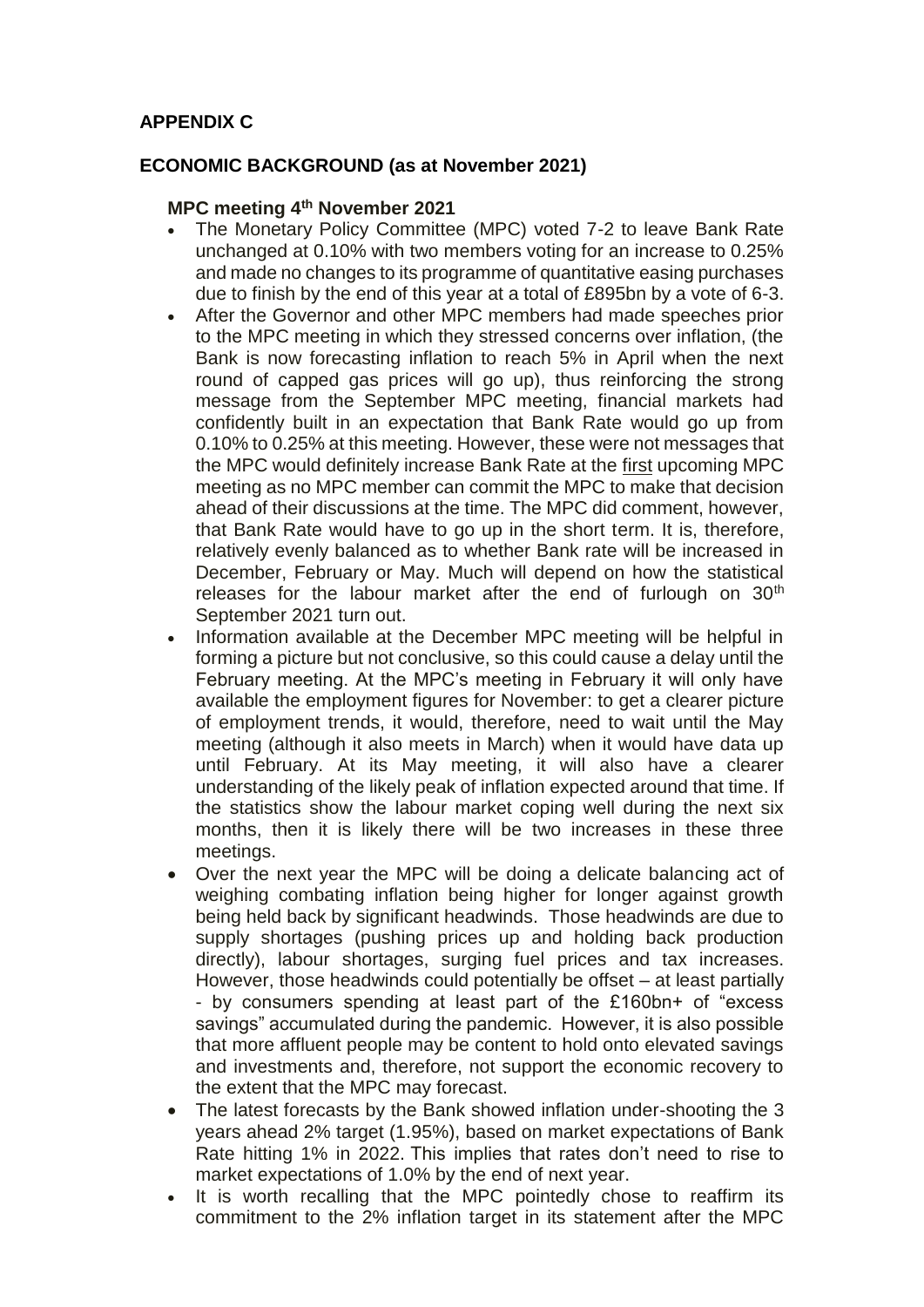meeting in September yet at its August meeting it had emphasised a willingness to look through inflation overshooting the target for limited periods to ensure that inflation was 'sustainably over 2%'. On balance, once this winter is over and world demand for gas reduces - so that gas prices and electricity prices fall back - and once supply shortages of other goods are addressed, the MPC is forecasting that inflation would return to just under the 2% target.

- **The MPC's forward guidance on its intended monetary policy** on raising Bank Rate versus selling (quantitative easing) holdings of bonds is as follows: -
	- 1. Raising Bank Rate as "the active instrument in most circumstances".
	- 2. Raising Bank Rate to 0.50% before starting on reducing its holdings.
	- 3. Once Bank Rate is at 0.50% it would stop reinvesting maturing gilts.
	- 4. Once Bank Rate had risen to at least 1%, it would start selling its holdings.
- **COVID-19 vaccines.** These have been the game changer which have enormously boosted confidence that **life in the UK could largely return to normal during the summer** after a third wave of the virus threatened to overwhelm hospitals in the spring. With the household saving rate having been exceptionally high since the first lockdown in March 2020, there is plenty of pent-up demand and purchasing power stored up for services in hard hit sectors like restaurants, travel and hotels. The big question is whether mutations of the virus could develop which render current vaccines ineffective, as opposed to how quickly vaccines can be modified to deal with them and enhanced testing programmes be implemented to contain their spread. There is also a potential for the winter flu season combined with Covid to overwhelm NHS hospitals so the UK is not entirely in the clear yet.
- **Since the September MPC meeting**, the economy has been impacted by rising gas and electricity prices which are now threatening to close down some energy intensive sectors of industry – which would then further impact the supply chain to the rest of the economy. Ports are also becoming increasingly clogged up with containers due to a shortage of lorry drivers to take them away. The labour market statistics for August released in mid-October showed a sharp rise in employment but also a continuing steep rise in vacancies. The combination of all these factors is a considerable headwind to a recovery of economic growth in the months ahead.

**US.** Shortages of goods and intermediate goods like semi-conductors, are fuelling increases in prices and reducing economic growth potential. It now also appears that there has been a sustained drop in the labour force which suggests the pandemic has had a longer-term scarring effect in reducing potential GDP. Economic growth may therefore be reduced to between 2 and 3% in 2022 and 2023 while core inflation is likely to remain elevated at around 3% in both years instead of declining back to the Fed's 2% central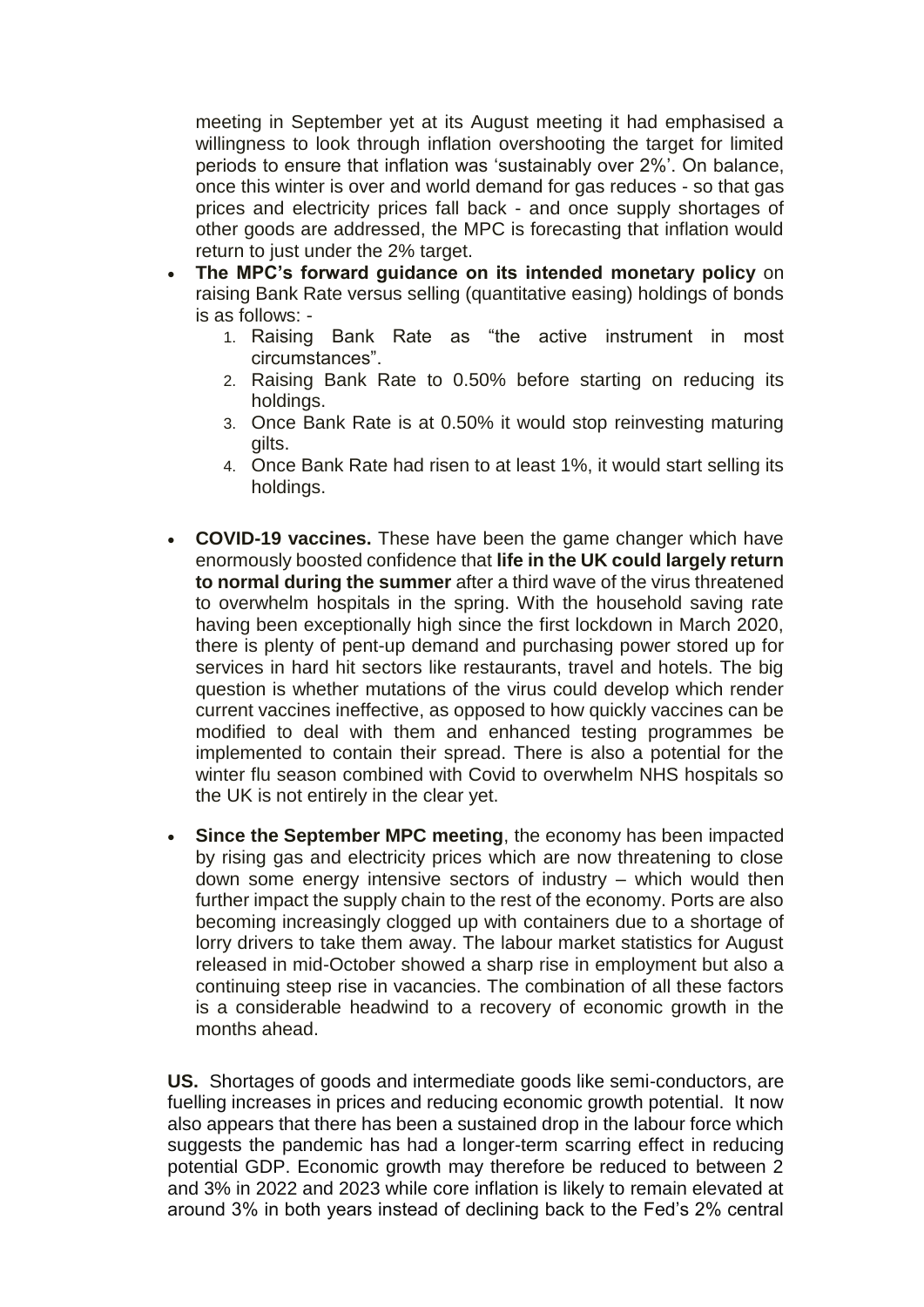target. This could well cause the Fed to focus on supporting economic growth by delaying interest rate rises, rather than combating elevated inflation i.e., there may be no rate rises until 2023.

*See also comments in paragraph 3.3 under PWLB rates and gilt yields.*

**EU.** The slow role out of vaccines initially delayed economic recovery in early 2021 but the vaccination rate then picked up sharply. After a contraction of -0.3% in Q1, Q2 came in with strong growth of 2%. With Q3 at 2.2%, the EU recovery is nearly complete although countries dependent on tourism are lagging. Recent sharp increases in gas and electricity prices have increased overall inflationary pressures but the ECB is likely to see these as being only transitory after an initial burst through to around 4%, so is unlikely to be raising rates for a considerable time.

German general election. With the CDU/CSU and SDP both having won around 24-26% of the vote in the September general election, the composition of Germany's next coalition government may not be agreed by the end of 2021. An SDP-led coalition would probably pursue a slightly less restrictive fiscal policy, but any change of direction from a CDU/CSU led coalition government is likely to be small. However, with Angela Merkel standing down as Chancellor as soon as a coalition is formed, there will be a hole in overall EU leadership which will be difficult to fill.

**China.** After a concerted effort to get on top of the virus outbreak in Q1 2020, economic recovery was strong in the rest of the year; this enabled China to recover all the initial contraction. During 2020, policy makers both quashed the virus and implemented a programme of monetary and fiscal support that was particularly effective at stimulating short-term growth. At the same time, China's economy benefited from the shift towards online spending by consumers in developed markets. These factors helped to explain its comparative outperformance compared to western economies during 2020 and earlier in 2021. However, the pace of economic growth has now fallen back after this initial surge of recovery from the pandemic and China is now struggling to contain the spread of the Delta variant through sharp local lockdowns - which will also depress economic growth. There are also questions as to how effective Chinese vaccines are proving. Supply shortages, especially of coal for power generation, which is causing widespread power cuts to industry, are also having a sharp disruptive impact on the economy. In addition, recent regulatory actions motivated by a political agenda to channel activities into officially approved directions, are also likely to reduce the dynamism and long-term growth of the Chinese economy.

**Japan.** 2021 has been a patchy year in combating Covid. However, recent business surveys indicate that the economy is rebounding rapidly now that the bulk of the population is fully vaccinated and new virus cases have plunged. The Bank of Japan is continuing its very loose monetary policy but with little prospect of getting inflation back above 1% towards its target of 2%, any time soon: indeed, inflation was actually negative in July. New Prime Minister Kishida had promised a large fiscal stimulus package after the November general election which his party has now won.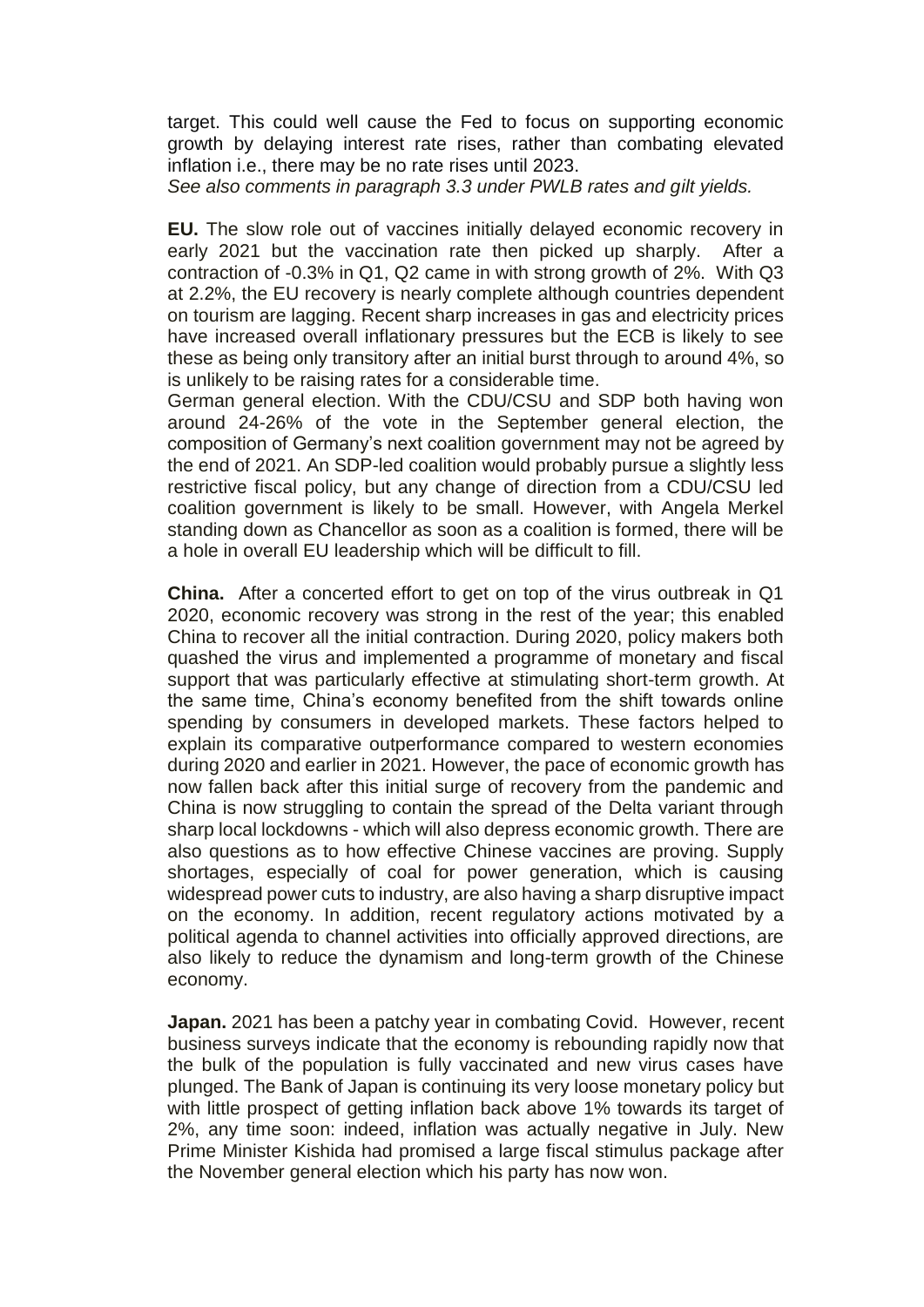**World growth.** World growth was in recession in 2020 but recovered during 2021 until starting to lose momentum more recently. Inflation has been rising due to increases in gas and electricity prices, shipping costs and supply shortages, although these should subside during 2022. It is likely that we are heading into a period where there will be a reversal of **world globalisation** and a decoupling of western countries from dependence on China to supply products, and vice versa. This is likely to reduce world growth rates from those in prior decades.

**Supply shortages**. The pandemic and extreme weather events, followed by a major surge in demand after lockdowns ended, have been highly disruptive of extended worldwide supply chains. At the current time there are major queues of ships unable to unload their goods at ports in New York, California and China. Such issues have led to a misdistribution of shipping containers around the world and have contributed to a huge increase in the cost of shipping. Combined with a shortage of semi-conductors, these issues have had a disruptive impact on production in many countries. The latest additional disruption has been a shortage of coal in China leading to power cuts focused primarily on producers (rather than consumers), i.e., this will further aggravate shortages in meeting demand for goods. Many western countries are also hitting up against a difficulty in filling job vacancies. It is expected that these issues will be gradually sorted out, but they are currently contributing to a spike upwards in inflation and shortages of materials and goods on shelves.

#### **Forecasts for PWLB Rates, Gilt and Treasury Yields**

As the interest forecast table for PWLB certainty rates above shows, there is likely to be a steady rise over the forecast period, with some degree of uplift due to rising treasury yields in the US.

There is likely to be **exceptional volatility and unpredictability in respect of gilt yields and PWLB rates** due to the following factors: -

- How strongly will changes in gilt yields be correlated to changes in US treasury yields (see below). Over 10 years since 2011 there has been an average 75% correlation between movements in US treasury yields and gilt yields. However, from time to time these two yields can diverge. Lack of spare economic capacity and rising inflationary pressures are viewed as being much greater dangers in the US than in the UK. This could mean that central bank rates will end up rising earlier and higher in the US than in the UK if inflationary pressures were to escalate; the consequent increases in treasury yields could well spill over to cause (lesser) increases in gilt yields. There is, therefore, an upside risk to forecasts for gilt yields due to this correlation. The Link Group forecasts have included a risk of a 75% correlation between the two yields.
- Will the Fed take action to counter increasing treasury yields if they rise beyond a yet unspecified level?
- Would the MPC act to counter increasing gilt yields if they rise beyond a yet unspecified level?
- How strong will inflationary pressures actually turn out to be in both the US and the UK and so put upward pressure on treasury and gilt yields?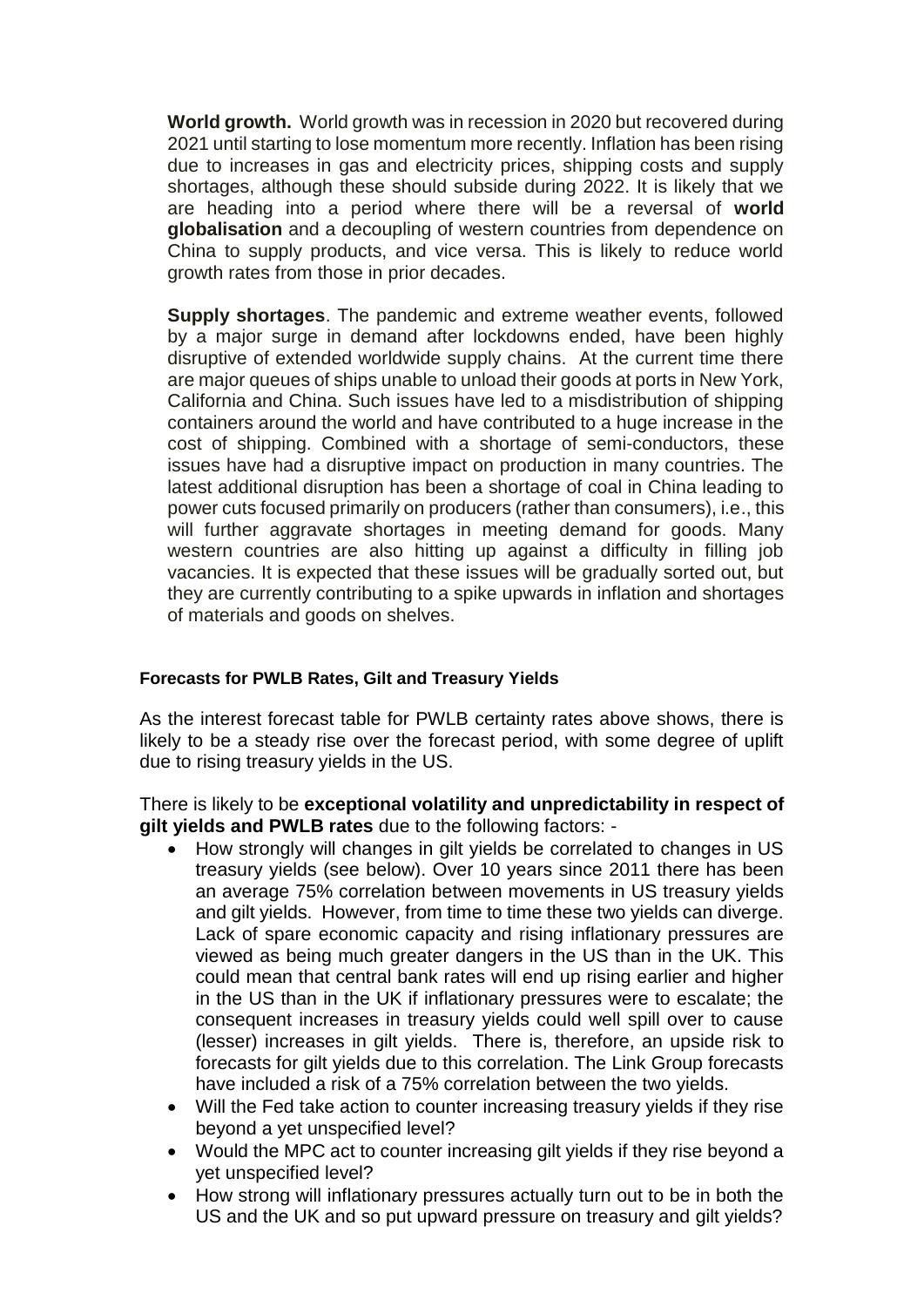- How will central banks implement their new average or sustainable level inflation monetary policies?
- How well will central banks manage the withdrawal of QE purchases of their national bonds i.e., without causing a panic reaction in financial markets as happened in the "taper tantrums" in the US in 2013?
- Will exceptional volatility be focused on the short or long-end of the yield curve, or both?

The forecasts are also predicated on an assumption that there is no break-up of the Eurozone or EU within the forecasting period, despite the major challenges that are looming up, and that there are no major ructions in international relations, especially between the US and China / North Korea and Iran, which have a major impact on international trade and world GDP growth.

Since the start of 2021, there has been a lot of volatility in gilt yields, and hence PWLB rates. During the first part of the year, US President Biden's, and the Democratic party's, determination to push through a \$1.9trn (equivalent to 8.8% of GDP) fiscal boost for the US economy as a recovery package from the COVID-19 pandemic was what unsettled financial markets. However, this was in addition to the \$900bn support package already passed in December 2020. This was then followed by additional Democratic ambition to spend \$1trn on infrastructure, which has just been passed by both houses, and an even larger sum on an American families plan over the next decade; this is still caught up in Democrat / Republican haggling. Financial markets were alarmed that all this stimulus was happening at a time when: -

- 1. A fast vaccination programme has enabled a rapid opening up of the economy.
- 2. The economy has been growing strongly during 2021.
- 3. It started from a position of little spare capacity due to less severe lockdown measures than in many other countries.
- 4. And the Fed was still providing stimulus through monthly QE purchases.

These factors could cause an excess of demand in the economy which could then unleash strong inflationary pressures. This could then force the Fed to take much earlier action to start increasing the Fed rate from near zero, despite their stated policy being to target average inflation.

**At its 3rd November Fed meeting**, the Fed decided to make a start on tapering QE purchases with the current \$80bn per month of Treasury securities to be trimmed by \$10bn in November and a further \$10bn in December. The \$40bn of MBS purchases per month will be trimmed by \$5bn in each month. If the rundown continued at that pace, the purchases would cease entirely next June but the Fed has reserved the ability to adjust purchases up or down. This met market expectations. These purchases are currently acting as downward pressure on treasury yields and so it would be expected that Treasury yields would rise as a consequence over the taper period, all other things being equal. However, on the inflation front it was still insisting that the surge in inflation was "largely" transitory. In his post-meeting press conference, Chair Jerome Powell claimed that "the drivers of higher inflation have been predominantly connected to the dislocations caused by the pandemic" and argued that the Fed's tools cannot address supply constraints. However, with the Fed now placing major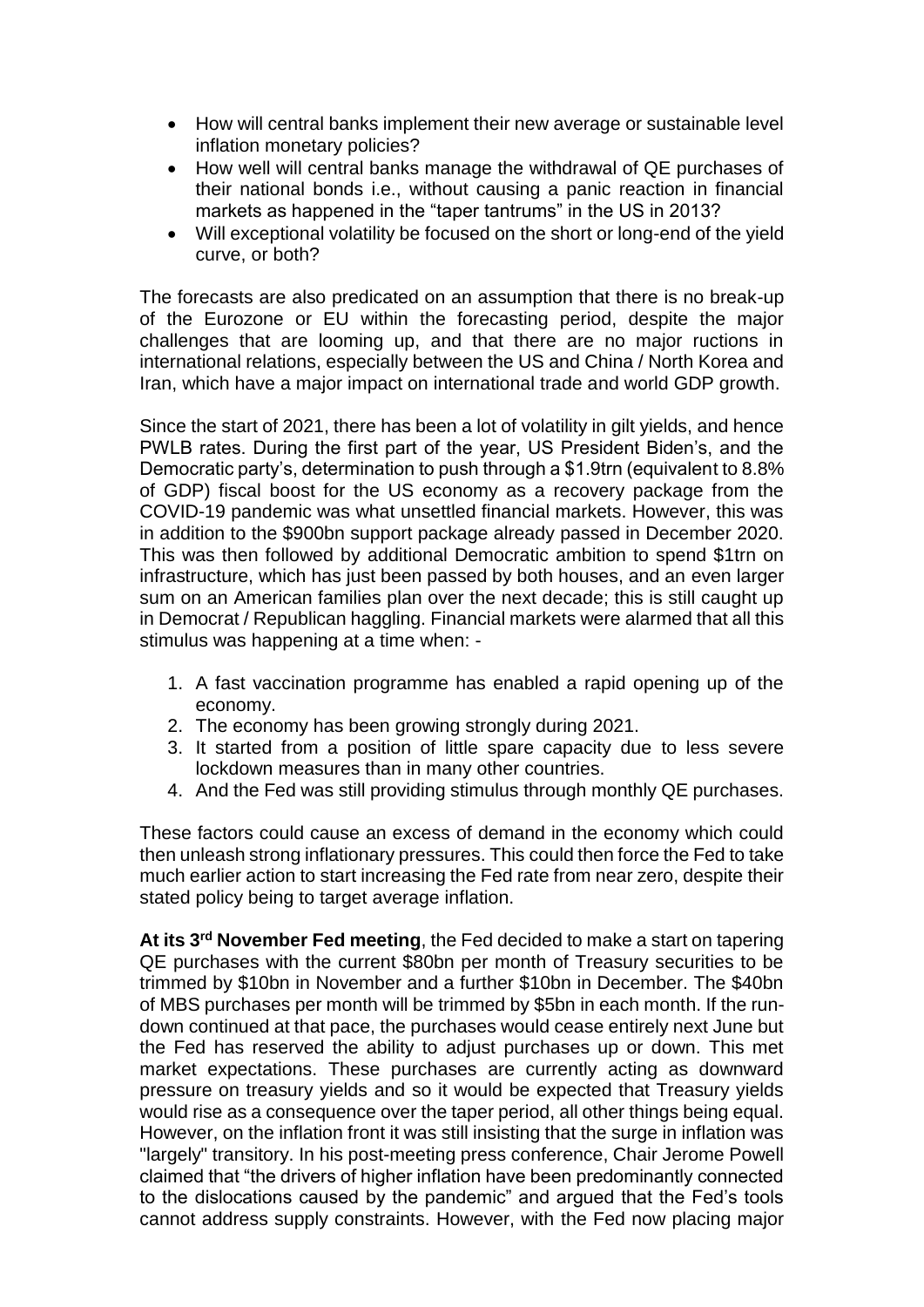emphasis on its mandate for ensuring full employment, (besides containing inflation), at a time when employment has fallen by 5 million and 3 million have left the work force, resignations have surged due to the ease of getting better paid jobs and so wage pressures have built rapidly.

With wage growth at its strongest since the early 1980s, inflation expectations rising and signs of a breakout in cyclical price inflation, particularly rents, the FOMC's insistence that this is still just a temporary shock "related to the pandemic and the reopening of the economy", does raise doubts which could undermine market confidence in the Fed and lead to higher treasury yields.

As the US financial markets are, by far, the biggest financial markets in the world, any upward trend in treasury yields will invariably impact and influence financial markets in other countries. Inflationary pressures and erosion of surplus economic capacity look much stronger in the US compared to those in the UK, which would suggest that Fed rate increases eventually needed to suppress inflation, are likely to be faster and stronger than Bank Rate increases in the UK. This is likely to put upward pressure on treasury yields which could then spill over into putting upward pressure on UK gilt yields.

# **The balance of risks to medium to long term PWLB rates: -**

• There is a balance of upside risks to forecasts for medium to long term PWLB rates.

# **A New Era – A Fundamental Shift in Central Bank Monetary Policy**

One of the key results of the pandemic has been a fundamental rethinking and shift in monetary policy by major central banks like the Fed, the Bank of England and the ECB, to tolerate a higher level of inflation than in the previous two decades when inflation was the prime target to bear down on so as to stop it going above a target rate. There is now also a greater emphasis on other targets for monetary policy than just inflation, especially on 'achieving broad and inclusive "maximum" employment in its entirety' in the US, before consideration would be given to increasing rates.

- The Fed in America has gone furthest in adopting a monetary policy based on a clear goal of allowing the inflation target to be symmetrical, (rather than a ceiling to keep under), so that inflation averages out the dips down and surges above the target rate, over an unspecified period of time.
- The Bank of England has also amended its target for monetary policy so that inflation should be 'sustainably over 2%' before starting on raising Bank Rate and the ECB now has a similar policy.
- *For local authorities, this means that investment interest rates and very short term PWLB rates will not be rising as quickly or as high as in previous decades when the economy recovers from a downturn and the recovery eventually runs out of spare capacity to fuel continuing expansion.*
- Labour market liberalisation since the 1970s has helped to break the wage-price spirals that fuelled high levels of inflation and has now set inflation on a lower path which makes this shift in monetary policy practicable. In addition, recent changes in flexible employment practices,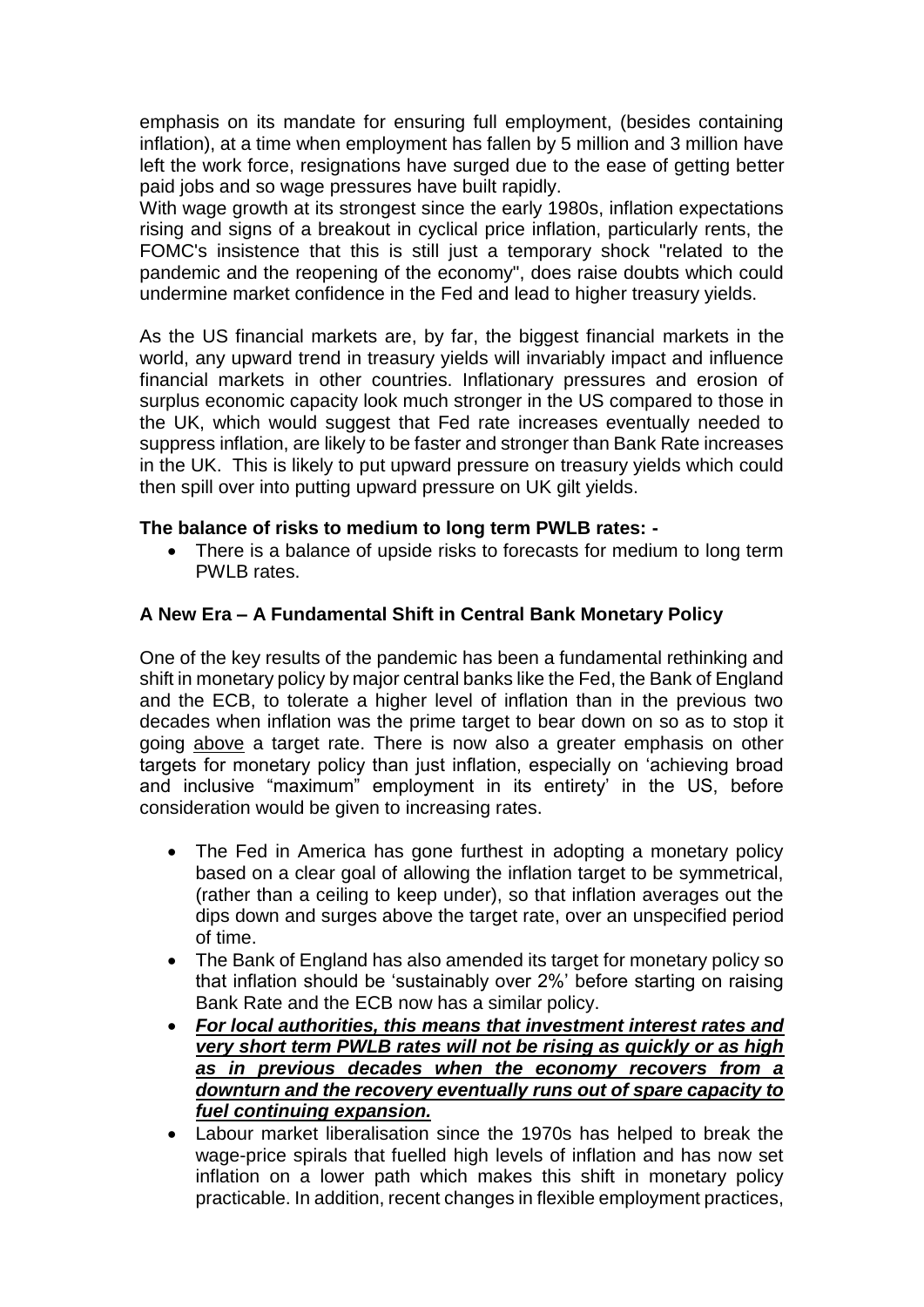the rise of the gig economy and technological changes, will all help to lower inflationary pressures.

 Governments will also be concerned to see interest rates stay lower as every rise in central rates will add to the cost of vastly expanded levels of national debt; (in the UK this is £21bn for each 1% rise in rates). On the other hand, higher levels of inflation will help to erode the real value of total public debt.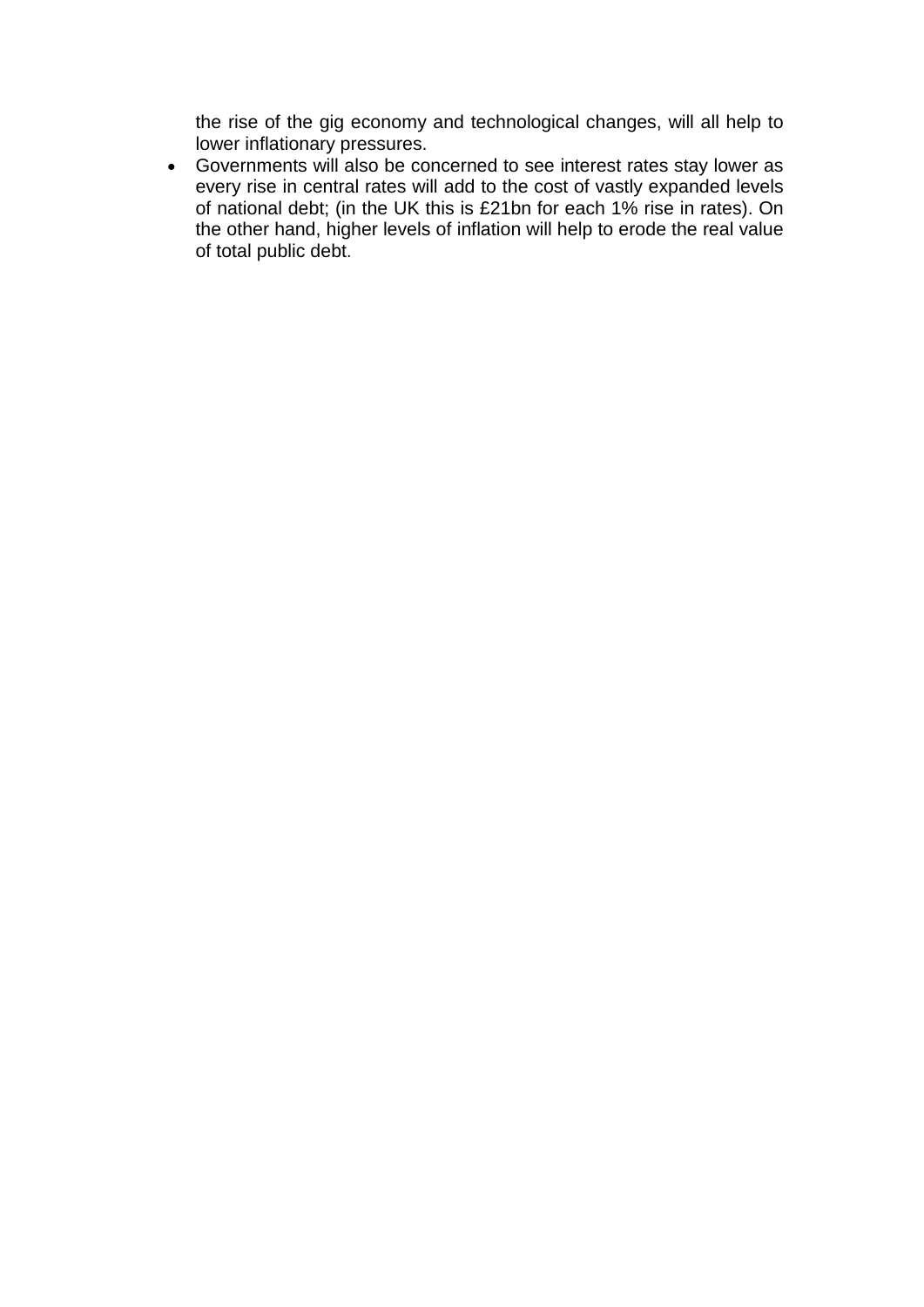#### **APPENDIX D**

#### **TREASURY MANAGEMENT PRACTICE (TMP1) – CREDIT AND COUNTERPARTY RISK MANAGEMENT**

The DLUHC issued Investment Guidance in 2018, and this forms the structure of the Council's policy below. These guidelines do not apply to either trust funds or pension funds which operate under a different regulatory regime.

The key intention of the Guidance is to maintain the current requirement for councils to invest prudently, and that priority is given to security and liquidity before yield. In order to facilitate this objective the guidance requires this Council to have regard to the CIPFA publication Treasury Management in the Public Services: Code of Practice and Cross-Sectoral Guidance Notes. This Council adopted the code on 01/03/2010 and will apply its principles to all investment activity. In accordance with the Code, the Assistant Director of Finance, Business Support and Property Services has produced its treasury management practices (TMPs). This part, TMP 1 (1) covering investment counterparty policy requires approval each year.

Annual investment strategy – The key requirement of both the Code and investment guidance are to set an annual investment strategy, as part of its annual treasury strategy for the following year, covering the identification and approval of the following:

- The strategy guidelines for choosing and placing investments, particularly non-specified investments
- The principles to be used to determine the maximum periods for which funds can be committed.
- Specified investments that the Council will use. These are high security (i.e. high credit rating, although this is defined by the Council, and no guidelines are given), and high liquidity investments in sterling and with a maturity of no more than a year.
- Non-specified investments, clarifying the greater risk implications, identifying the general types of investment that may be used and a limit to the overall amount of various categories that can be held at any time.

The investment policy proposed for the Council is:

**Strategy guidelines** – The main strategy guidelines are contained in the body of the treasury strategy statement.

**SPECIFIED INVESTMENTS:** These investments are sterling investments of not more than one-year maturity, or those which could be for a longer period but where the Council has the right to be repaid within 12 months if it wishes. They also include investments which were originally classed as being nonspecified investments, but which would have been classified as specified investments apart from originally being for a period longer than 12 months, once the remaining period to maturity falls to under twelve months. These are considered low risk assets where the possibility of loss of principal or investment income is small. These would include sterling investments which would not be defined as capital expenditure with: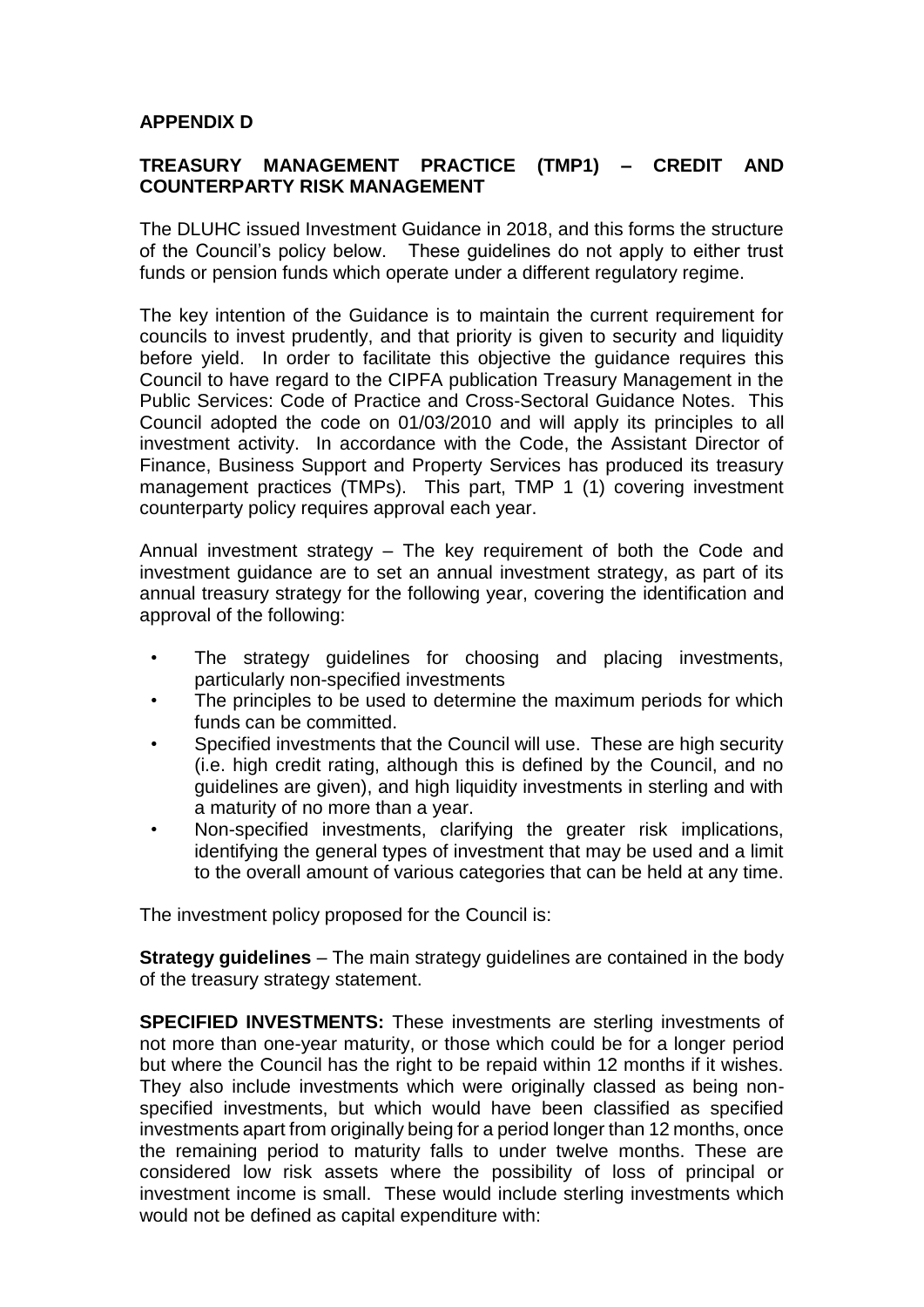- 1) The UK Government (such as Debt Management Account deposit facility, UK Treasury Bills or a Gilt with less than one year to maturity).
- 2) Supranational bonds of less than one year's duration
- 3) A local authority, housing association, parish council or community council
- 4) Pooled investment vehicles (such as money market funds) that have been awarded a high credit rating by a credit rating agency. For category 4 this covers pooled investment vehicles, such as money market funds, rated AAA by Standard & Poors, Moody's and/or Fitch rating agencies

Within these bodies, and in accordance with the Code, the Council has set additional criteria to set the time and amount of monies which will be invested in these bodies. These criteria are set out in the main report.

**NON-SPECIFIED INVESTMENTS**: These are any investments which do not meet the specified investment criteria. The identification and rationale supporting the selection of these other investments and the maximum limits to be applied are set out below. Non specified investment would include any sterling investments with:

|             | <b>Non Specified Investment Category</b>                                                                                                                                                                                                                                                                                                                 | Limit £ |
|-------------|----------------------------------------------------------------------------------------------------------------------------------------------------------------------------------------------------------------------------------------------------------------------------------------------------------------------------------------------------------|---------|
| A           | Gilt Edged Securities with a maturity of greater than one<br>year. These are Government Bonds and so provide the<br>highest security of investment and the repayment of<br>principal on maturity. Similar to category (a) above, the<br>value of the bond may rise or fall before maturity and losses<br>may accrue if the bond is sold before maturity. | £5m     |
| B.          | The Council's own banker if it fails to meet the basic credit<br>criteria. In this instance balances will be minimised as far as<br>possible                                                                                                                                                                                                             | £1m     |
| $\mathsf C$ | Any Bank or Building Society that has a minimum long<br>term credit rating of AA, for deposits with a maturity of<br>greater than one year (including forward deals in excess of<br>one year from inception to repayment).                                                                                                                               | £2m     |
| D           | <b>Enhanced Money Market Funds AA rated</b>                                                                                                                                                                                                                                                                                                              | £2m     |
| Е           | <b>Corporate Bond Funds</b>                                                                                                                                                                                                                                                                                                                              | £2m     |
| F           | <b>Local/Community Bonds</b>                                                                                                                                                                                                                                                                                                                             | £2m     |
| G           | <b>Local Authority Property Asset Fund</b>                                                                                                                                                                                                                                                                                                               | £4m     |
| H           | <b>Certificates of Deposit</b>                                                                                                                                                                                                                                                                                                                           | £2m     |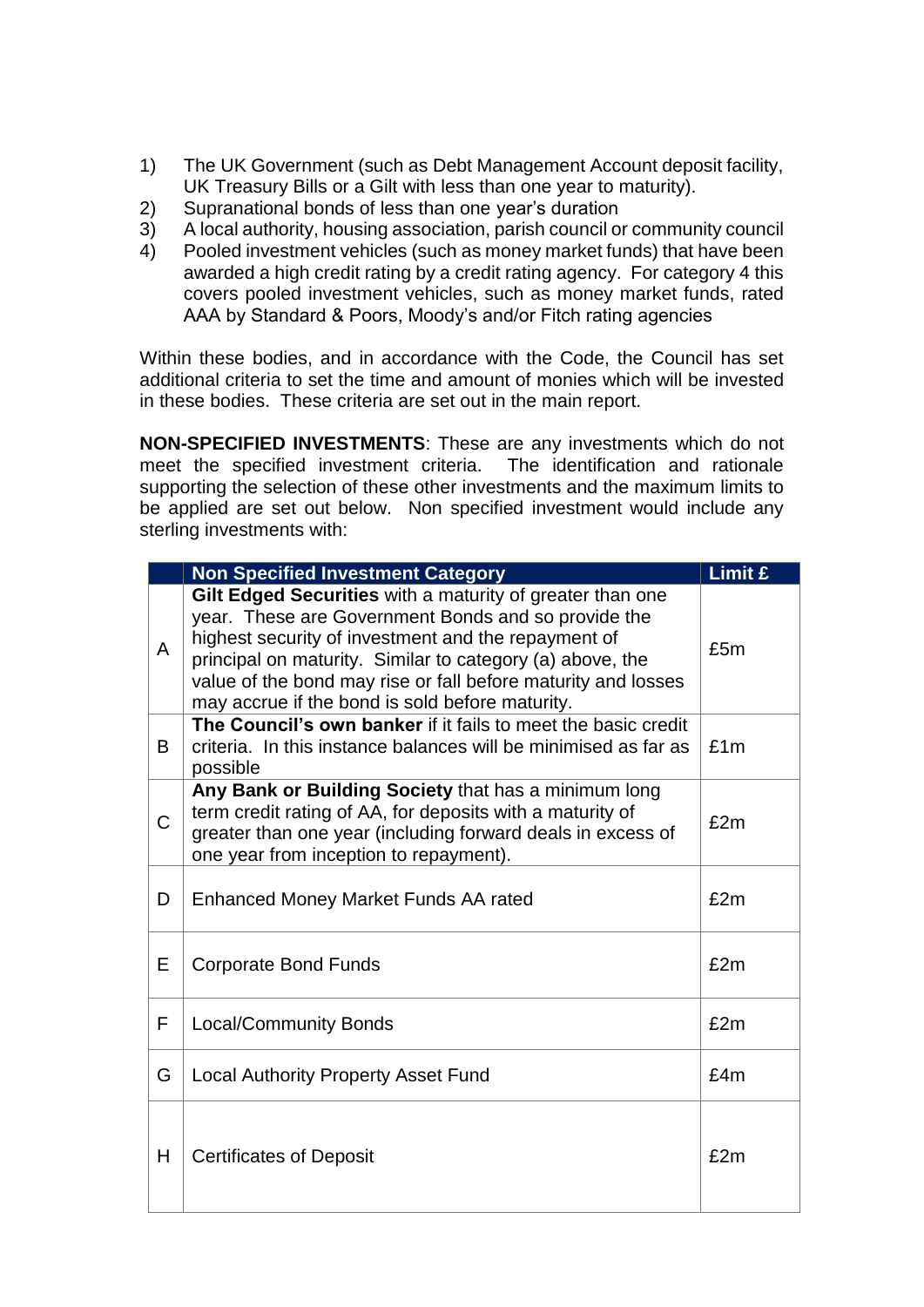|   | <b>Covered Bonds</b>                                                                                                                                                                                                                                     | f1m |
|---|----------------------------------------------------------------------------------------------------------------------------------------------------------------------------------------------------------------------------------------------------------|-----|
| J | Property Funds – The use of these instruments can be<br>deemed to be capital expenditure, and as such will be an<br>application (spending) of capital resources. This Authority<br>will seek guidance on the status of any fund it may consider<br>using | £4m |

This Authority will seek further advice on the appropriateness and associated risks with investments in these categories.

The monitoring of investment counterparties – The credit rating of counterparties will be monitored regularly. The Council receives credit rating information (changes, rating watches and rating outlooks) from Link Asset Services as and when ratings change, and counterparties are checked promptly. On occasion ratings may be downgraded when an investment has already been made. The criteria used are such that a minor downgrading should not affect the full receipt of the principal and interest. Any counterparty failing to meet the criteria will be removed from the list immediately by the Assistant Director of Finance, Business Support and Property Services, and if required new counterparties which meet the criteria will be added to the list.

A variety of investment instruments will be used, subject to the credit quality of the institution, and depending on the type of investment made it will fall into one of the above categories.

Accounting treatment of investments. The accounting treatment may differ from the underlying cash transactions arising from investment decisions made by this Council. To ensure that the Council is protected from any adverse revenue impact, which may arise from these differences, we will review the accounting implications of new transactions before they are undertaken.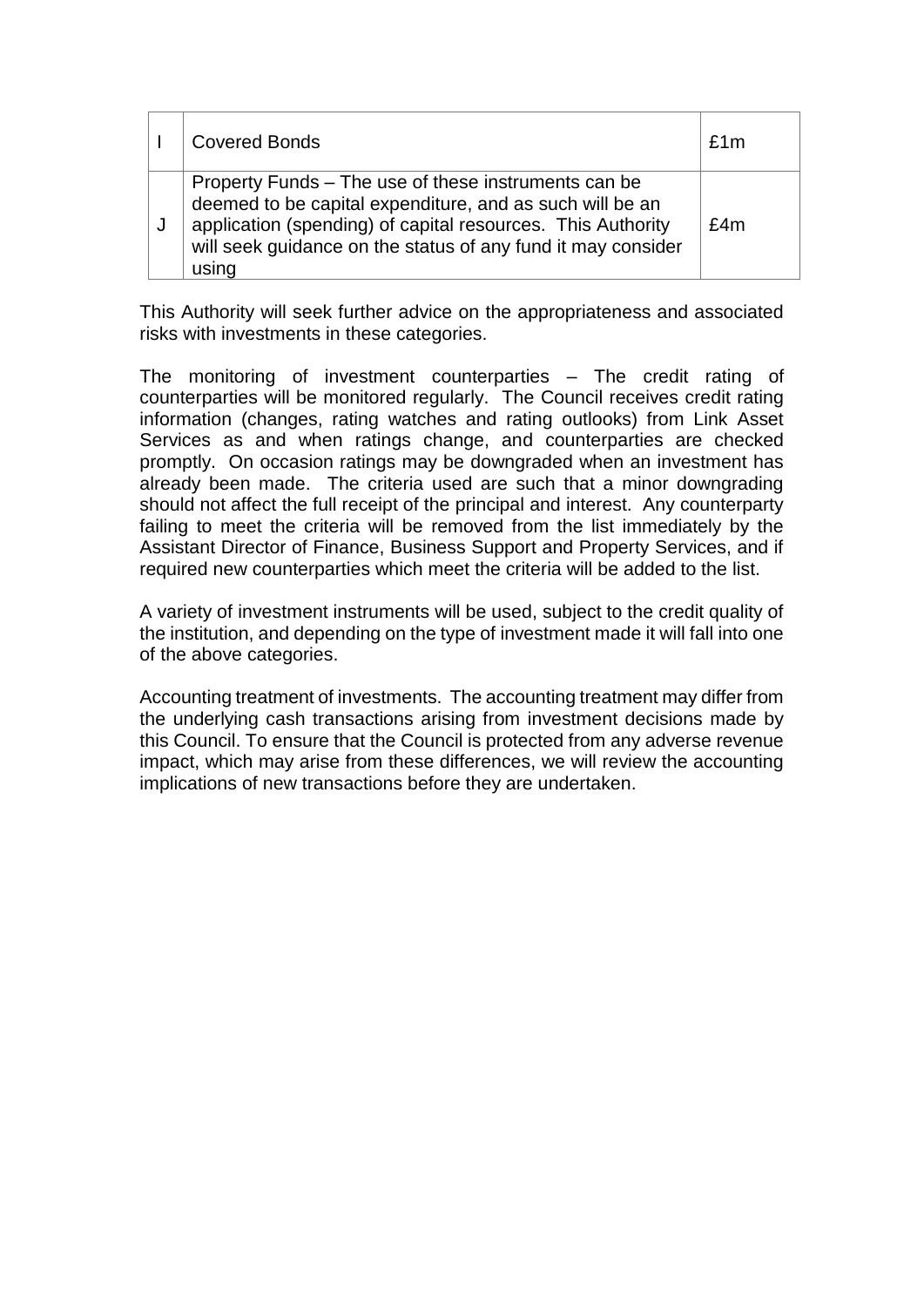# **APPENDIX E**

#### **APPROVED COUNTRIES FOR INVESTMENTS (As at 10.11.2021)**

This list is based on those countries which have sovereign ratings of AA- or higher, (we show the lowest rating from Fitch, Moody's and S&P) and also, (except - at the time of writing - for Hong Kong, Norway and Luxembourg), have banks operating in sterling markets which have credit ratings of green or above in the Link credit worthiness service.

#### *Based on lowest available rating*

AAA

- Australia
- Denmark
- Germany
- Luxembourg
- Netherlands
- Norway
- Singapore
- Sweden
- **Switzerland**

 $AA+$ 

- Canada
- Finland
- U.S.A.

AA

- Abu Dhabi (UAE)
- France

AA-

- Belgium
- Hong Kong
- Qatar
- **U.K.**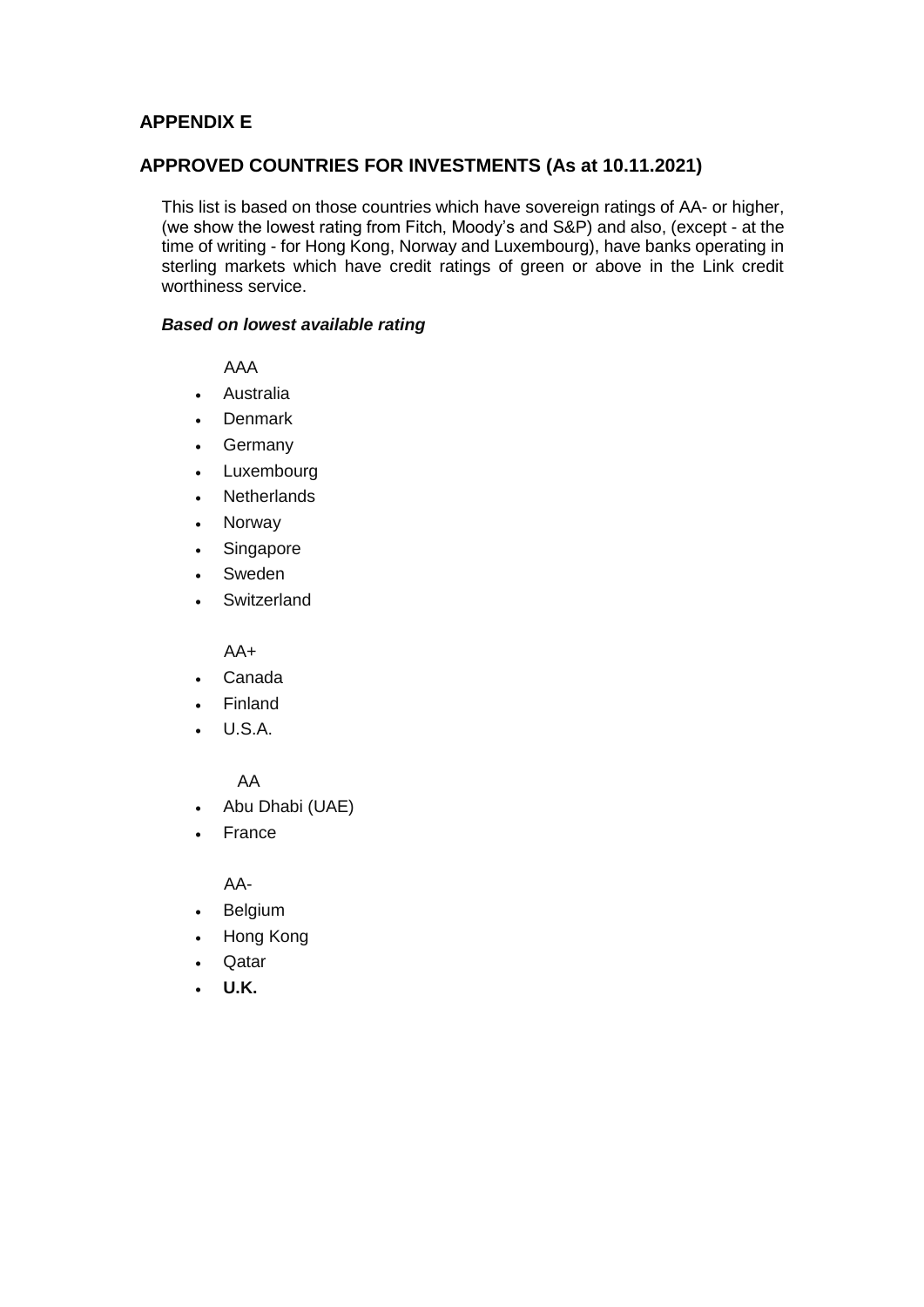# **APPENDIX F**

#### **TREASURY MANAGEMENT SCHEME OF DELEGATION**

#### **(i) Full Council**

- Receiving and reviewing reports on treasury management policies, practices and activities;
- Approval of annual Treasury Management Strategy and Mid-Year Review Treasury Management Indicators.

#### **(ii) Corporate Policy and Resources Committee**

- Approval of/amendments to the organisation's adopted clauses, treasury management policy statement and treasury management practices;
- Approval of the division of responsibilities;
- Receiving and reviewing regular monitoring reports and acting on recommendations;
- Approving the selection of external service providers and agreeing terms of appointment.
- Mid-Year Review of Treasury Management Indicators

#### **(iii) Governance and Audit Committee**

• Review and scrutiny of the Treasury Management Strategy, policy and procedures and making recommendations to the full Council.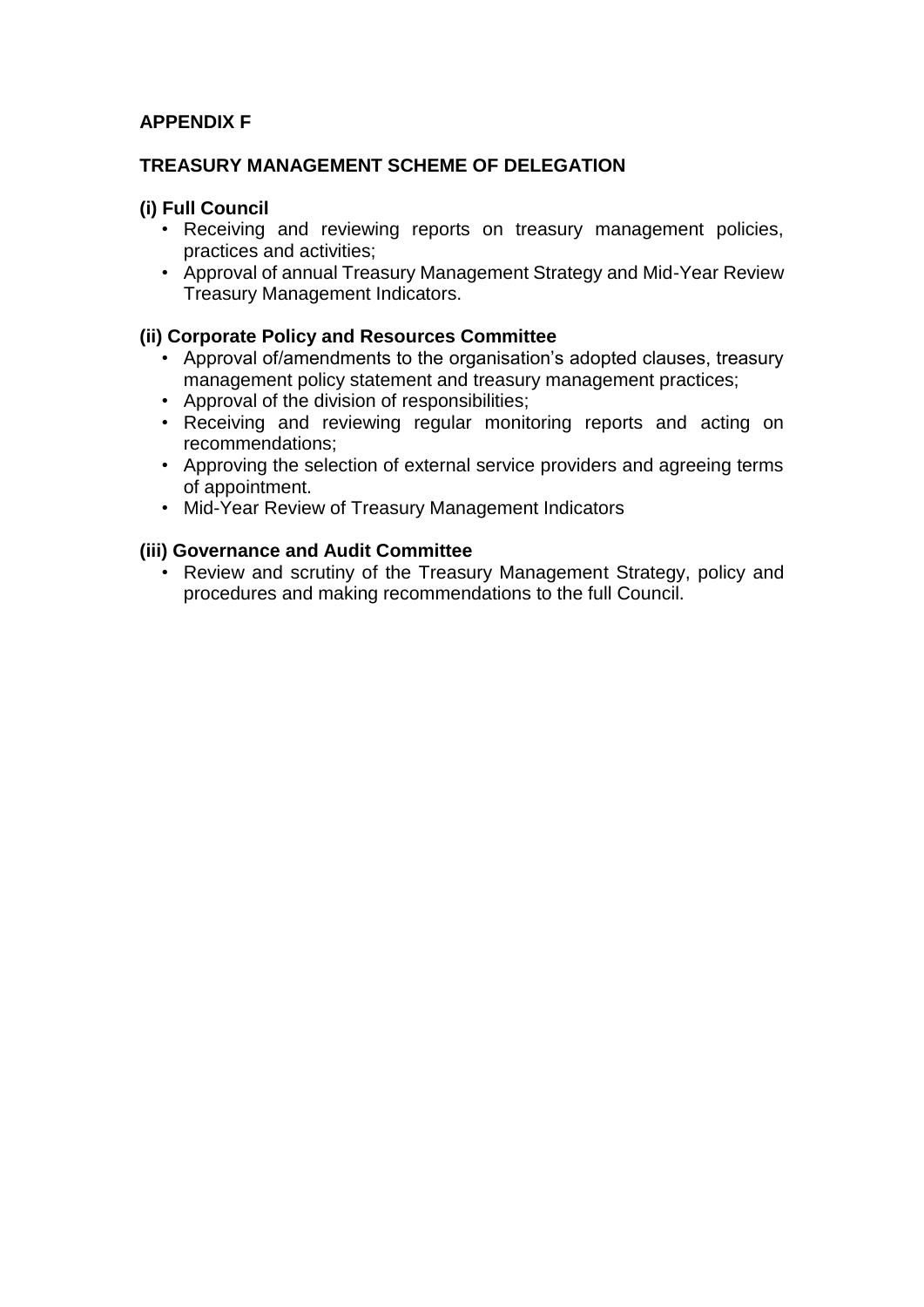# **APPENDIX G**

# **THE TREASURY MANAGEMENT ROLE OF THE SECTION 151 OFFICER**

The S151 (responsible) officer

- Recommending clauses, treasury management policy/practices for approval, reviewing the same regularly, and monitoring compliance;
- Submitting regular treasury management policy reports;
- Submitting budgets and budget variations;
- Receiving and reviewing management information reports:
- Reviewing the performance of the treasury management function;
- Ensuring the adequacy of treasury management resources and skills, and the effective division of responsibilities within the treasury management function;
- Ensuring the adequacy of internal audit, and liaising with external audit;
- recommending the appointment of external service providers.
- Preparation of a capital strategy to include capital expenditure, capital financing, non-financial investments and treasury management, with a long term timeframe
- Ensuring that the capital strategy is prudent, sustainable, affordable and prudent in the long term and provides value for money
- Ensuring that due diligence has been carried out on all treasury and nonfinancial investments and is in accordance with the risk appetite of the authority
- Ensure that the authority has appropriate legal powers to undertake expenditure on non-financial assets and their financing
- Ensuring the proportionality of all investments so that the authority does not undertake a level of investing which exposes the authority to an excessive level of risk compared to its financial resources
- Ensuring that an adequate governance process is in place for the approval, monitoring and ongoing risk management of all non-financial investments and long term liabilities
- Provision to members of a schedule of all non-treasury investments including material investments in subsidiaries, joint ventures, loans and financial guarantees
- Ensuring that members are adequately informed and understand the risk exposures taken on by an authority
- Ensuring that the authority has adequate expertise, either in house or externally provided, to carry out the above
- Creation of Treasury Management Practices which specifically deal with how non treasury investments will be carried out and managed, to include the following: -
	- Risk management (TMP1 and schedules), including investment and risk management criteria for any material non-treasury investment portfolios;
	- Performance measurement and management (TMP2 and schedules), including methodology and criteria for assessing the performance and success of non-treasury investments;
	- Decision making, governance and organisation (TMP5 and schedules), including a statement of the governance requirements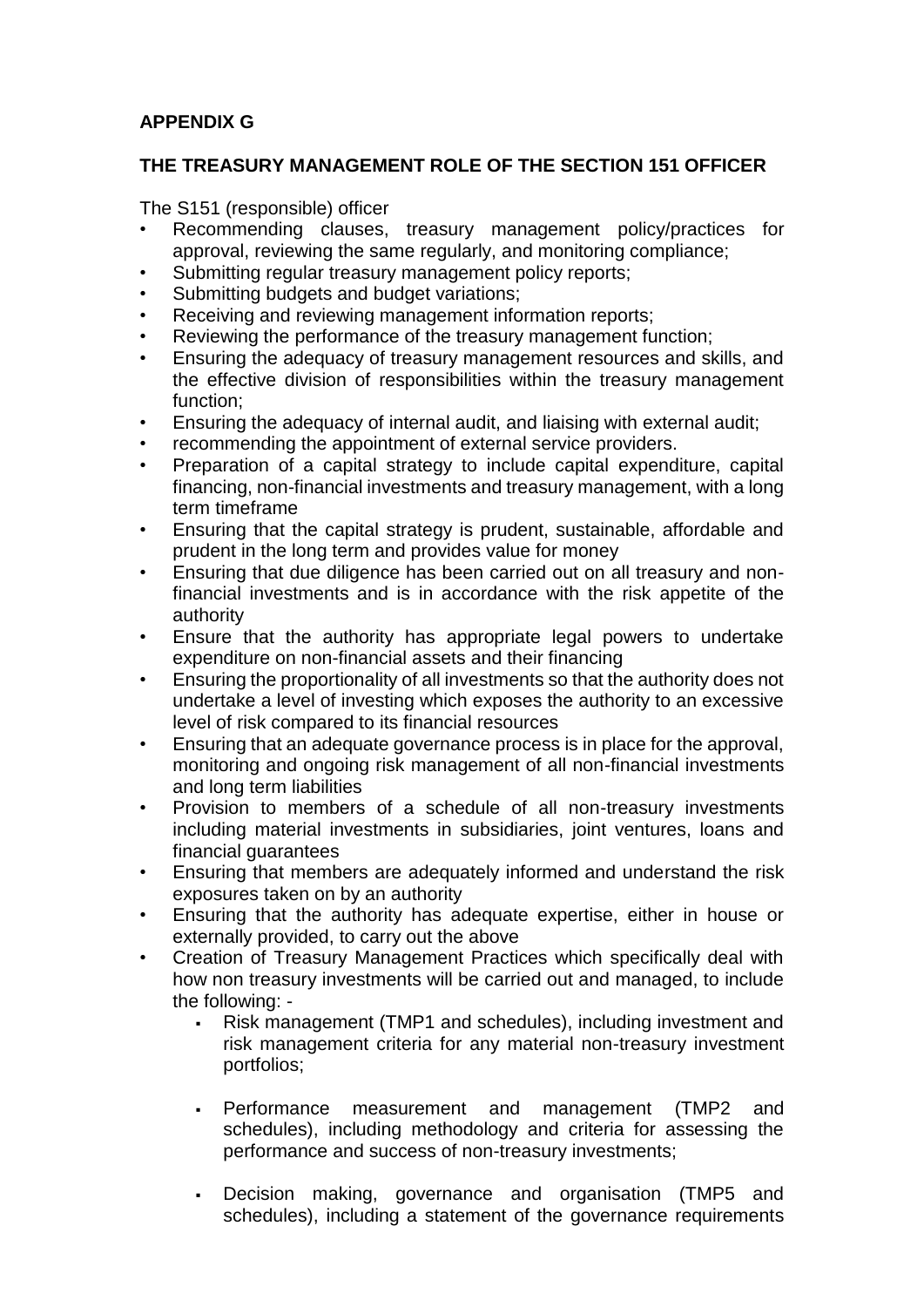for decision making in relation to non-treasury investments; and arrangements to ensure that appropriate professional due diligence is carried out to support decision making;

- Reporting and management information (TMP6 and schedules), including where and how often monitoring reports are taken;
- Training and qualifications (TMP10 and schedules), including how the relevant knowledge and skills in relation to non-treasury investments will be arranged.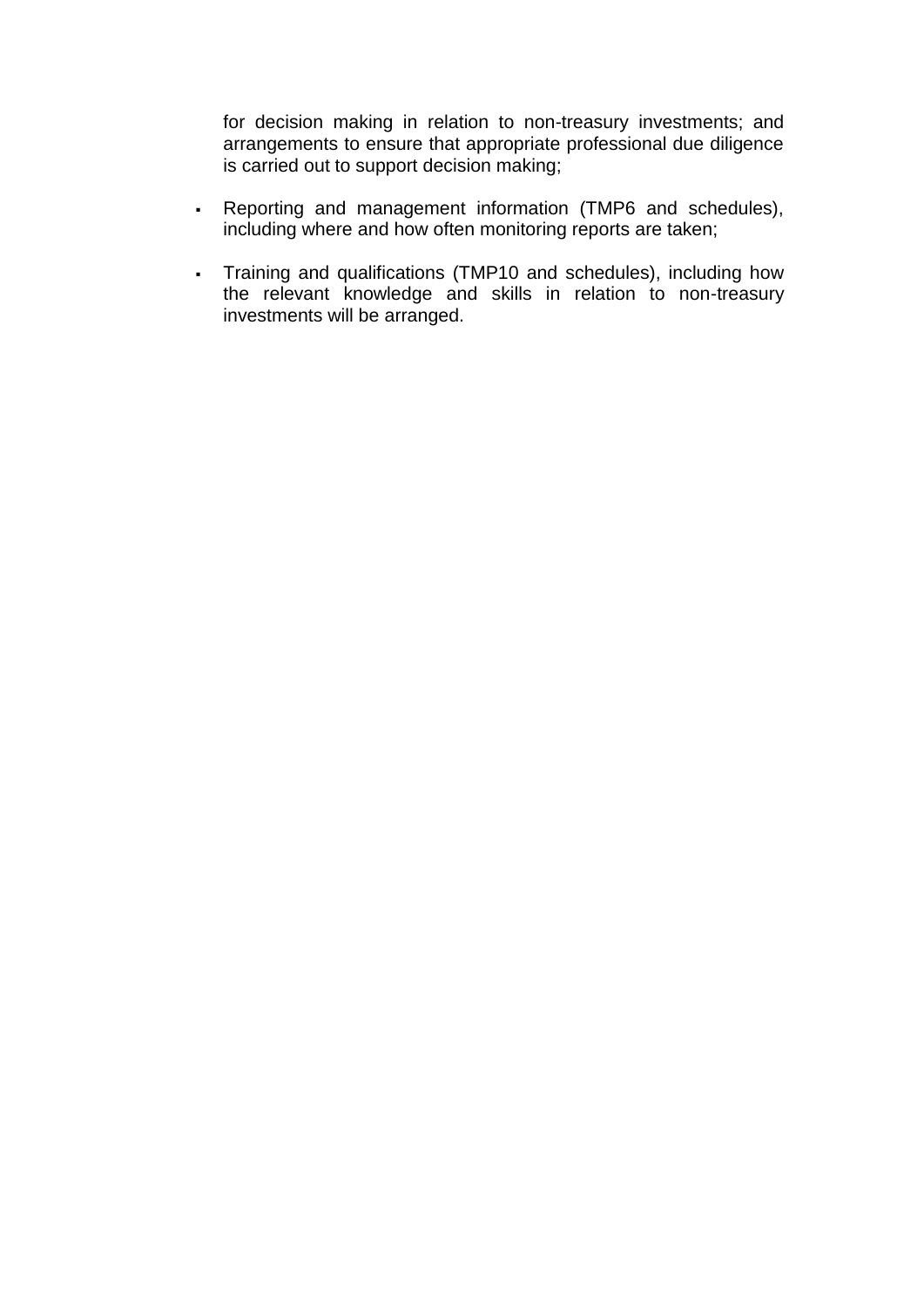# **APPENDIX H**

# **CAPITAL INVESTMENT STRATEGY 2022/23 – 2026/27**

#### **1. Introduction**

The Council is required to approve a Capital Investment Strategy in accordance with the Prudential Code for Capital Finance in Local Authorities.

The Capital Investment Strategy provides a high level overview of how capital investment, capital financing and treasury management activity supports the provisions of services. It considers associated risks and how they are managed and ensures that future financial implications are identified to inform future year's budgets and financial sustainability.

The Strategy forms part of the Council's overall Corporate Planning Framework. It provides a mechanism by which the Council's capital investment and financing decisions can be aligned with the Council's corporate priorities and objectives over a medium term (five year) planning horizon and ensures that the revenue implications of investments are both affordable and sustainable.

The strategy provides a framework for determining the relative importance of individual capital projects. It defines how the capital programme is to be formulated, and it identifies issues and options that influence revenue and capital spending, and sets out how the resources will be managed.

Key elements of the strategy;

- Ensures investments meet our Corporate Plan objectives
- Incorporates the requirements of the Asset Management Plan
- Enables the development of a Capital Investment Programme over the medium term (5 years)
- A framework which will identify priorities for the use of resources for investment.
- Decisions are based on sound business cases.
- Risks are identified and mitigated where possible
- Directly links to the Treasury Management Strategy ensuring an affordable and sustainable Capital Investment Programme in adherence to legislation and the Prudential Code.
- Informs the Medium Term Financial Plan by identifying the revenue impacts of investment decisions.
- Incorporates an annual review to ensure the programme still meets our priorities.
- Considers innovative solutions to funding.
- 1. Principles Supporting the Capital Investment Strategy
- a) Strategy Principles
- The investment programme will support the Council's strategic priorities, therefore, the capital investment programme will link to all key strategic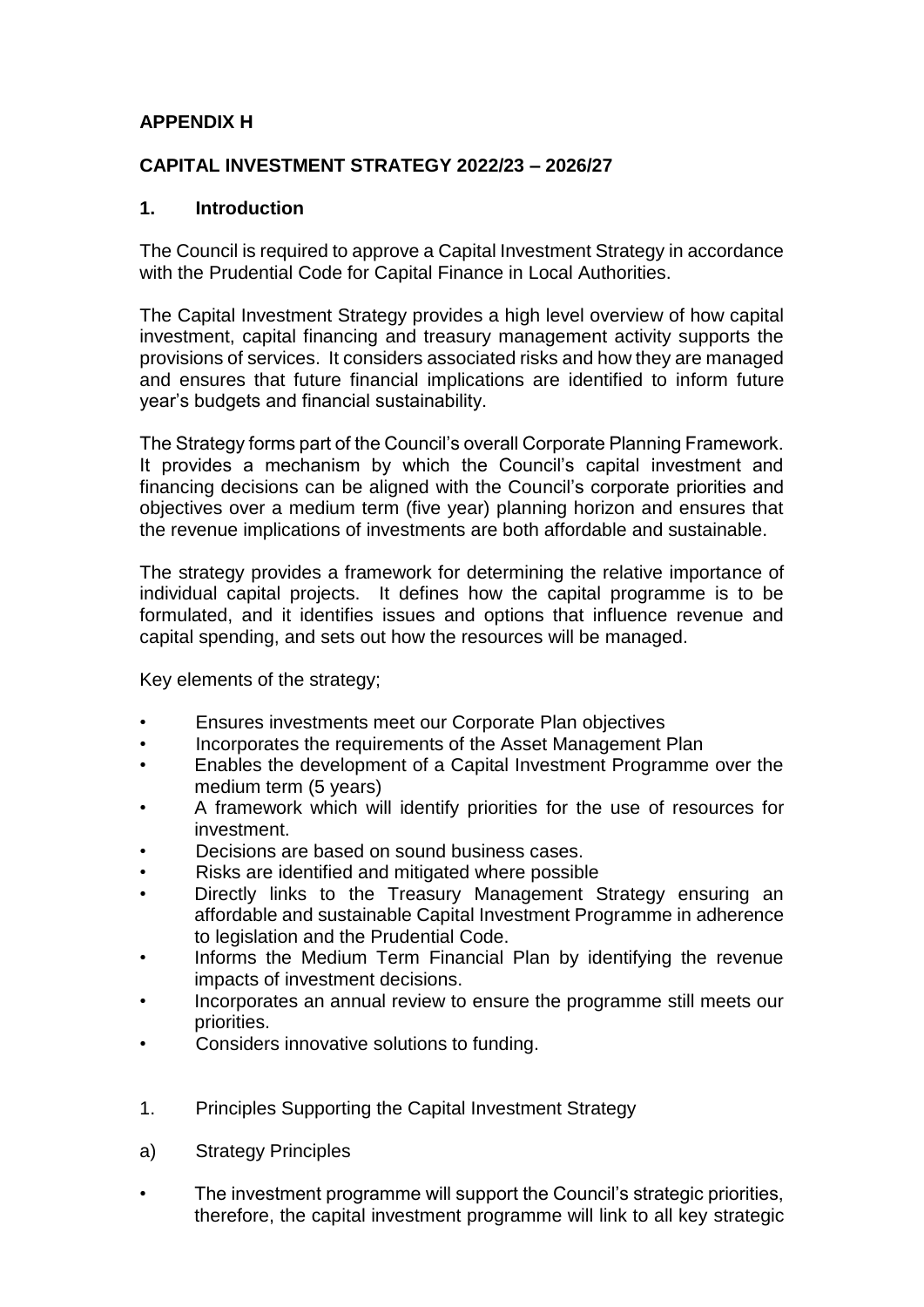planning documents: specifically the Corporate Plan, Executive Business Plan, Medium Term Financial Plan and the Asset Management Plan.

- Schemes within the programme will be prioritised on an authority wide basis and the process of assessing investments, against specific criteria, will optimise the benefit and relative importance of potential schemes.
- Responsible Investing (RI) investing in opportunities that seek to generate both financial value and sustainable growth,
- Socially responsible investing (SRI), also known as sustainable, socially conscious, "green" or ethical investing (ESG), as well as any investment strategy which seeks to consider both financial return and social good.
- b) Capital Investment Policy

The Capital Investment Strategy will be underpinned by a Land and Property Investment Policy. The policy does not describe detailed operational investment activity but does describe the framework, and principal [underlying] considerations, which the Council will follow when reviewing and subsequently agreeing investment opportunities. It is designed to support the goals and objectives as outlined in the Corporate Plan, the general objectives of a UK public sector service provider and the very specific aims; goals and aspirations of the Council members; executive officers and their teams.

- c) Finance Principles
- The overarching principal is the commitment to achieve affordable capital investments over the longer term.
- To pursue all available external funding options and opportunities for leverage of external resources.
- Ensure evaluation for value for money investments by whole life costing (where applicable) and by having robust Business Cases with full financial modelling, and appropriate due diligence in estimates in order to inform the full financial implications
- To develop partnerships, including the pursuit of shared services, joint ventures and community arrangements, where appropriate, to achieve the Council's investment aspirations and value for money.
- Monitoring and evaluation of approved budgets will form part of the quarterly budget monitoring reports.
- Monitoring and evaluation of approved Programmes and projects will form part of Performance Management.
- Encourage community engagement by informing on priorities and consultation on proposals.
- To invest in non-treasury activities to support ongoing sustainability in the delivery of services.
- Regularly review Business Cases as schemes are developed and update financial models to inform future budget impacts.
- d) Asset Management Principles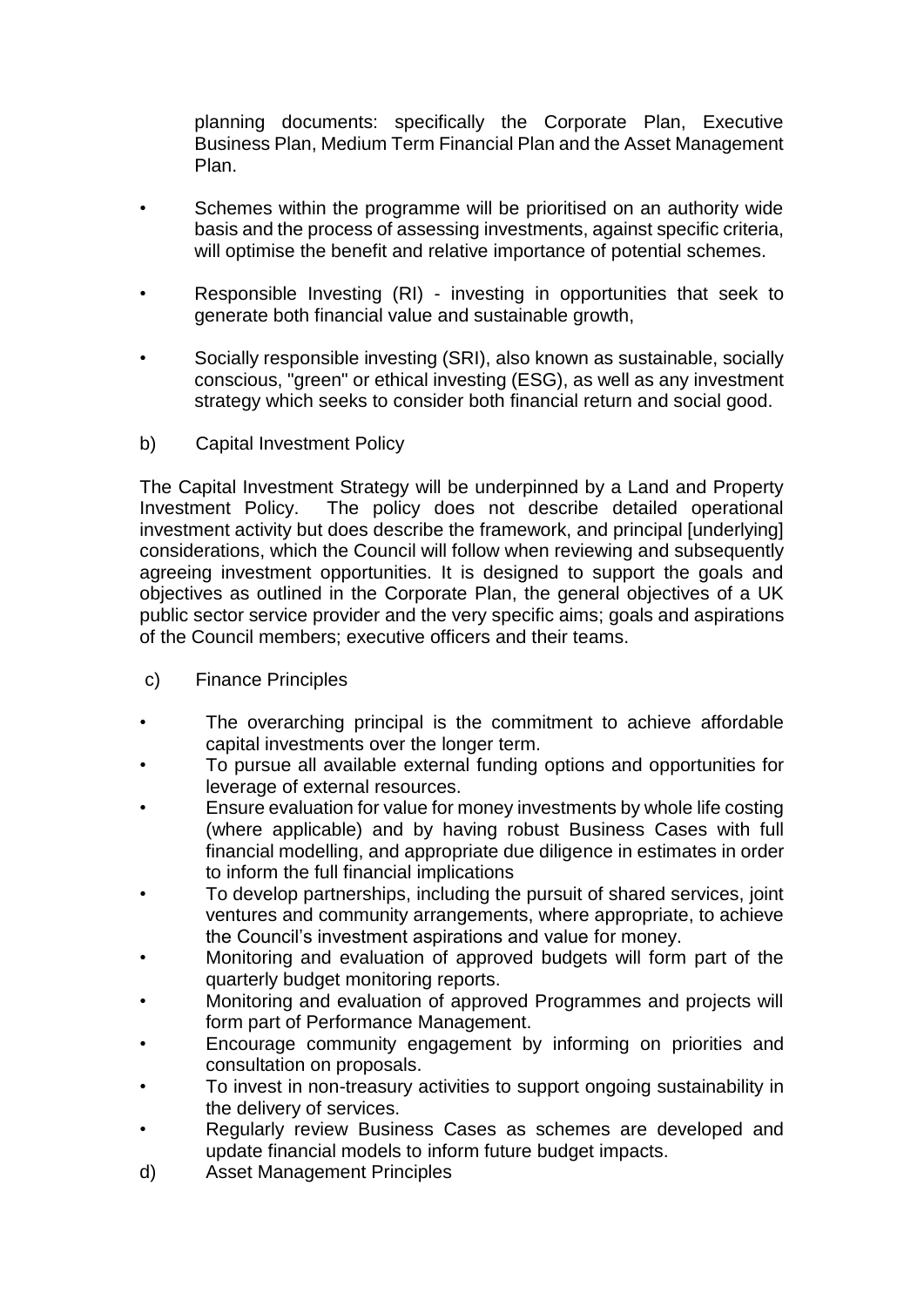# **The Asset Management Policy ensures that;**

- We will take all reasonable and practical steps to ensure the health, safety and wellbeing of staff, visitors and contractors who use or visit our buildings, land or property and who use or are in contact with supporting asset infrastructure.
- We will ensure that all our buildings and land and property assets are fully compliant with current legal requirements, are fit for purpose and managed and maintained in accordance with best practice.
- We will ensure that infrastructure supporting our physical assets is safe and fully compliant with relevant legislative and regulatory requirements.
- All activity on our assets will be carried out in compliance with relevant legislative and statutory requirements.
- We will assess asset related risks and manage such risk in accordance with our corporate risk management policy or in accordance with procedures relevant to the specific asset, its use and function.
- We will retain and/or acquire physical assets which are appropriate to our business and function and dispose of those assets which are not fit for purpose or which cannot support our business or investment criteria.
- We shall continue to actively develop our asset management systems; processes and procedures in a way which is appropriate; efficient; transparent and sustainable and which supports the best management outcomes for our physical assets.
- We shall continue to train and develop staff across the asset management discipline and apply technology and innovation where practical.
- We shall seek continual improvement of our management capability and activities to ensure value for money for all stakeholders.
- 3. Capital Investment Priorities

The Council's proposed Capital Investment Programme 2022/23 will support the Corporate Plan's key themes;

- Our People Health and Wellbeing, Leisure, Skills, Vulnerable Groups and Communities
- Our Place Economic Growth, External Investment, Social Regeneration, Infrastructure, Enhanced Environment
- Our Council Finances, Structures, Partnerships, Policies, Governance

The Council's financial planning process ensures that the decisions about the allocation of capital and revenue resources are taken to achieve a corporate and consistent approach. The key corporate documents and relevant linkages with this strategy include;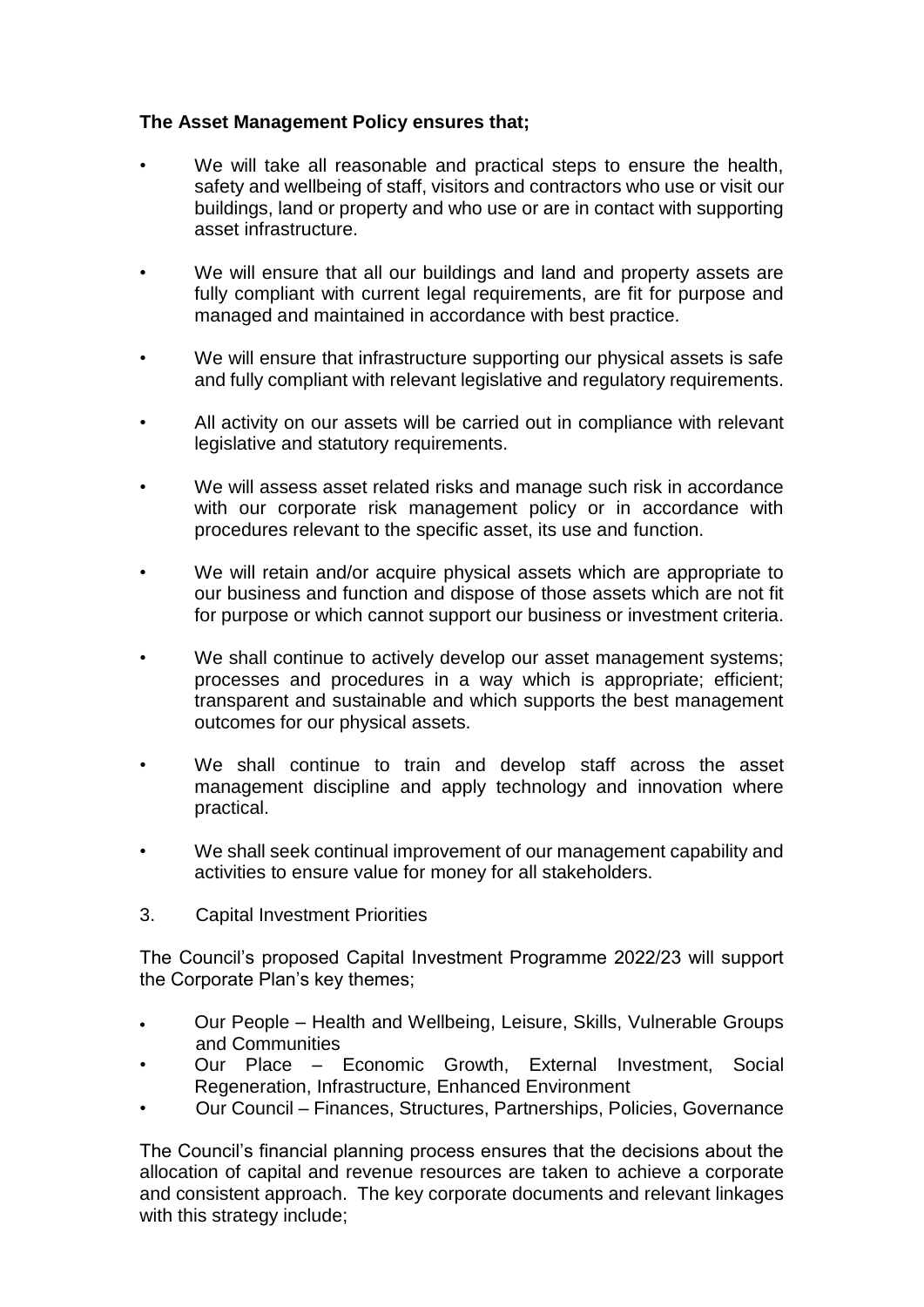- The Corporate Plan priorities for the medium term
- The Medium Term Financial Plan incorporates the Financial Strategy, revenue budget financial impacts of capital investment decisions.
- The Reserves Strategy- prioritises the use of reserves for capital and revenue purposes.
- The Treasury Management Strategy (including Investment Strategy) informs the affordability and sustainability of prudent investment decisions.
- The Commercial Portfolio Strategy informs how acquisitions of investment properties will be made on a risk based approach
- The Value for Money Strategy Ensuring VFM is achieved from investment decisions.
- The Housing Strategy Supporting housing growth and regeneration within the district.
- The Land and Property Investment Strategy -
- The Asset Management Policy Investment needs of our own land and property holdings
- Service Plans Investment need for delivery of quality services

#### 4. The Capital Investment Strategy Process

The strategic approach to revenue and capital investment decisions needs to be formalised to ensure that our resources are directed to the most appropriate schemes which both deliver our corporate priorities and which are based on sound business cases. Assessment and prioritisation of capital investments schemes are based on uniform criteria.

Therefore the Capital Investment Strategy Process has been developed which will ensure that prioritisation of investments are directed to deliver Corporate Objectives and delivery of the Executive Business Plan and Service Business Plans in addition to generating returns to support delivery of core services.

The process for includes:

- Review existing Capital Programme, timing, budget requirements etc.
- Annual review of existing Projects
- Asset Management Plan detailed costs of required investment in property portfolio and property assets to be disposed.
- Review of asset replacement programmes
- Consideration of financing availability i.e. Earmarked Reserves, Grant funding, Capital Receipts and Prudential Borrowing
- Business Planning identifying new schemes and projects for evaluation both capital and revenue.
- Evaluation of all proposed schemes against scoring matrix.
- Consider core service funding requirements and opportunities to invest in non-Treasury assets to generate returns

The final approved Capital Investment Programme and its financial implications, are included within the Medium Term Financial Plan, submitted to the Council annually in March for approval.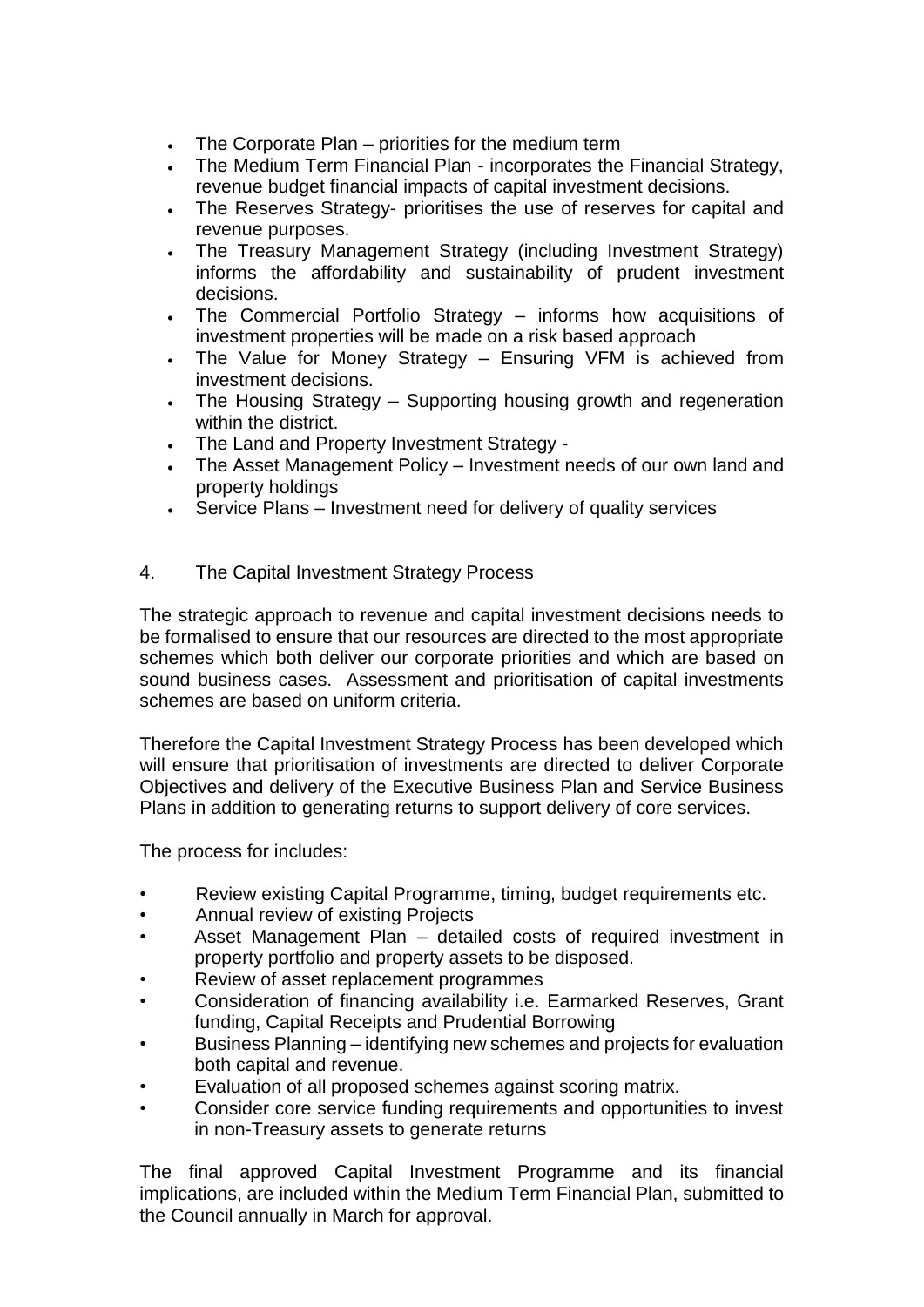Fully costed and appraised business cases for each scheme will be presented to a relevant Board for consideration prior to any decision being made.

The Capital Programme consists of 4 levels of activity;

Pre-Stage 1 – Business Case in preparation Stage 1 – Budget approved – requires full business case Stage 2 – Business case approved in principal or awaiting funding Stage 3 and Business as Usual (BAU) – Approved to spend and funding secured

The investment and the ongoing revenue implications of each scheme are ascertained from the financial implications and appraisals within the business case.

The Capital Investment Value is assessed against the capital definition, and deminimis limits (£10k).

Revenue Implications – include the impact on revenue budgets for running costs/additional staffing etc. and the impact of the cost of borrowing or loss of investment interest if capital receipts and revenue reserves are to be utilised.

5. Governance of the Capital Investment Programme

In accordance with the Constitution and governance arrangements, the Council reviews its capital requirements and determines its Capital Programme within the framework of the MTFP and as part of the annual budget process. Resource constraints mean the Council continually needs to prioritise expenditure in light of its aims and priorities and considers alternative solutions.

To ensure that available resources are allocated optimally, capital programme planning is determined in parallel with service and revenue budget planning processes within the frame work of the MTFP.

New programmes of expenditure will be appraised following a clearly defined Business Case gateway process.

The Council will approve in principal the Capital Investment Programme, and will approve the release of funding for replacement and renewal programmes. This is undertaken annually in March as part of budget setting and the approval of the Medium Term Financial Plan.

The Governance and Audit Committee will provide assurance on this Capital Investment Strategy.

Corporate Policy and Resources Committee will be responsible for approving release of funding for the Capital Investment Programme and will therefore receive reports for each scheme detailing the business case, cost, proposed funding and revenue implications.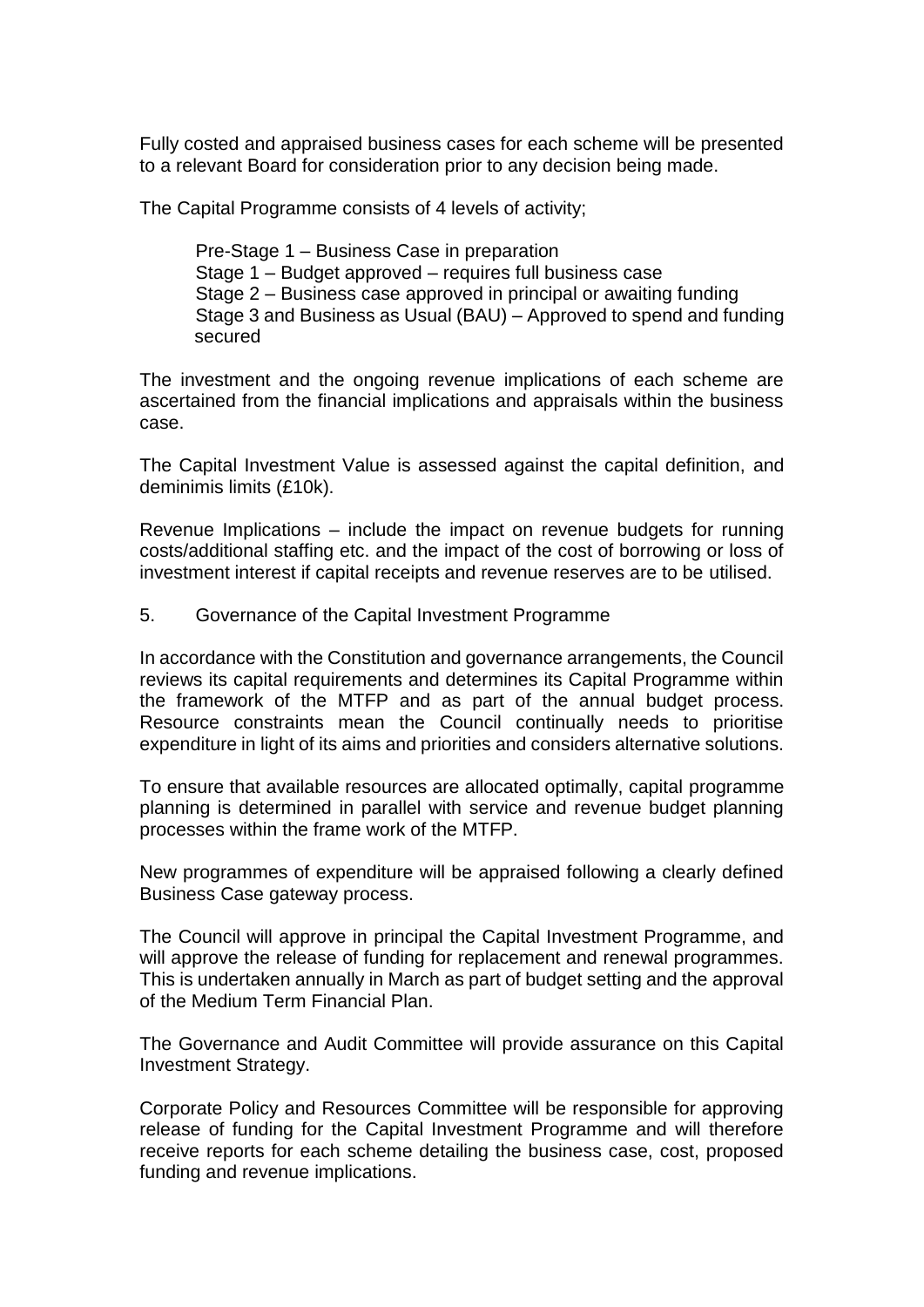Corporate Policy and Resources Committee will receive quarterly monitoring and update reports which may include details of;

- New capital investment schemes
- Slippage in programme delivery
- Programmes removed or reduced
- Virements (budget movements) between schemes
- Revisions in spend profile
- **Overspending**
- Capital acquisitions and disposals
- Loan advances and outstanding loan balances

Progress on specific programmes will also be monitored in relation to projects through the Performance Monitoring reporting framework.

The Programme Board will receive monthly highlight reports

The Management Team will receive quarterly monitoring reports and any exception reporting.

Budget Managers will receive monthly monitoring reports.

6. Capital Financing

The funding of Capital schemes can come from a number of resources, the use of external resources will take precedent;

- Prudential borrowing
- Revenue contributions and Earmarked Reserves
- Capital Receipts
- External grants and contributions (including S106 and Community Infrastructure Levies (CiL))
- **Leasing**
- Other sources i.e. partnerships or private sector involvement

This strategy, the outcomes of which will inform the MTFP, is intended to consider all potential funding options available to the Council and to maximise the financial resources available for investment in corporate priorities and service provision and improvement.

To deliver our strategic objectives, especially in relation to economic and housing growth, regeneration, in addition to investment in commercial property which is designed to provide a revenue return, significant levels of investment will be required, which will result in a borrowing need.

#### 7 Prudential Borrowing

The Council has discretion to undertake Prudential borrowing to fund capital projects with the full cost of that borrowing (interest and minimum revenue provision) being funded from Council revenue resources and/or capital receipts. This discretion is subject to complying with the Code's regulatory framework which essentially requires any such borrowing to be prudent, affordable and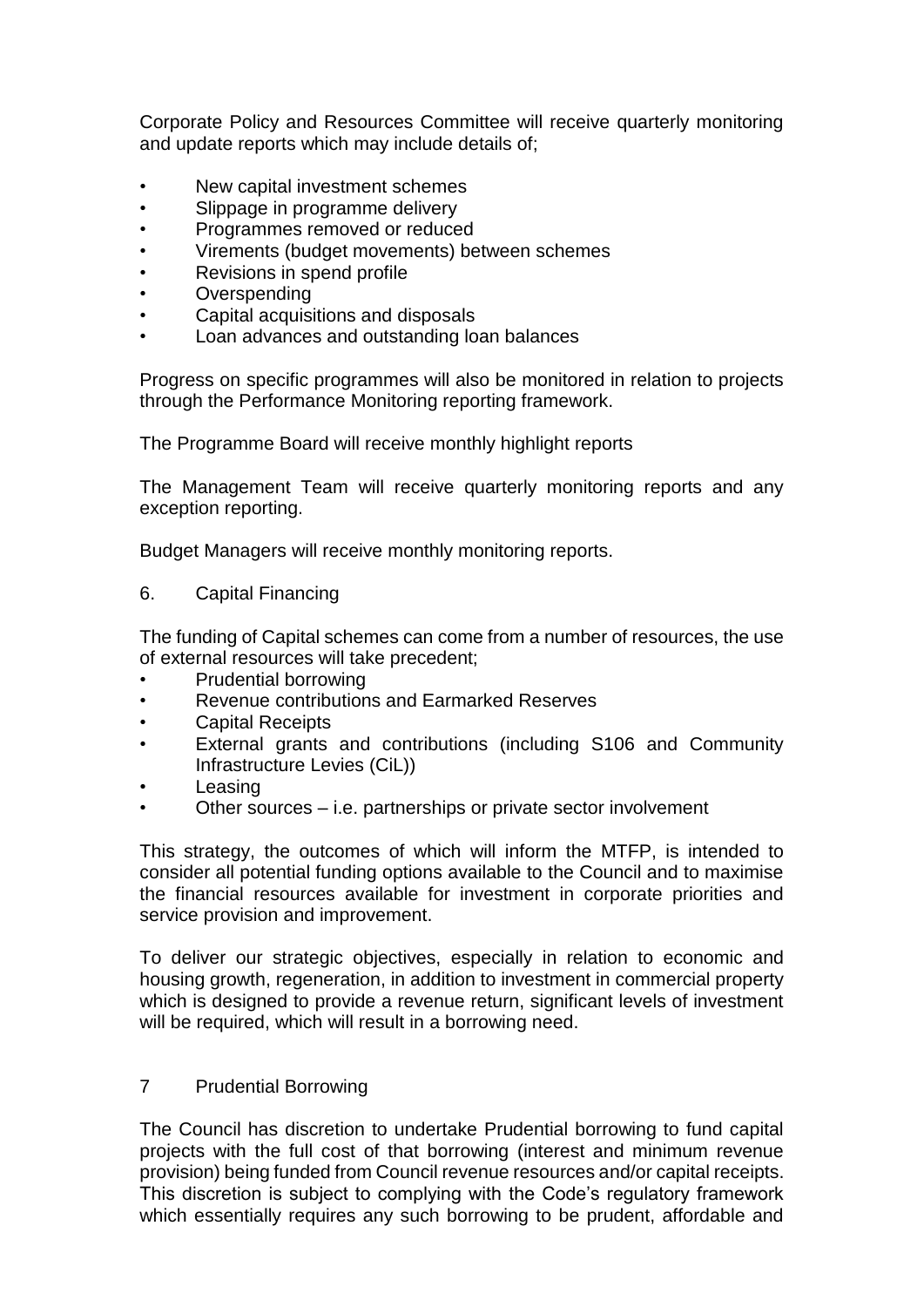sustainable. Prudential borrowing provides an option for funding additional capital development however it has to be funded each year from within the revenue budget and by generating additional ongoing income streams from the investment.

Given the pressure on the Council's revenue budget in future years, prudent use will be made of this discretion in cases and only where there is a clear financial benefit, such as "invest to save", "invest to earn". Consideration will only be given to commercial investments where returns are expected to be higher than the revenue costs of the debt, provision of loans where principal repayments will be utilised as proxy for MRP, borrowing or major regeneration schemes which do not increase revenue expenditure levels in the longer term but provide a beneficial economic and or social impact.

The Council will remain cautious and prudent in the extent of prudential borrowing undertaken to fund new capital investment.

Where prudential borrowing is utilised to fund Capital Investment, financial implication considerations will be provided including the risks and opportunities of the investment over both the payback period and over the repayment period of any debt taken out.

#### 8 Revenue Contributions and Earmarked Reserves

Our continued prudent approach is to set aside revenue resources to fund capital replacement programmes and asset management funding.

New Homes Bonus Grant will continue to be set aside for the purpose of investment in growth and regeneration (economic and housing) and this strategy has been included in the MTFP.

We will consider future Earmarking of Reserves for service investment needs, invest to save and invest to earn projects and enhancements to our own property assets, in addition to consideration of revenue contingencies, volatility and budget smoothing.

Our own resources will therefore be utilised to fund those schemes which provide a Socio-Economic return on investment, invest to save schemes which achieve efficiencies, and investment in our operational service asset needs.

#### 9 Capital Receipts

Capital receipts generated from the following sources and where appropriate utilised as detailed.

- Loans principal repayments used to repay prudential borrowing
- Receipts from Asset Disposal (operational property assets or surplus land)
- Commercial Portfolio Properties repayment of borrowing
- Share of RTB Housing Transfer Agreement future investment
- Insurance settlements replacement of asset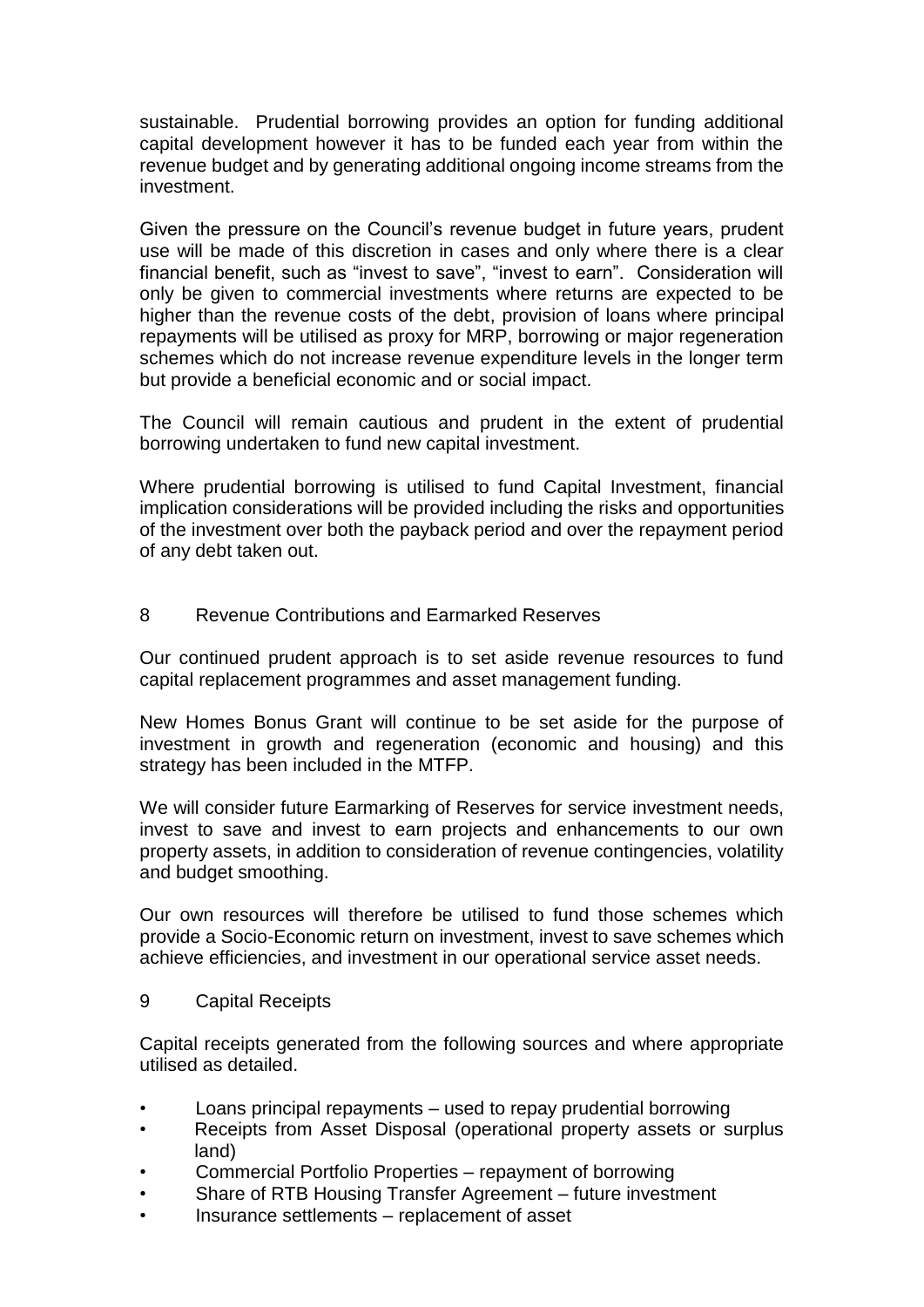10 External Grants and contributions (incl S106 and Community Infrastructure Levy (CiL))

The Council will actively pursue grants and contributions and other innovative solutions to funding of capital investment schemes. This funding will be utilised in the first instance.

#### 11 Leasing

The use of leasing will be undertaken where alternative funding is not available for vehicles or minor equipment and the revenue budget does not allow for a full capital repayment. Where there is a robust business case then the option of leasing may be considered.

#### 12 Other Sources of Funding

There are a range of other potential funding sources which may be generated locally either by the Council itself or in partnership with others i.e. a growing number of private organisations are showing interest where clear joint benefits exist. Each case will be subject to specific financial appraisals and appropriate governance arrangements.

#### 13. Investment in Commercial Properties (Non Treasury Investments)

Any acquisition of Commercial Properties will be in accordance with the Commercial Portfolio Strategy and are being acquired to support delivery of services in a financially sustainable organisation. Up to £30m has been approved for investment in Commercial Property in support and protection of Council Services.

Appropriate experts are engaged as required.

All assets will be assessed against a set criteria and the Chief Executive and the Leader of the Council have delegated Authority to complete on the acquisition of assets which score 50 or more out of 70. Any asset which falls below this threshold or registers a zero against any criteria may still be considered but specific justification will need to be provided and the decision to proceed taken to the Corporate Policy and Resources Committee for approval.

An annual review will be undertaken of the Commercial Property Portfolio to ascertain whether its fair value is sufficient to provide security against loss against the capital investment, and therefore adequate to meet the cost of outstanding borrowing.

Under the Minimum Revenue Provision (MRP) Policy, there will be no annual MRP charge for borrowing undertaken to finance Commercial Properties. However voluntary MRP will be considered on an annual basis if appropriate.

A Valuation Volatility Earmarked Reserve has been created with a target balance of 5% of purchase price of the portfolio, which will reduce to 3% over